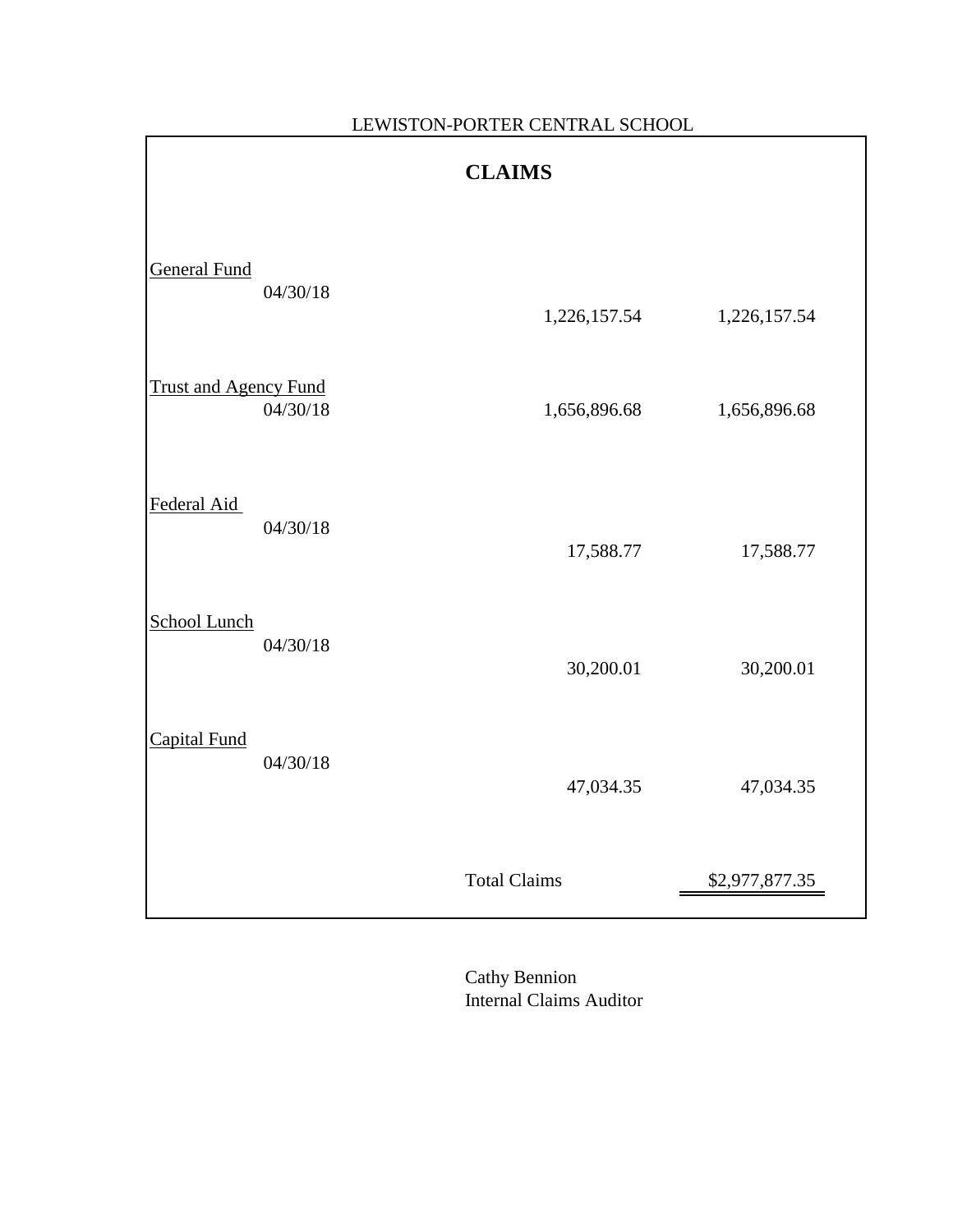|       | CHECK# VENDOR# VENDOR NAME / ACCOUNT CODE | CHECK/ACCOUNT DESCRIPTION / EXPLANATION |           |        | DATE/PO # CHECK AMOUNT |
|-------|-------------------------------------------|-----------------------------------------|-----------|--------|------------------------|
| 66297 | 5808 VOIDED - DIPOFI, PHILIP              |                                         | 4/23/2018 |        |                        |
|       | A 250                                     | TAXES RECEIVABLE, CURRENT               |           |        | (5180.92)              |
|       |                                           | <b>CHECK TOTAL</b>                      |           |        | (\$180.92)             |
|       |                                           |                                         |           |        |                        |
| 67457 | 2520 VOIDED - COMMISSIONER, NYSDEC        |                                         | 4/16/2018 |        |                        |
|       | A 1620.400-00-0000                        | CONTRACTUAL                             |           | 688620 | ( \$200.00)            |
|       |                                           | <b>CHECK TOTAL</b>                      |           |        | (5200.00)              |
|       |                                           |                                         |           |        |                        |
| 67458 | 2520 VOIDED - COMMISSIONER, NYSDEC        |                                         | 4/16/2018 |        |                        |
|       | A 1620.400-00-0000                        | CONTRACTUAL                             |           | 688619 | (5200.00)              |
|       |                                           | <b>CHECK TOTAL</b>                      |           |        | (\$200.00)             |
|       |                                           |                                         |           |        |                        |
| 67515 | 4506 ADVANCE AUTO PARTS                   |                                         | 4/13/2018 |        |                        |
|       | A 1621.450-00-0000                        | <b>SUPPLIES &amp; MATERIALS</b>         |           | 688578 | \$5.63                 |
|       | A 1621.450-00-0000                        | <b>SUPPLIES &amp; MATERIALS</b>         |           | 688578 | \$8.40                 |
|       |                                           | <b>CHECK TOTAL</b>                      |           |        | \$14.03                |
|       |                                           |                                         |           |        |                        |
| 67516 | 70 AMERICAN TIME & SIGNAL COMPANY         |                                         | 4/13/2018 |        |                        |
|       | A 1621.200-00-0000                        | MAINTENANCE OF PLANT - EQUIPMENT        |           | 688629 | \$1,270.53             |
|       |                                           | <b>CHECK TOTAL</b>                      |           |        | \$1,270.53             |
|       |                                           |                                         |           |        |                        |
| 67517 | 4046 BHSC CONTRACT SERVICES               |                                         | 4/13/2018 |        |                        |
|       | A 2250.472-00-0000                        | <b>TUITION - ALL OTHER</b>              |           | 688338 | \$3,041.32             |
|       | A 2250.400-00-0000                        | CONTRACTUAL                             |           | 688096 | \$3,219.56             |
|       |                                           | <b>CHECK TOTAL</b>                      |           |        | \$6,260.88             |
|       |                                           |                                         |           |        |                        |
| 67518 | 202 BRIAN PARISI COPIER SYSTEMS IN        |                                         | 4/13/2018 |        |                        |
|       | A 2110.400-09-0000                        | <b>CONTRACTUAL - HS</b>                 |           | 687844 | \$20.41                |
|       |                                           | <b>CHECK TOTAL</b>                      |           |        | \$20.41                |
|       |                                           |                                         |           |        |                        |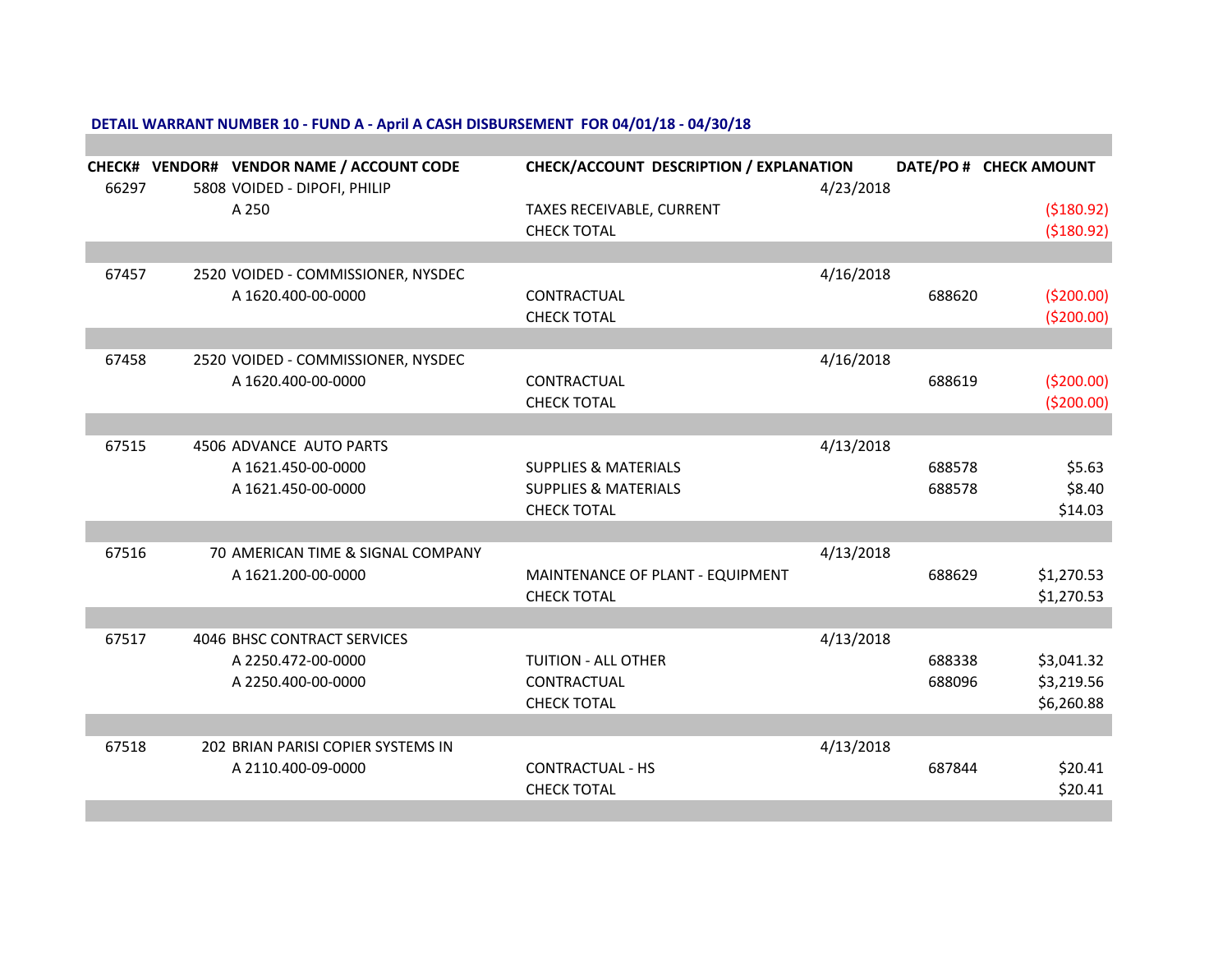|       | CHECK# VENDOR# VENDOR NAME / ACCOUNT CODE | CHECK/ACCOUNT DESCRIPTION / EXPLANATION |           |        | DATE/PO # CHECK AMOUNT |
|-------|-------------------------------------------|-----------------------------------------|-----------|--------|------------------------|
| 67519 | 2608 BSN SPORTS, LLC                      |                                         | 4/13/2018 |        |                        |
|       | A 2855.450-00-0000                        | <b>SUPPLIES &amp; MATERIALS</b>         |           | 688523 | \$4,790.00             |
|       | A 2855.450-00-0000                        | <b>SUPPLIES &amp; MATERIALS</b>         |           | 688524 | \$5,485.00             |
|       |                                           | <b>CHECK TOTAL</b>                      |           |        | \$10,275.00            |
|       |                                           |                                         |           |        |                        |
| 67520 | 5487 CHC                                  |                                         | 4/13/2018 |        |                        |
|       | A 2250.472-00-0000                        | <b>TUITION - ALL OTHER</b>              |           | 688067 | \$4,952.72             |
|       |                                           | <b>CHECK TOTAL</b>                      |           |        | \$4,952.72             |
|       |                                           |                                         |           |        |                        |
| 67521 | 4559 CREATIVE PARTNERS IN THERAPY         |                                         | 4/13/2018 |        |                        |
|       | A 2250.400-00-0000                        | CONTRACTUAL                             |           | 688103 | \$400.00               |
|       |                                           | <b>CHECK TOTAL</b>                      |           |        | \$400.00               |
|       |                                           |                                         |           |        |                        |
| 67522 | 4553 CREATIVE THERAPIES OF WNY            |                                         | 4/13/2018 |        |                        |
|       | A 2250.400-00-0000                        | CONTRACTUAL                             |           | 688374 | \$490.00               |
|       |                                           | <b>CHECK TOTAL</b>                      |           |        | \$490.00               |
|       |                                           |                                         |           |        |                        |
| 67523 | 428 DEMCO                                 |                                         | 4/13/2018 |        |                        |
|       | A 2610.450-03-0000                        | LIB SUPPLIES - PEC                      |           | 688415 | \$2,172.97             |
|       |                                           | <b>CHECK TOTAL</b>                      |           |        | \$2,172.97             |
|       |                                           |                                         |           |        |                        |
| 67524 | <b>462 DOBMEIER JANITOR SUP</b>           |                                         | 4/13/2018 |        |                        |
|       | A 1620.450-00-0500                        | OP SUPPLIES - IEC                       |           | 688622 | \$1,093.35             |
|       |                                           | <b>CHECK TOTAL</b>                      |           |        | \$1,093.35             |
|       |                                           |                                         |           |        |                        |
| 67525 | 5914 EXCELSIOR ORTHOPAEDICS, LLP          |                                         | 4/13/2018 |        |                        |
|       | A 9040.800-80-0000                        | <b>WORKER'S COMPENSATION</b>            |           |        | \$62.93                |
|       |                                           | <b>CHECK TOTAL</b>                      |           |        | \$62.93                |
|       |                                           |                                         |           |        |                        |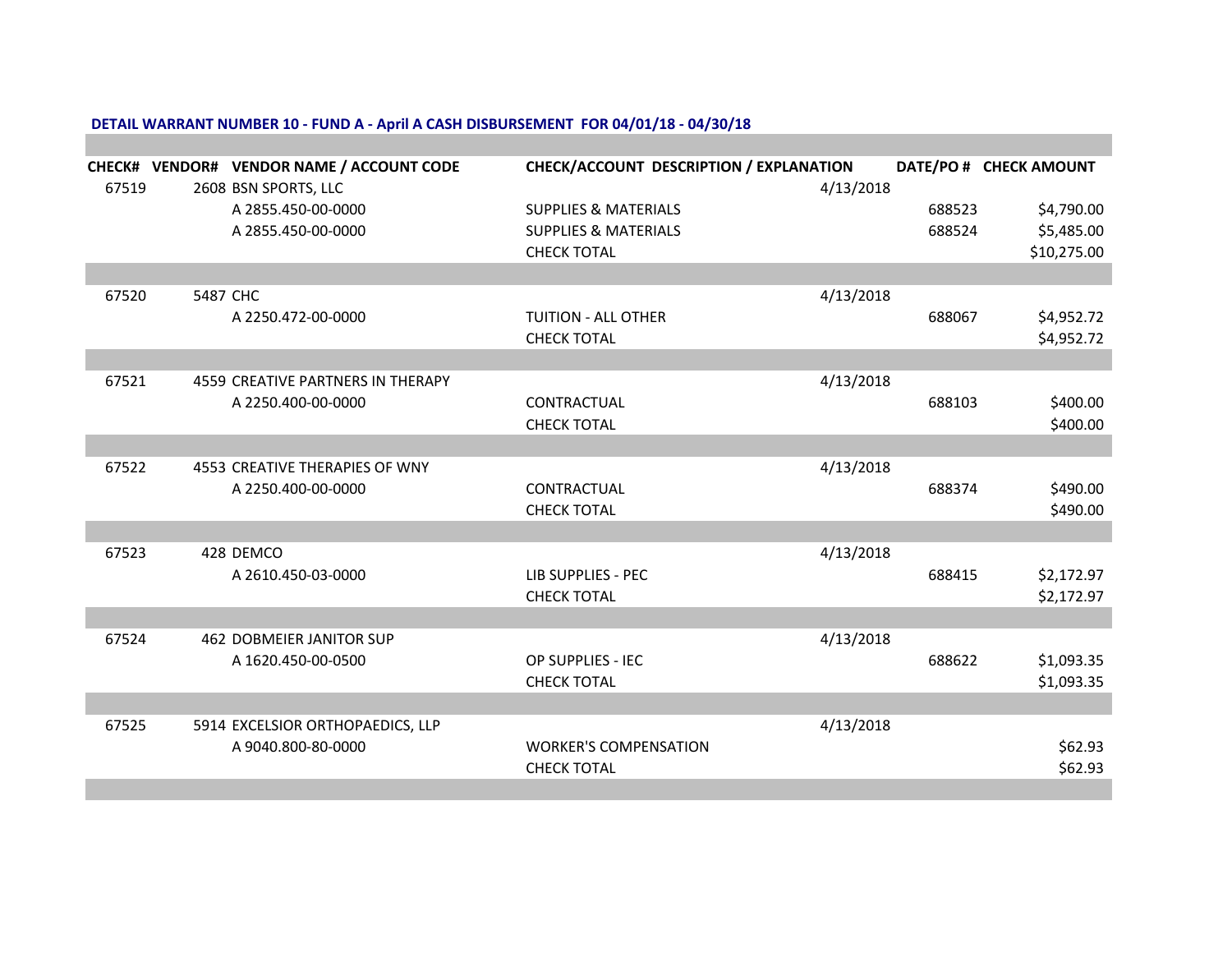|       |                    |                                                                                                                                                                                                                                                                                                                                                                                                                   |                                                                                                                                                                                                                                                          |                                         | DATE/PO # CHECK AMOUNT                                                                                                                    |
|-------|--------------------|-------------------------------------------------------------------------------------------------------------------------------------------------------------------------------------------------------------------------------------------------------------------------------------------------------------------------------------------------------------------------------------------------------------------|----------------------------------------------------------------------------------------------------------------------------------------------------------------------------------------------------------------------------------------------------------|-----------------------------------------|-------------------------------------------------------------------------------------------------------------------------------------------|
|       |                    |                                                                                                                                                                                                                                                                                                                                                                                                                   |                                                                                                                                                                                                                                                          |                                         | \$22.74                                                                                                                                   |
|       |                    |                                                                                                                                                                                                                                                                                                                                                                                                                   |                                                                                                                                                                                                                                                          |                                         | \$22.74                                                                                                                                   |
|       |                    |                                                                                                                                                                                                                                                                                                                                                                                                                   |                                                                                                                                                                                                                                                          |                                         |                                                                                                                                           |
|       |                    |                                                                                                                                                                                                                                                                                                                                                                                                                   |                                                                                                                                                                                                                                                          |                                         |                                                                                                                                           |
|       |                    |                                                                                                                                                                                                                                                                                                                                                                                                                   |                                                                                                                                                                                                                                                          |                                         | \$26.76                                                                                                                                   |
|       |                    |                                                                                                                                                                                                                                                                                                                                                                                                                   |                                                                                                                                                                                                                                                          |                                         |                                                                                                                                           |
|       |                    |                                                                                                                                                                                                                                                                                                                                                                                                                   |                                                                                                                                                                                                                                                          |                                         | \$26.76                                                                                                                                   |
|       |                    |                                                                                                                                                                                                                                                                                                                                                                                                                   |                                                                                                                                                                                                                                                          |                                         |                                                                                                                                           |
|       |                    |                                                                                                                                                                                                                                                                                                                                                                                                                   |                                                                                                                                                                                                                                                          |                                         |                                                                                                                                           |
|       |                    |                                                                                                                                                                                                                                                                                                                                                                                                                   |                                                                                                                                                                                                                                                          |                                         | \$350.00                                                                                                                                  |
|       |                    |                                                                                                                                                                                                                                                                                                                                                                                                                   |                                                                                                                                                                                                                                                          |                                         | \$350.00                                                                                                                                  |
|       |                    |                                                                                                                                                                                                                                                                                                                                                                                                                   |                                                                                                                                                                                                                                                          |                                         |                                                                                                                                           |
|       |                    |                                                                                                                                                                                                                                                                                                                                                                                                                   |                                                                                                                                                                                                                                                          |                                         |                                                                                                                                           |
|       |                    | CONTRACTUAL                                                                                                                                                                                                                                                                                                                                                                                                       |                                                                                                                                                                                                                                                          |                                         | \$35.97                                                                                                                                   |
|       |                    | <b>CHECK TOTAL</b>                                                                                                                                                                                                                                                                                                                                                                                                |                                                                                                                                                                                                                                                          |                                         | \$35.97                                                                                                                                   |
|       |                    |                                                                                                                                                                                                                                                                                                                                                                                                                   |                                                                                                                                                                                                                                                          |                                         |                                                                                                                                           |
|       |                    |                                                                                                                                                                                                                                                                                                                                                                                                                   |                                                                                                                                                                                                                                                          |                                         |                                                                                                                                           |
|       | A 1621.450-00-0000 | <b>SUPPLIES &amp; MATERIALS</b>                                                                                                                                                                                                                                                                                                                                                                                   |                                                                                                                                                                                                                                                          | 687599                                  | \$63.24                                                                                                                                   |
|       | A 1621.450-00-0000 | <b>SUPPLIES &amp; MATERIALS</b>                                                                                                                                                                                                                                                                                                                                                                                   |                                                                                                                                                                                                                                                          | 687599                                  | \$16.98                                                                                                                                   |
|       |                    | <b>CHECK TOTAL</b>                                                                                                                                                                                                                                                                                                                                                                                                |                                                                                                                                                                                                                                                          |                                         | \$80.22                                                                                                                                   |
|       |                    |                                                                                                                                                                                                                                                                                                                                                                                                                   |                                                                                                                                                                                                                                                          |                                         |                                                                                                                                           |
|       |                    |                                                                                                                                                                                                                                                                                                                                                                                                                   |                                                                                                                                                                                                                                                          |                                         |                                                                                                                                           |
|       |                    |                                                                                                                                                                                                                                                                                                                                                                                                                   |                                                                                                                                                                                                                                                          |                                         | \$483.27                                                                                                                                  |
|       |                    |                                                                                                                                                                                                                                                                                                                                                                                                                   |                                                                                                                                                                                                                                                          |                                         | \$483.27                                                                                                                                  |
|       |                    |                                                                                                                                                                                                                                                                                                                                                                                                                   |                                                                                                                                                                                                                                                          |                                         |                                                                                                                                           |
|       |                    |                                                                                                                                                                                                                                                                                                                                                                                                                   |                                                                                                                                                                                                                                                          |                                         |                                                                                                                                           |
|       |                    |                                                                                                                                                                                                                                                                                                                                                                                                                   |                                                                                                                                                                                                                                                          |                                         | \$4,628.70                                                                                                                                |
|       |                    |                                                                                                                                                                                                                                                                                                                                                                                                                   |                                                                                                                                                                                                                                                          |                                         | \$776.20                                                                                                                                  |
|       |                    |                                                                                                                                                                                                                                                                                                                                                                                                                   |                                                                                                                                                                                                                                                          |                                         | \$5,404.90                                                                                                                                |
|       |                    |                                                                                                                                                                                                                                                                                                                                                                                                                   |                                                                                                                                                                                                                                                          |                                         |                                                                                                                                           |
| 67526 |                    | CHECK# VENDOR# VENDOR NAME / ACCOUNT CODE<br>2340 FEATHERS, PAUL M.<br>A 1621.450-00-0000<br>602 FOLLETT SCHOOL SOLUTIONS, INC.<br>A 2610.460-00-0000<br>5821 GAMBINO, NANCY<br>A 2250.400-00-0000<br>651 GIANCOLA, CHERYL<br>A 5510.400-00-0000<br>676 GRAINGER INDUSTRIAL EQUIPMENT<br>758 HILLYARD FLOOR CARE SUPPLY<br>A 1620.450-00-0700<br>765 HODGSON RUSS LLP<br>A 1420.400-00-0000<br>A 1420.400-00-2000 | <b>SUPPLIES &amp; MATERIALS</b><br><b>CHECK TOTAL</b><br><b>STATE AIDED LIBRARY</b><br><b>CHECK TOTAL</b><br>CONTRACTUAL<br><b>CHECK TOTAL</b><br>OP SUPPLIES MS<br><b>CHECK TOTAL</b><br>CONTRACTUAL<br><b>LEGAL-CONTRACT EXP</b><br><b>CHECK TOTAL</b> | CHECK/ACCOUNT DESCRIPTION / EXPLANATION | 4/13/2018<br>4/13/2018<br>688295<br>4/13/2018<br>688365<br>4/13/2018<br>4/13/2018<br>4/13/2018<br>688645<br>4/13/2018<br>688302<br>688302 |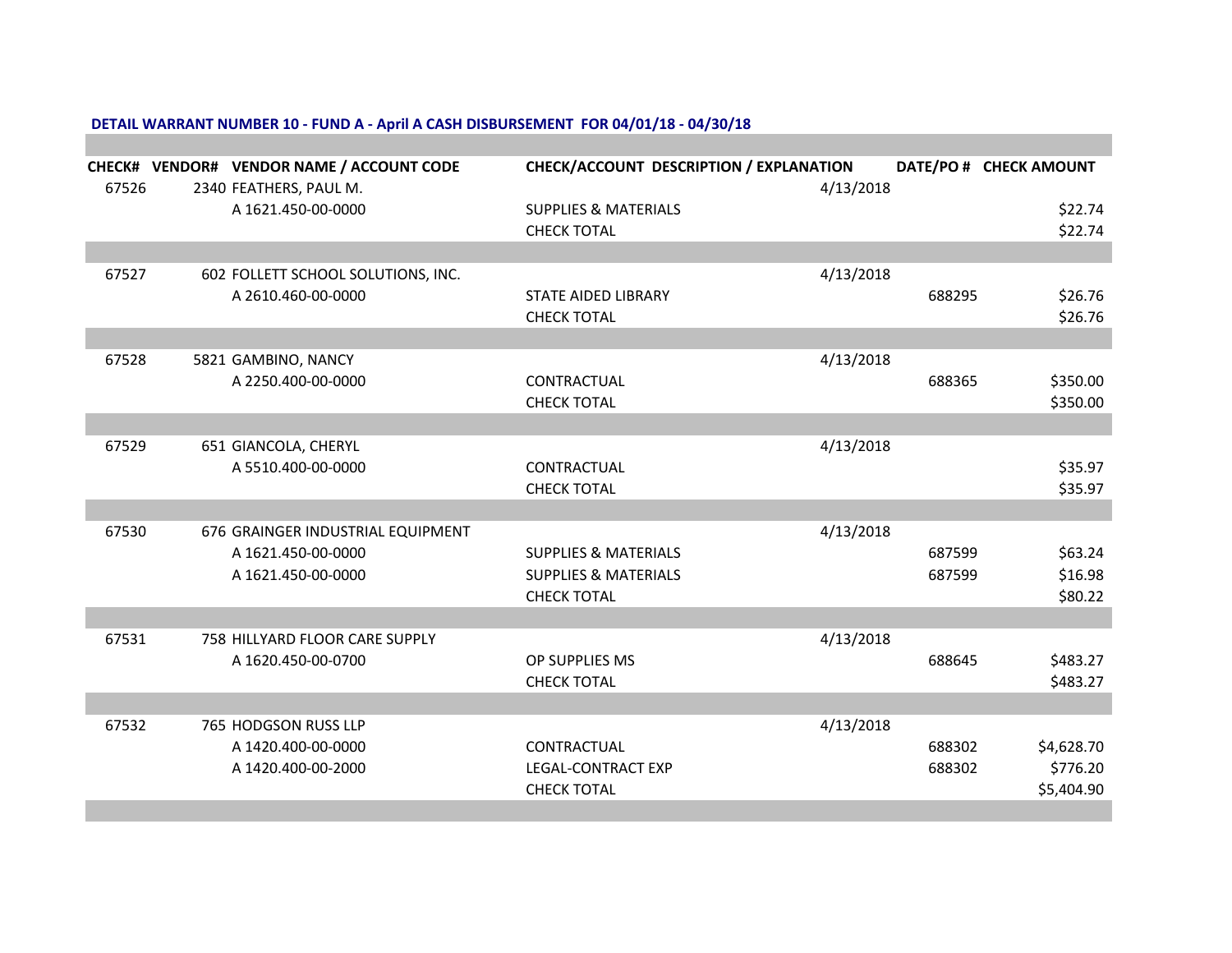| 67533 | CHECK# VENDOR# VENDOR NAME / ACCOUNT CODE<br>5846 HOLOCAUST MEMORIAL & TOLERANCE | CHECK/ACCOUNT DESCRIPTION / EXPLANATION | 4/13/2018 |        | DATE/PO # CHECK AMOUNT |
|-------|----------------------------------------------------------------------------------|-----------------------------------------|-----------|--------|------------------------|
|       | A 2610.450-07-0000                                                               | LIB SUPPLIES MS                         |           | 688474 | \$250.00               |
|       |                                                                                  | <b>CHECK TOTAL</b>                      |           |        | \$250.00               |
|       |                                                                                  |                                         |           |        |                        |
| 67534 | 771 HOME DEPOT                                                                   |                                         | 4/13/2018 |        |                        |
|       | A 2110.450-09-0000                                                               | <b>SUPPLIES &amp; MATERIALS - HS</b>    |           | 687863 | \$356.43               |
|       |                                                                                  | <b>CHECK TOTAL</b>                      |           |        | \$356.43               |
|       |                                                                                  |                                         |           |        |                        |
| 67535 | 772 HOME DEPOT                                                                   |                                         | 4/13/2018 |        |                        |
|       | A 1621.450-00-0000                                                               | <b>SUPPLIES &amp; MATERIALS</b>         |           | 687601 | \$1,116.64             |
|       |                                                                                  | <b>CHECK TOTAL</b>                      |           |        | \$1,116.64             |
|       |                                                                                  |                                         |           |        |                        |
| 67536 | 2336 JEFFORDS, CATHERINE                                                         |                                         | 4/13/2018 |        |                        |
|       | A 1621.450-00-0000                                                               | <b>SUPPLIES &amp; MATERIALS</b>         |           |        | \$25.92                |
|       |                                                                                  |                                         |           |        |                        |
|       |                                                                                  | <b>CHECK TOTAL</b>                      |           |        | \$25.92                |
|       |                                                                                  |                                         |           |        |                        |
| 67537 | 5287 JULIAS, DANIELLE                                                            |                                         | 4/13/2018 |        |                        |
|       | A 2250.400-00-0000                                                               | CONTRACTUAL                             |           | 688327 | \$950.00               |
|       |                                                                                  | <b>CHECK TOTAL</b>                      |           |        | \$950.00               |
|       |                                                                                  |                                         |           |        |                        |
| 67538 | 5064 KARNATH, DENISE                                                             |                                         | 4/13/2018 |        |                        |
|       | A 9060.800-00-0000                                                               | <b>HEALTH INSURANCE</b>                 |           |        | \$1,464.98             |
|       |                                                                                  | <b>CHECK TOTAL</b>                      |           |        | \$1,464.98             |
|       |                                                                                  |                                         |           |        |                        |
| 67539 | 2065 KEY BANK                                                                    |                                         | 4/13/2018 |        |                        |
|       | A 1240.400-00-1000                                                               | CONTRACTUAL                             |           |        | \$736.49               |
|       |                                                                                  | <b>CHECK TOTAL</b>                      |           |        | \$736.49               |
|       |                                                                                  |                                         |           |        |                        |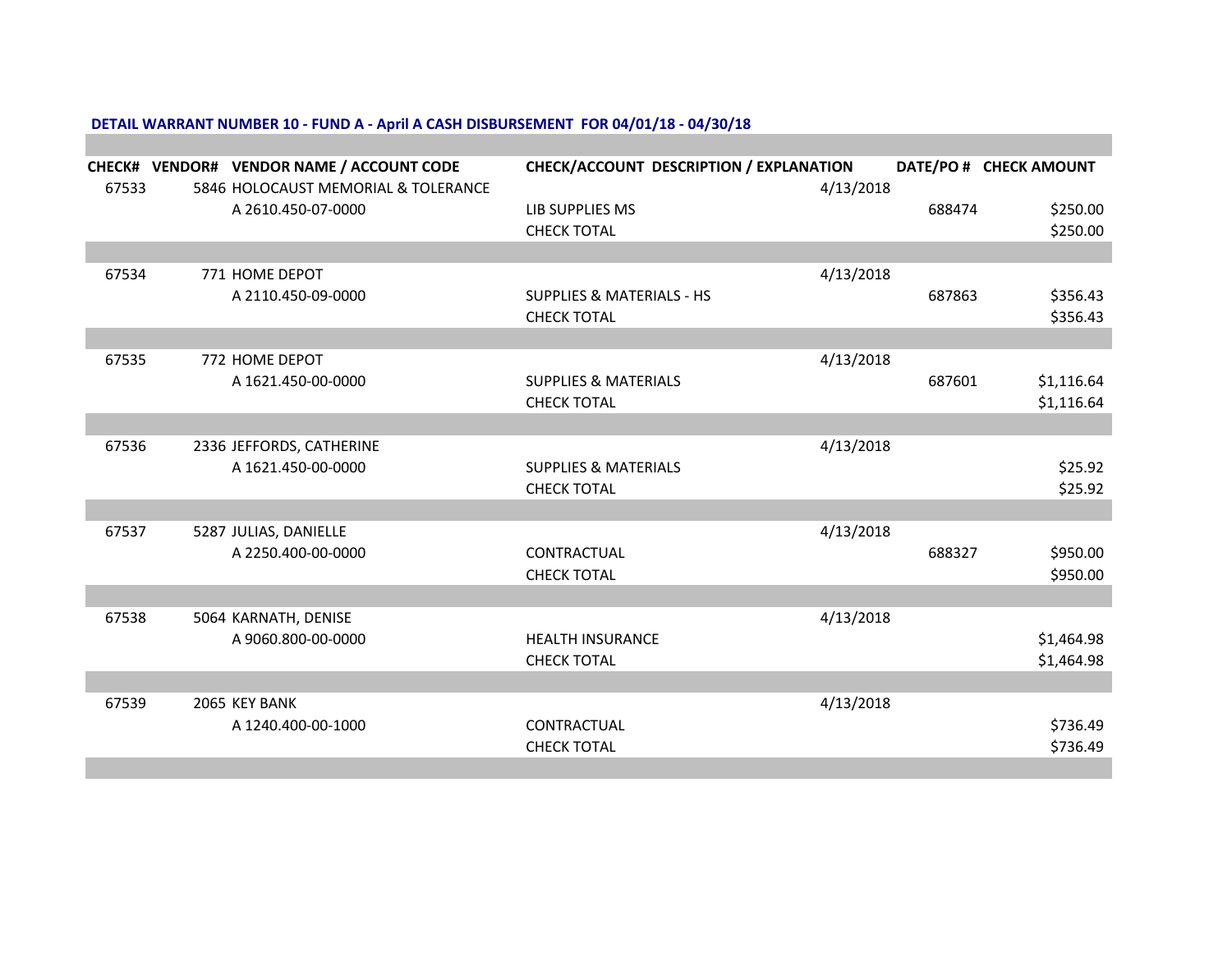|       | CHECK# VENDOR# VENDOR NAME / ACCOUNT CODE | CHECK/ACCOUNT DESCRIPTION / EXPLANATION |           |        | DATE/PO # CHECK AMOUNT |
|-------|-------------------------------------------|-----------------------------------------|-----------|--------|------------------------|
| 67540 | 4259 LEONETTI, TIMOTHY                    |                                         | 4/13/2018 |        |                        |
|       | A 9060.800-00-0000                        | <b>HEALTH INSURANCE</b>                 |           |        | \$326.00               |
|       |                                           | <b>CHECK TOTAL</b>                      |           |        | \$326.00               |
|       |                                           |                                         |           |        |                        |
| 67541 | 4100 LOCKPORT SURPLUS CTR                 |                                         | 4/13/2018 |        |                        |
|       | A 1621.450-00-0000                        | <b>SUPPLIES &amp; MATERIALS</b>         |           | 687770 | \$277.94               |
|       |                                           | <b>CHECK TOTAL</b>                      |           |        | \$277.94               |
|       |                                           |                                         |           |        |                        |
| 67542 | 962 LP MIDDLE SCHOOL ACTIVITY FUND        |                                         | 4/13/2018 |        |                        |
|       | A 2110.400-07-0000                        | <b>CONTRACTUAL - MS</b>                 |           |        | \$285.50               |
|       |                                           | <b>CHECK TOTAL</b>                      |           |        | \$285.50               |
|       |                                           |                                         |           |        |                        |
| 67543 | 1044 MARTIN MEDICAL EQUIPMENT SERVI       |                                         | 4/13/2018 |        |                        |
|       | A 2815.450-05-0000                        | <b>SUPPLIES - IEC</b>                   |           | 688632 | \$83.91                |
|       |                                           | <b>CHECK TOTAL</b>                      |           |        | \$83.91                |
|       |                                           |                                         |           |        |                        |
| 67544 | 5887 MARY CARIOLA CHILDRENS CENTER        |                                         | 4/13/2018 |        |                        |
|       | A 2250.472-00-0000                        | <b>TUITION - ALL OTHER</b>              |           | 688562 | \$6,218.28             |
|       |                                           | <b>CHECK TOTAL</b>                      |           |        | \$6,218.28             |
|       |                                           |                                         |           |        |                        |
| 67545 | 4636 MCKEEVER, JAMES                      |                                         | 4/13/2018 |        |                        |
|       | A 2250.400-00-0000                        | CONTRACTUAL                             |           | 688644 | \$1,150.00             |
|       |                                           | <b>CHECK TOTAL</b>                      |           |        | \$1,150.00             |
|       |                                           |                                         |           |        |                        |
| 67546 | 1118 MODERN DISPOSAL SVS                  |                                         | 4/13/2018 |        |                        |
|       | A 1620.400-00-5000                        | CONTRACTUAL - GARBAGE DISPOSAL          |           | 687604 | \$508.00               |
|       |                                           | <b>CHECK TOTAL</b>                      |           |        | \$508.00               |
|       |                                           |                                         |           |        |                        |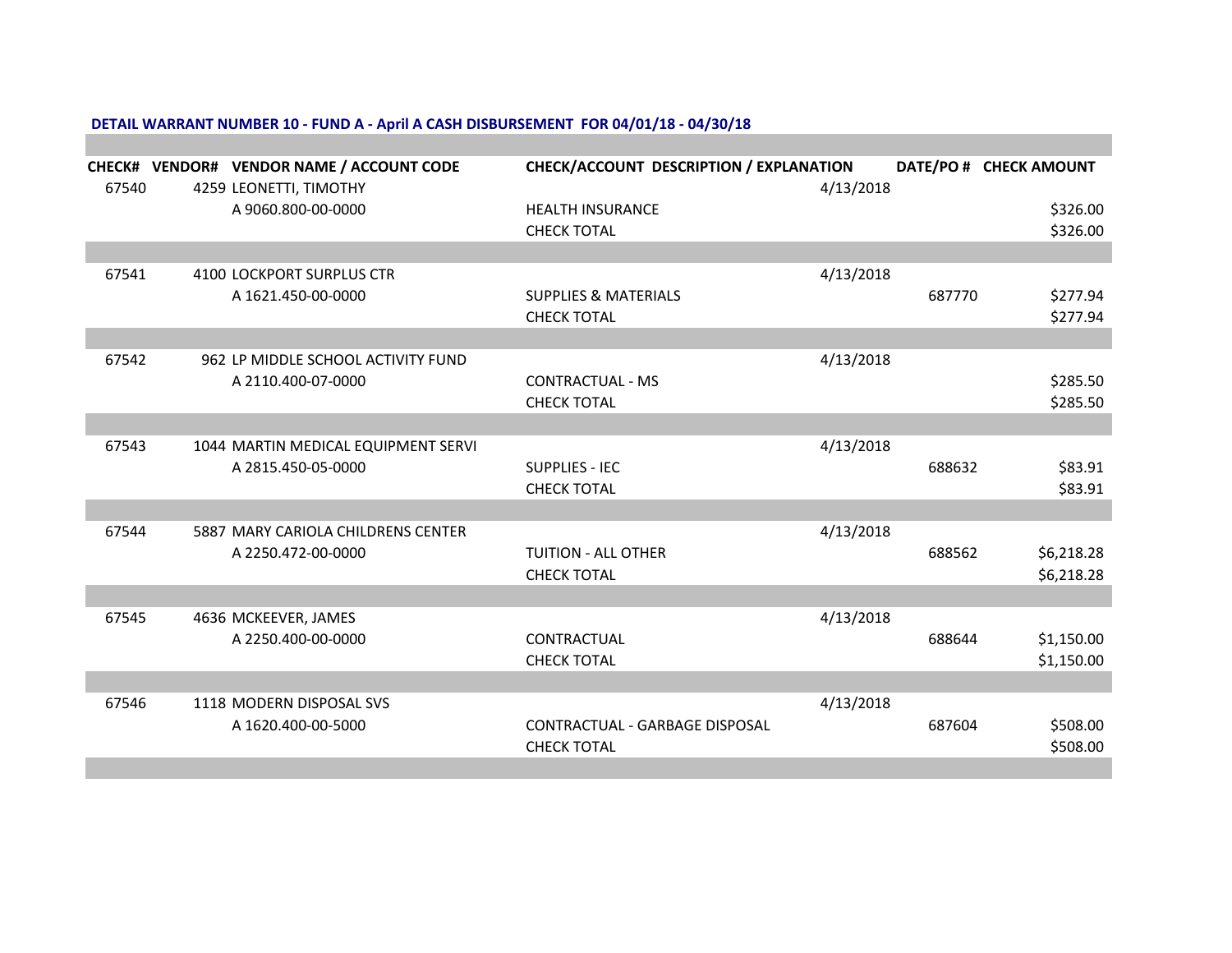|       | CHECK# VENDOR# VENDOR NAME / ACCOUNT CODE | CHECK/ACCOUNT DESCRIPTION / EXPLANATION |           |        | DATE/PO # CHECK AMOUNT |
|-------|-------------------------------------------|-----------------------------------------|-----------|--------|------------------------|
| 67547 | 1135 MT ST MARY'S HOSPITAL                |                                         | 4/13/2018 |        |                        |
|       | A 9040.800-80-0000                        | <b>WORKER'S COMPENSATION</b>            |           |        | \$131.64               |
|       | A 9040.800-80-0000                        | <b>WORKER'S COMPENSATION</b>            |           |        | \$156.90               |
|       |                                           | <b>CHECK TOTAL</b>                      |           |        | \$288.54               |
|       |                                           |                                         |           |        |                        |
| 67548 | 1159 NASSP                                |                                         | 4/13/2018 |        |                        |
|       | A 2110.400-09-0000                        | <b>CONTRACTUAL - HS</b>                 |           | 688028 | \$385.00               |
|       |                                           | <b>CHECK TOTAL</b>                      |           |        | \$385.00               |
|       |                                           |                                         |           |        |                        |
| 67549 | 2163 NATIONAL FUEL GAS CORPORATION        |                                         | 4/13/2018 |        |                        |
|       | A 1620.421-00-0000                        | <b>NATURAL GAS</b>                      |           | 687555 | \$1,702.73             |
|       | A 1620.421-00-0000                        | <b>NATURAL GAS</b>                      |           | 687555 | \$93.67                |
|       | A 1620.421-00-0000                        | <b>NATURAL GAS</b>                      |           | 687555 | \$5,947.48             |
|       |                                           | <b>CHECK TOTAL</b>                      |           |        | \$7,743.88             |
|       |                                           |                                         |           |        |                        |
| 67550 | 1176 NATIONAL GRID                        |                                         | 4/13/2018 |        |                        |
|       | A 1620.423-00-0000                        | <b>ELECTRIC</b>                         |           | 687565 | \$1,399.16             |
|       | A 1620.423-00-0000                        | <b>ELECTRIC</b>                         |           | 687565 | \$62.45                |
|       | A 1620.423-00-0000                        | <b>ELECTRIC</b>                         |           | 687565 | \$69.02                |
|       | A 1620.423-00-0000                        | <b>ELECTRIC</b>                         |           | 687565 | \$5,557.51             |
|       | A 1620.423-00-0000                        | <b>ELECTRIC</b>                         |           | 687565 | \$4,491.39             |
|       |                                           | <b>CHECK TOTAL</b>                      |           |        | \$11,579.53            |
|       |                                           |                                         |           |        |                        |
| 67551 | 1217 NIAGARA GAZETTE                      |                                         | 4/13/2018 |        |                        |
|       | A 1060.400-00-0000                        | CONTRACTUAL                             |           | 687698 | \$106.56               |
|       | A 1010.400-00-1000                        | <b>BOE CONTRACTUAL</b>                  |           | 687699 | \$11.88                |
|       | A 1010.400-00-1000                        | <b>BOE CONTRACTUAL</b>                  |           | 687699 | \$10.91                |
|       |                                           | <b>CHECK TOTAL</b>                      |           |        | \$129.35               |
|       |                                           |                                         |           |        |                        |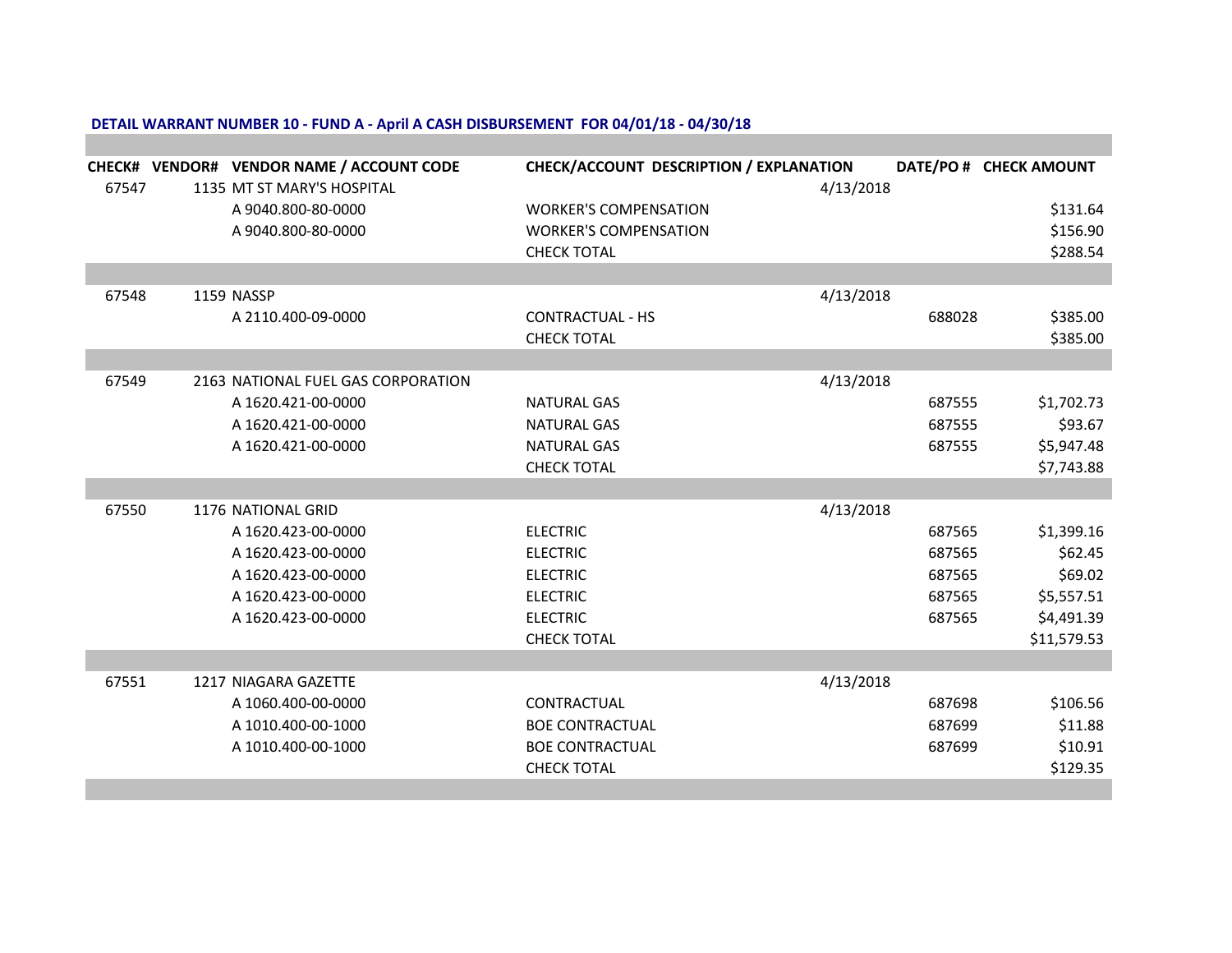| 67552 | CHECK# VENDOR# VENDOR NAME / ACCOUNT CODE<br>3333 NYS UNEMPLOYMENT INSURANCE | CHECK/ACCOUNT DESCRIPTION / EXPLANATION | 4/13/2018 |        | DATE/PO # CHECK AMOUNT |
|-------|------------------------------------------------------------------------------|-----------------------------------------|-----------|--------|------------------------|
|       |                                                                              |                                         |           |        |                        |
|       | A 9050.800-80-0000                                                           | <b>UNEMPLOYMENT INSUR</b>               |           |        | \$2,813.97             |
|       |                                                                              | <b>CHECK TOTAL</b>                      |           |        | \$2,813.97             |
|       |                                                                              |                                         |           |        |                        |
| 67553 | 4578 PERSONAL TOUCH                                                          |                                         | 4/13/2018 |        |                        |
|       | A 2110.400-09-0000                                                           | <b>CONTRACTUAL - HS</b>                 |           | 688015 | \$1,046.64             |
|       |                                                                              | <b>CHECK TOTAL</b>                      |           |        | \$1,046.64             |
|       |                                                                              |                                         |           |        |                        |
| 67554 | 2326 PISAREK-FREATMAN, SUSAN                                                 |                                         | 4/13/2018 |        |                        |
|       | A 2250.400-00-0000                                                           | CONTRACTUAL                             |           | 687989 | \$50.00                |
|       |                                                                              | <b>CHECK TOTAL</b>                      |           |        | \$50.00                |
|       |                                                                              |                                         |           |        |                        |
|       |                                                                              |                                         |           |        |                        |
| 67555 | 2698 PRAXAIR DISTRIBUTION, INC.                                              |                                         | 4/13/2018 |        |                        |
|       | A 1621.400-00-0000                                                           | CONTRACTUAL                             |           | 687608 | \$46.85                |
|       |                                                                              | <b>CHECK TOTAL</b>                      |           |        | \$46.85                |
|       |                                                                              |                                         |           |        |                        |
| 67556 | 1460 RANSOMVILLE BUS LINES INC                                               |                                         | 4/13/2018 |        |                        |
|       | A 5540.400-00-1000                                                           | <b>CONTRACT - REGULAR RUNS</b>          |           | 688186 | \$45,000.00            |
|       |                                                                              | <b>CHECK TOTAL</b>                      |           |        | \$45,000.00            |
|       |                                                                              |                                         |           |        |                        |
| 67557 | 5016 RENAISSANCE ADDICTION SERV.INC                                          |                                         | 4/13/2018 |        |                        |
|       | A 2250.472-00-0000                                                           | <b>TUITION - ALL OTHER</b>              |           | 688613 | \$960.00               |
|       |                                                                              | <b>CHECK TOTAL</b>                      |           |        | \$960.00               |
|       |                                                                              |                                         |           |        |                        |
|       |                                                                              |                                         |           |        |                        |
| 67558 | 1510 RONCO SPECIALIZED SYSTEMS INC                                           |                                         | 4/13/2018 |        |                        |
|       | A 1620.424-00-0000                                                           | PHONE SERVICE                           |           | 687639 | \$1,205.88             |
|       |                                                                              | <b>CHECK TOTAL</b>                      |           |        | \$1,205.88             |
|       |                                                                              |                                         |           |        |                        |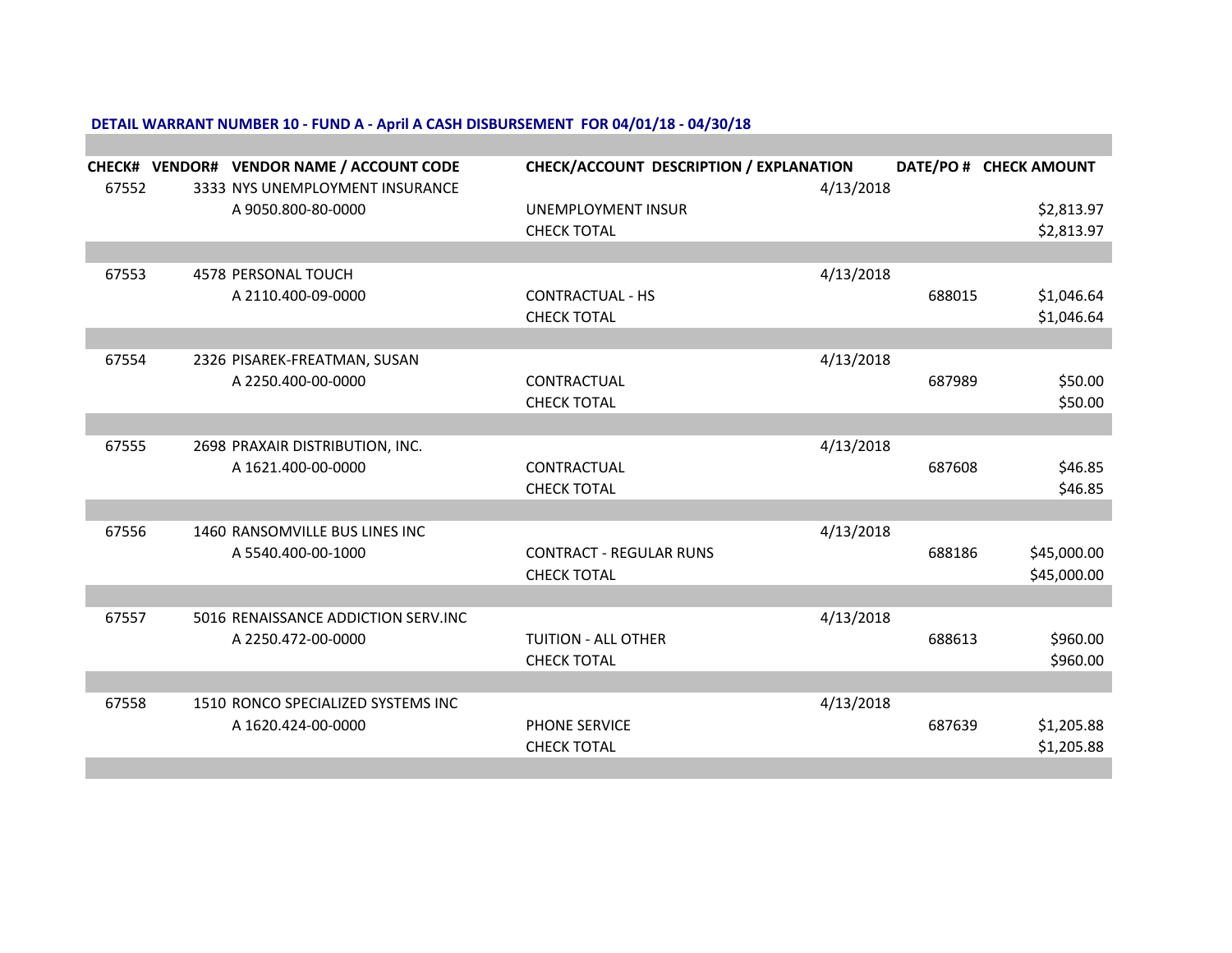|       | CHECK# VENDOR# VENDOR NAME / ACCOUNT CODE | CHECK/ACCOUNT DESCRIPTION / EXPLANATION |           |        | DATE/PO # CHECK AMOUNT |
|-------|-------------------------------------------|-----------------------------------------|-----------|--------|------------------------|
| 67559 | 1538 SACRED HEART VILLA                   |                                         | 4/13/2018 |        |                        |
|       | A 2610.460-00-0000                        | <b>STATE AIDED LIBRARY</b>              |           | 687638 | \$81.25                |
|       | A 2630.200-00-0000                        | <b>STATE AIDED HARDWARE</b>             |           | 687638 | \$314.60               |
|       | A 2630.460-00-0000                        | STATE AIDED SOFTWARE                    |           | 687638 | \$194.74               |
|       |                                           | <b>CHECK TOTAL</b>                      |           |        | \$590.59               |
|       |                                           |                                         |           |        |                        |
| 67560 | 1564 SC DEGNAN CONSULTANTS LLC            |                                         | 4/13/2018 |        |                        |
|       | A 2250.400-00-0000                        | CONTRACTUAL                             |           | 687988 | \$1,622.00             |
|       |                                           | <b>CHECK TOTAL</b>                      |           |        | \$1,622.00             |
|       |                                           |                                         |           |        |                        |
| 67561 | 3756 SLEDZIEWSKI, TIM                     |                                         | 4/13/2018 |        |                        |
|       | A 1621.450-00-0000                        | <b>SUPPLIES &amp; MATERIALS</b>         |           |        | \$199.97               |
|       |                                           | <b>CHECK TOTAL</b>                      |           |        | \$199.97               |
|       |                                           |                                         |           |        |                        |
| 67562 | 233 SMARTEDGE                             |                                         | 4/13/2018 |        |                        |
|       | A 1620.400-00-0000                        | CONTRACTUAL                             |           | 688640 | \$200.00               |
|       | A 2855.400-00-0000                        | CONTRACTUAL                             |           |        | \$300.00               |
|       |                                           | <b>CHECK TOTAL</b>                      |           |        | \$500.00               |
|       |                                           |                                         |           |        |                        |
| 67563 | <b>4700 SOCHA ENTERPRISES</b>             |                                         | 4/13/2018 |        |                        |
|       | A 2110.400-07-0011                        | MUSIC INSTRUMENTAL                      |           | 688202 | \$65.00                |
|       |                                           | <b>CHECK TOTAL</b>                      |           |        | \$65.00                |
|       |                                           |                                         |           |        |                        |
| 67564 | 1699 ST PETERS RC SCHOOL                  |                                         | 4/13/2018 |        |                        |
|       | A 2610.460-00-0000                        | <b>STATE AIDED LIBRARY</b>              |           | 687637 | \$1,025.00             |
|       | A 2630.200-00-0000                        | <b>STATE AIDED HARDWARE</b>             |           | 687637 | \$3,968.80             |
|       | A 2630.460-00-0000                        | STATE AIDED SOFTWARE                    |           | 687637 | \$2,456.72             |
|       |                                           | <b>CHECK TOTAL</b>                      |           |        | \$7,450.52             |
|       |                                           |                                         |           |        |                        |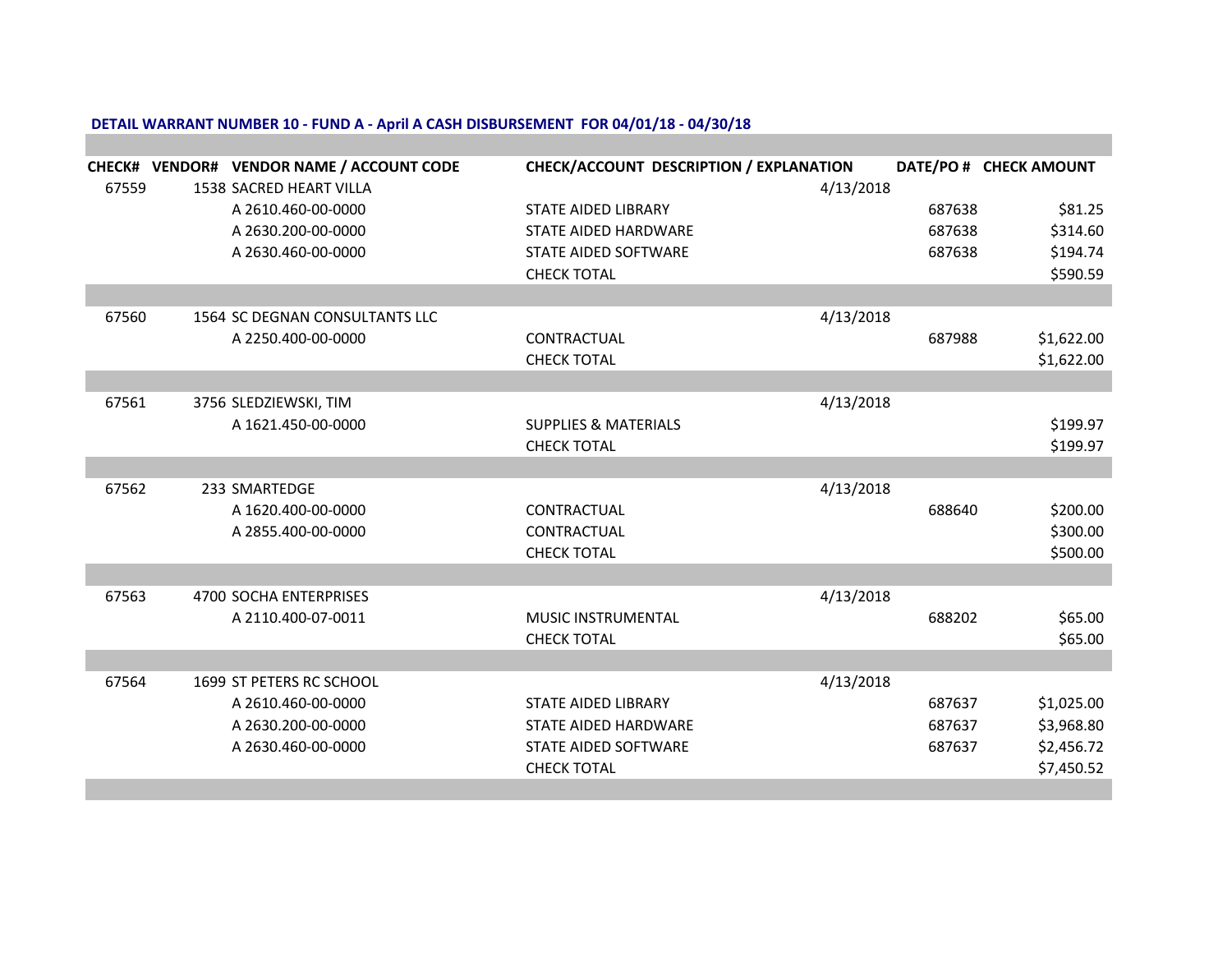|       | CHECK# VENDOR# VENDOR NAME / ACCOUNT CODE | CHECK/ACCOUNT DESCRIPTION / EXPLANATION |           |        | DATE/PO # CHECK AMOUNT |
|-------|-------------------------------------------|-----------------------------------------|-----------|--------|------------------------|
| 67565 | 550 STANLEY G FALK SCHOOL                 |                                         | 4/13/2018 |        |                        |
|       | A 2250.472-00-0000                        | <b>TUITION - ALL OTHER</b>              |           | 688655 | \$1,542.20             |
|       |                                           | <b>CHECK TOTAL</b>                      |           |        | \$1,542.20             |
|       |                                           |                                         |           |        |                        |
| 67566 | 1705 STAPLES BUSINESS ADVANTAGE           |                                         | 4/13/2018 |        |                        |
|       | A 2110.450-05-0000                        | <b>SUPPLIES &amp; MATERIALS - IEC</b>   |           | 688634 | \$100.11               |
|       |                                           | <b>CHECK TOTAL</b>                      |           |        | \$100.11               |
|       |                                           |                                         |           |        |                        |
| 67567 | 2098 STARPOINT CENTRAL SCHOOL             |                                         | 4/13/2018 |        |                        |
|       | A 2855.400-00-0000                        | CONTRACTUAL                             |           | 688605 | \$1,711.70             |
|       |                                           | <b>CHECK TOTAL</b>                      |           |        | \$1,711.70             |
|       |                                           |                                         |           |        |                        |
| 67568 | 1722 STEVENSON HARDWARE                   |                                         | 4/13/2018 |        |                        |
|       | A 1621.450-00-0000                        | <b>SUPPLIES &amp; MATERIALS</b>         |           | 687610 | \$112.72               |
|       |                                           | <b>CHECK TOTAL</b>                      |           |        | \$112.72               |
|       |                                           |                                         |           |        |                        |
| 67569 | 1736 STUART SPORTS                        |                                         | 4/13/2018 |        |                        |
|       | A 2855.450-00-0000                        | <b>SUPPLIES &amp; MATERIALS</b>         |           | 688638 | \$632.00               |
|       |                                           | <b>CHECK TOTAL</b>                      |           |        | \$632.00               |
|       |                                           |                                         |           |        |                        |
| 67570 | 1744 SUMMIT EDUCATIONAL RESOURCES         |                                         | 4/13/2018 |        |                        |
|       | A 2250.472-00-0000                        | <b>TUITION - ALL OTHER</b>              |           | 688070 | \$40,830.42            |
|       |                                           | <b>CHECK TOTAL</b>                      |           |        | \$40,830.42            |
|       |                                           |                                         |           |        |                        |
| 67571 | 1767 SWEET HOME CENTRAL SCHOOL            |                                         | 4/13/2018 |        |                        |
|       | A 2815.400-00-0000                        | CONTRACTUAL                             |           |        | \$587.00               |
|       |                                           | <b>CHECK TOTAL</b>                      |           |        | \$587.00               |
|       |                                           |                                         |           |        |                        |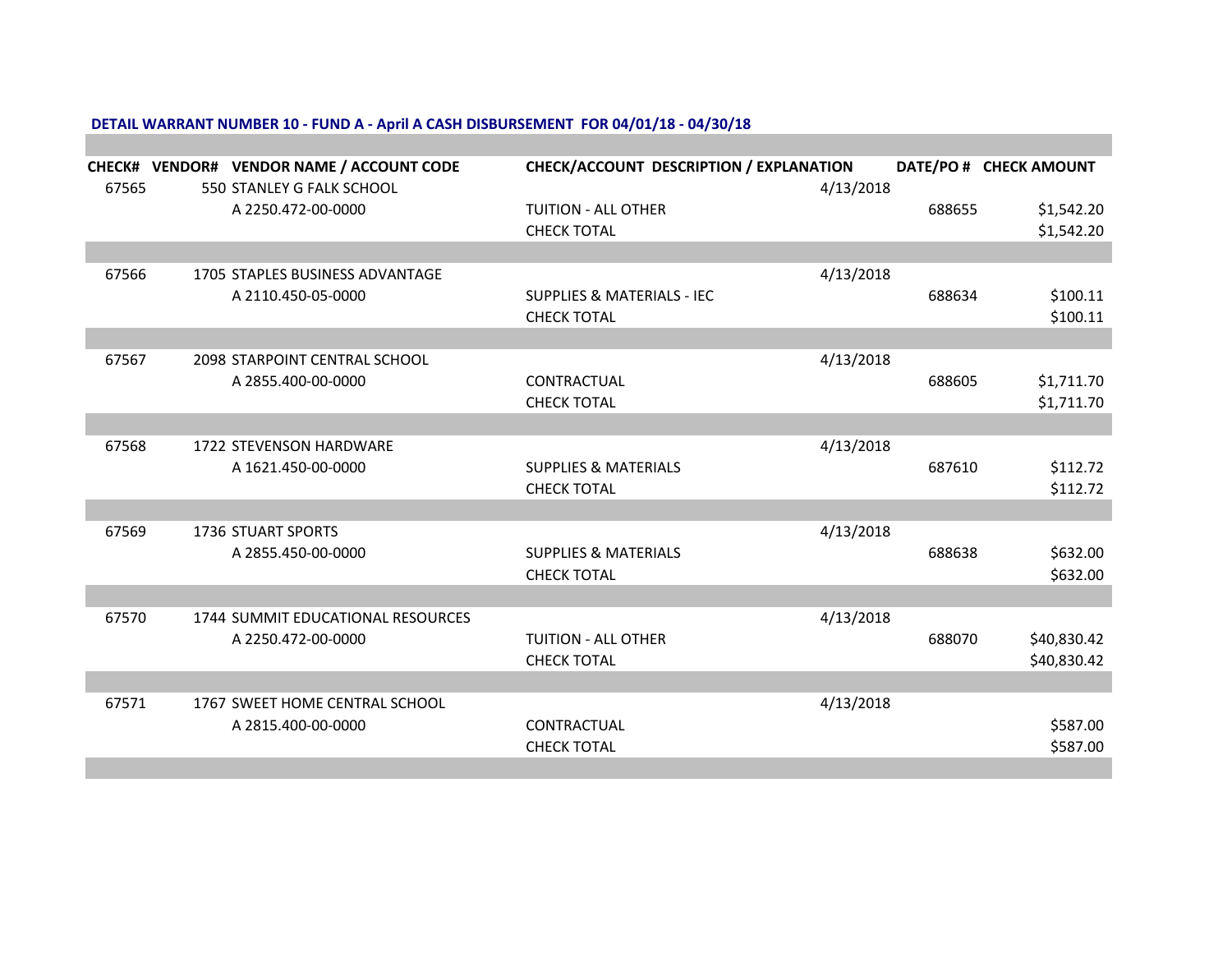|       | CHECK# VENDOR# VENDOR NAME / ACCOUNT CODE | CHECK/ACCOUNT DESCRIPTION / EXPLANATION |           |        | DATE/PO # CHECK AMOUNT |
|-------|-------------------------------------------|-----------------------------------------|-----------|--------|------------------------|
| 67572 | 4758 TIME TO GROW                         |                                         | 4/13/2018 |        |                        |
|       | A 2250.400-00-0000                        | CONTRACTUAL                             |           | 688293 | \$350.00               |
|       |                                           | <b>CHECK TOTAL</b>                      |           |        | \$350.00               |
|       |                                           |                                         |           |        |                        |
| 67573 | 3024 TROXELL COMMUNICATIONS, INC.         |                                         | 4/13/2018 |        |                        |
|       | A 2070.450-00-0000                        | <b>SUPPLIES &amp; MATERIALS</b>         |           | 688625 | \$5,980.00             |
|       |                                           | <b>CHECK TOTAL</b>                      |           |        | \$5,980.00             |
|       |                                           |                                         |           |        |                        |
| 67574 | 5820 TRUSTED NURSE STAFFING LLC           |                                         | 4/13/2018 |        |                        |
|       | A 2250.400-00-0000                        | CONTRACTUAL                             |           | 688396 | \$1,800.00             |
|       | A 2250.400-00-0000                        | CONTRACTUAL                             |           | 688396 | \$1,325.00             |
|       |                                           | <b>CHECK TOTAL</b>                      |           |        | \$3,125.00             |
|       |                                           |                                         |           |        |                        |
| 67575 | 1875 UNITED WAY OF GREATER NIAGARA        |                                         | 4/13/2018 |        |                        |
|       | A 1240.400-00-1000                        | CONTRACTUAL                             |           | 688650 | \$80.00                |
|       |                                           | <b>CHECK TOTAL</b>                      |           |        | \$80.00                |
|       |                                           |                                         |           |        |                        |
| 67576 | 1886 US POSTAL SERVICE                    |                                         | 4/13/2018 |        |                        |
|       | A 1670.400-01-0000                        | CONTRACTUAL - POSTAGE                   |           | 687560 | \$3,254.00             |
|       |                                           | <b>CHECK TOTAL</b>                      |           |        | \$3,254.00             |
|       |                                           |                                         |           |        |                        |
| 67577 | 3378 VERIZON                              |                                         | 4/13/2018 |        |                        |
|       | A 1620.424-00-0000                        | PHONE SERVICE                           |           | 687612 | \$1,075.97             |
|       |                                           | <b>CHECK TOTAL</b>                      |           |        | \$1,075.97             |
|       |                                           |                                         |           |        |                        |
| 67578 | 5402 WILLIAM L WATSON                     |                                         | 4/13/2018 |        |                        |
|       | A 1620.200-00-0000                        | <b>EQUIPMENT</b>                        |           | 688585 | \$8,940.00             |
|       |                                           | <b>CHECK TOTAL</b>                      |           |        | \$8,940.00             |
|       |                                           |                                         |           |        |                        |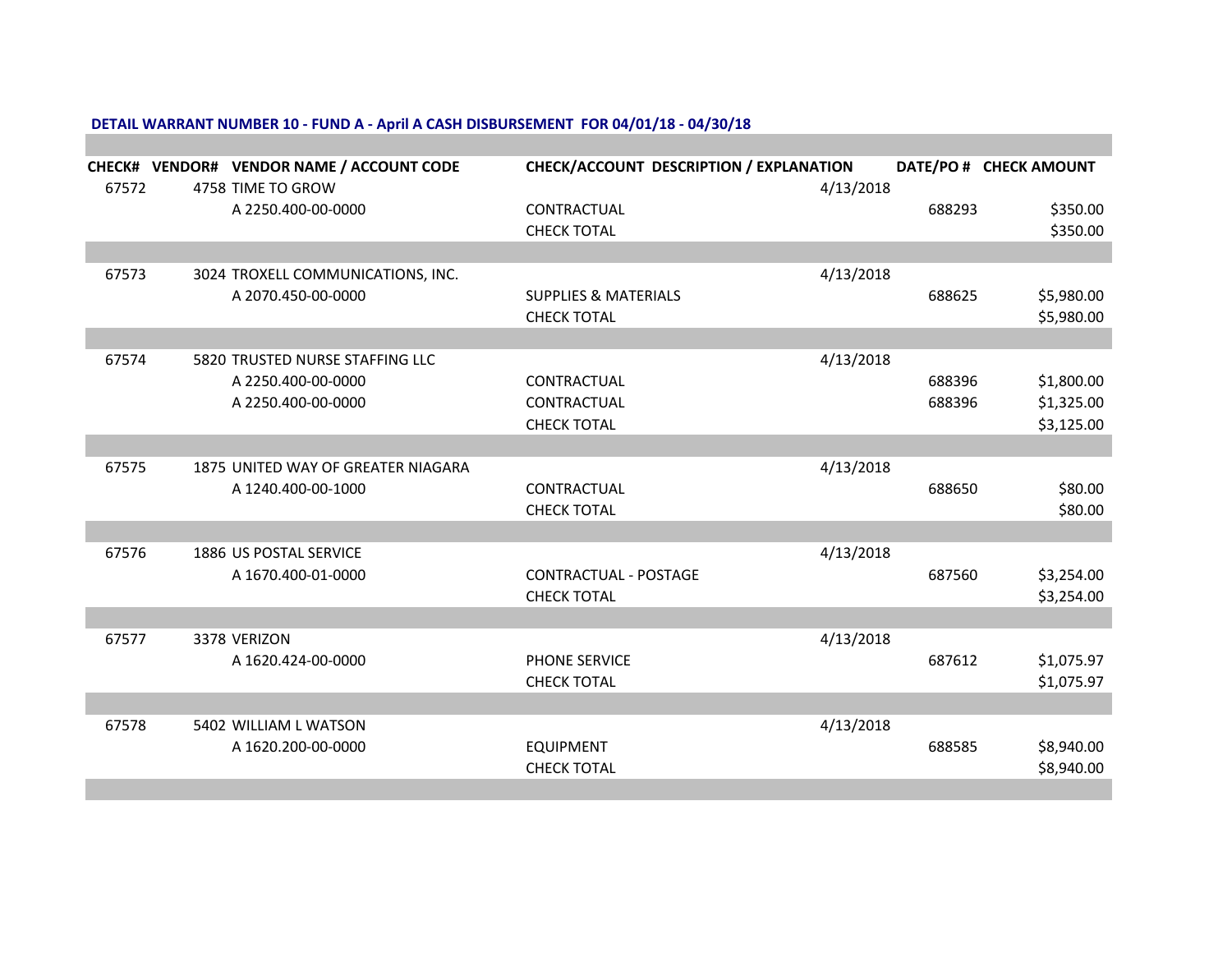|  | DETAIL WARRANT NUMBER 10 - FUND A - April A CASH DISBURSEMENT FOR 04/01/18 - 04/30/18 |  |  |
|--|---------------------------------------------------------------------------------------|--|--|
|--|---------------------------------------------------------------------------------------|--|--|

|       | CHECK# VENDOR# VENDOR NAME / ACCOUNT CODE | CHECK/ACCOUNT DESCRIPTION / EXPLANATION |           |        | DATE/PO # CHECK AMOUNT |
|-------|-------------------------------------------|-----------------------------------------|-----------|--------|------------------------|
| 67579 | 5778 WNY BUS COMPANY                      |                                         | 4/13/2018 |        |                        |
|       | A 5540.400-00-5000                        | <b>CONTRACT - SPECIAL EDUCATION</b>     |           | 688197 | \$12,359.50            |
|       | A 5540.400-00-5000                        | <b>CONTRACT - SPECIAL EDUCATION</b>     |           | 688521 | \$11,140.00            |
|       |                                           | <b>CHECK TOTAL</b>                      |           |        | \$23,499.50            |
|       |                                           |                                         |           |        |                        |
| 67580 | 2520 COMMISSIONER, NYSDEC                 |                                         | 4/16/2018 |        |                        |
|       | A 1620.400-00-0000                        | CONTRACTUAL                             |           |        | \$150.00               |
|       |                                           | <b>CHECK TOTAL</b>                      |           |        | \$150.00               |
|       |                                           |                                         |           |        |                        |
| 67581 | 2520 COMMISSIONER, NYSDEC                 |                                         | 4/16/2018 |        |                        |
|       | A 1620.400-00-0000                        | CONTRACTUAL                             |           |        | \$150.00               |
|       |                                           | <b>CHECK TOTAL</b>                      |           |        | \$150.00               |
|       |                                           |                                         |           |        |                        |
| 67582 | 2313 ALONZO, NICOLE                       |                                         | 4/30/2018 |        |                        |
|       | A 2070.400-50-3000                        | <b>TRAVEL/MEETINGS</b>                  |           |        | \$344.60               |
|       |                                           | <b>CHECK TOTAL</b>                      |           |        | \$344.60               |
|       |                                           |                                         |           |        |                        |
| 67583 | 56 AMAZON                                 |                                         | 4/30/2018 |        |                        |
|       | A 1621.450-00-0000                        | <b>SUPPLIES &amp; MATERIALS</b>         |           | 688616 | \$22.47                |
|       | A 2070.450-00-0000                        | <b>SUPPLIES &amp; MATERIALS</b>         |           | 688631 | \$58.99                |
|       | A 2110.485-00-0000                        | <b>TEXTBOOKS</b>                        |           | 688631 | \$720.00               |
|       | A 2070.450-00-0000                        | <b>SUPPLIES &amp; MATERIALS</b>         |           | 688631 | \$799.95               |
|       | A 2070.450-00-0000                        | <b>SUPPLIES &amp; MATERIALS</b>         |           |        | (5799.95)              |
|       | A 1621.450-00-0000                        | <b>SUPPLIES &amp; MATERIALS</b>         |           | 688630 | \$187.95               |
|       | A 2070.450-00-0000                        | <b>SUPPLIES &amp; MATERIALS</b>         |           | 688641 | \$93.06                |
|       | A 2070.450-00-0000                        | <b>SUPPLIES &amp; MATERIALS</b>         |           | 688641 | \$325.71               |
|       | A 2070.450-00-0000                        | <b>SUPPLIES &amp; MATERIALS</b>         |           | 688642 | \$247.92               |
|       |                                           | <b>CHECK TOTAL</b>                      |           |        | \$1,656.10             |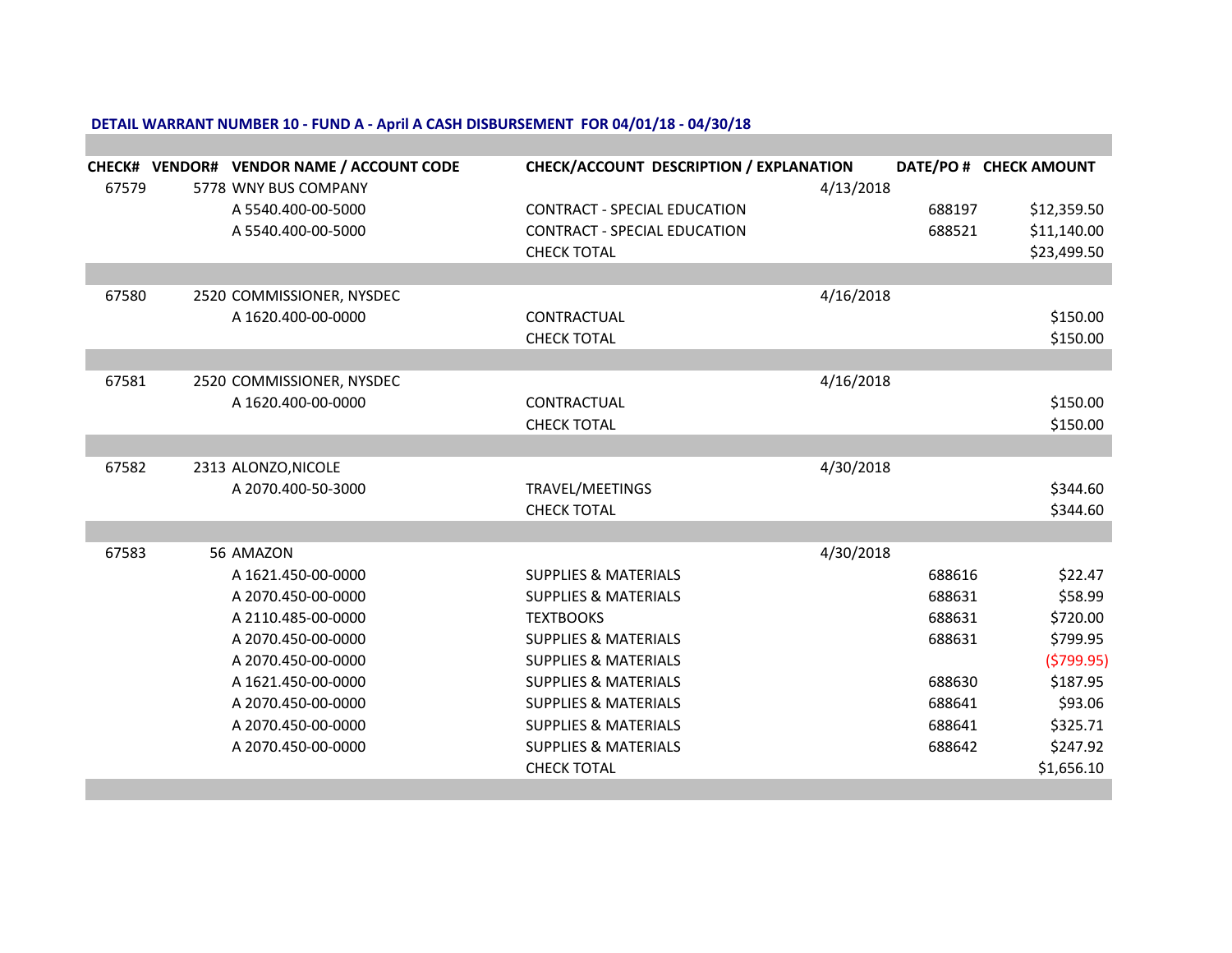|       | CHECK# VENDOR# VENDOR NAME / ACCOUNT CODE | CHECK/ACCOUNT DESCRIPTION / EXPLANATION |           |        | DATE/PO # CHECK AMOUNT |
|-------|-------------------------------------------|-----------------------------------------|-----------|--------|------------------------|
| 67584 | 5374 ARGENTIERI, ANGELO                   |                                         | 4/30/2018 |        |                        |
|       | A 2855.400-00-1000                        | <b>CONTRACTUAL - OFFICIALS</b>          |           |        | \$87.50                |
|       | A 2855.400-00-1000                        | <b>CONTRACTUAL - OFFICIALS</b>          |           |        | \$67.00                |
|       |                                           | <b>CHECK TOTAL</b>                      |           |        | \$154.50               |
|       |                                           |                                         |           |        |                        |
| 67585 | 5479 BARILE, MARISA                       |                                         | 4/30/2018 |        |                        |
|       | A 1010.400-00-1000                        | <b>BOE CONTRACTUAL</b>                  |           |        | \$43.63                |
|       |                                           | <b>CHECK TOTAL</b>                      |           |        | \$43.63                |
|       |                                           |                                         |           |        |                        |
| 67586 | 158 BENNION, CATHY                        |                                         | 4/30/2018 |        |                        |
|       | A 1320.400-00-0000                        | CONTRACTUAL                             |           | 687558 | \$250.00               |
|       |                                           | <b>CHECK TOTAL</b>                      |           |        | \$250.00               |
|       |                                           |                                         |           |        |                        |
| 67587 | 4046 BHSC CONTRACT SERVICES               |                                         | 4/30/2018 |        |                        |
|       | A 2250.400-00-0000                        | CONTRACTUAL                             |           | 688096 | \$388.13               |
|       |                                           | <b>CHECK TOTAL</b>                      |           |        | \$388.13               |
|       |                                           |                                         |           |        |                        |
| 67588 | 1249 BLUE TARP FINANCIAL INC              |                                         | 4/30/2018 |        |                        |
|       | A 1621.450-00-0000                        | <b>SUPPLIES &amp; MATERIALS</b>         |           | 688651 | \$15.98                |
|       |                                           | <b>CHECK TOTAL</b>                      |           |        | \$15.98                |
|       |                                           |                                         |           |        |                        |
| 67589 | 179 BOCK, BETH                            |                                         | 4/30/2018 |        |                        |
|       | A 9060.800-00-0000                        | <b>HEALTH INSURANCE</b>                 |           |        | \$25.00                |
|       |                                           | <b>CHECK TOTAL</b>                      |           |        | \$25.00                |
|       |                                           |                                         |           |        |                        |
| 67590 | 4870 BRENNAN, ROBERT                      |                                         | 4/30/2018 |        |                        |
|       | A 2855.400-00-1000                        | <b>CONTRACTUAL - OFFICIALS</b>          |           |        | \$56.50                |
|       |                                           | <b>CHECK TOTAL</b>                      |           |        | \$56.50                |
|       |                                           |                                         |           |        |                        |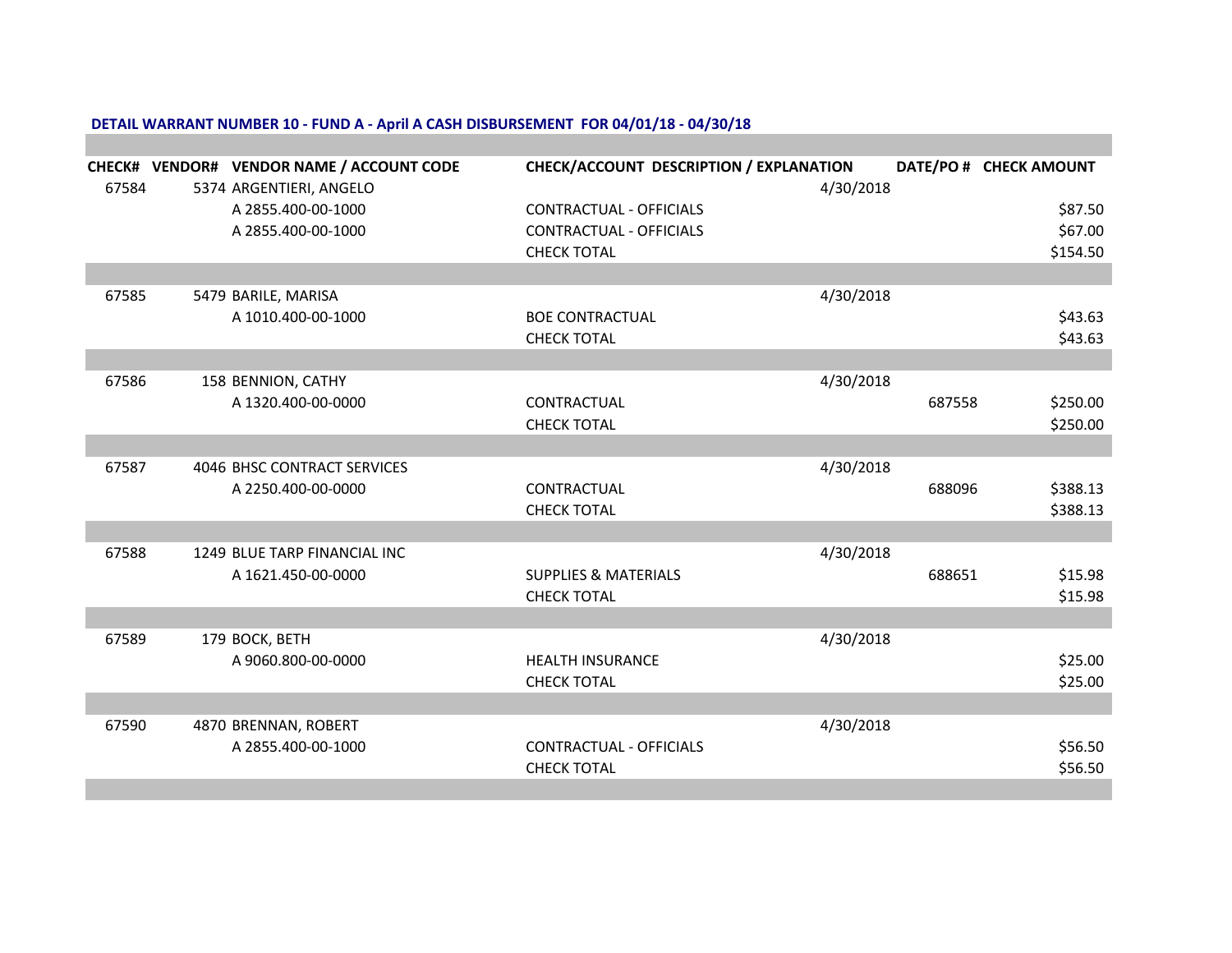| DETAIL WARRANT NUMBER 10 - FUND A - April A CASH DISBURSEMENT FOR 04/01/18 - 04/30/18 |  |  |
|---------------------------------------------------------------------------------------|--|--|
|---------------------------------------------------------------------------------------|--|--|

|       | CHECK# VENDOR# VENDOR NAME / ACCOUNT CODE | CHECK/ACCOUNT DESCRIPTION / EXPLANATION |           |        | DATE/PO # CHECK AMOUNT |
|-------|-------------------------------------------|-----------------------------------------|-----------|--------|------------------------|
| 67591 | 202 BRIAN PARISI COPIER SYSTEMS IN        |                                         | 4/30/2018 |        |                        |
|       | A 1310.400-00-0000                        | CONTRACTUAL                             |           |        | \$18.86                |
|       |                                           | <b>CHECK TOTAL</b>                      |           |        | \$18.86                |
|       |                                           |                                         |           |        |                        |
| 67592 | <b>204 BRIGHT BEGINNINGS THERAPY</b>      |                                         | 4/30/2018 |        |                        |
|       |                                           |                                         |           |        |                        |
|       | A 2250.400-00-0000                        | CONTRACTUAL                             |           | 688218 | \$450.00               |
|       |                                           | <b>CHECK TOTAL</b>                      |           |        | \$450.00               |
|       |                                           |                                         |           |        |                        |
| 67593 | 4900 BROVATA, TONY                        |                                         | 4/30/2018 |        |                        |
|       | A 2855.400-00-1000                        | <b>CONTRACTUAL - OFFICIALS</b>          |           |        | \$87.50                |
|       |                                           | <b>CHECK TOTAL</b>                      |           |        | \$87.50                |
|       |                                           |                                         |           |        |                        |
| 67594 | 231 BUFFALO PUBLIC SCHOOLS                |                                         | 4/30/2018 |        |                        |
|       | A 2815.400-00-0000                        | CONTRACTUAL                             |           |        | \$22,015.00            |
|       |                                           | <b>CHECK TOTAL</b>                      |           |        | \$22,015.00            |
|       |                                           |                                         |           |        |                        |
| 67595 | 5646 BUFFAMONTE, JOSEPH                   |                                         | 4/30/2018 |        |                        |
|       | A 2855.400-00-1000                        | <b>CONTRACTUAL - OFFICIALS</b>          |           |        | \$91.00                |
|       | A 2855.400-00-1000                        | <b>CONTRACTUAL - OFFICIALS</b>          |           |        | \$91.00                |
|       |                                           | <b>CHECK TOTAL</b>                      |           |        | \$182.00               |
|       |                                           |                                         |           |        |                        |
| 67596 | 4126 CHARBONEAU, STEVEN                   |                                         | 4/30/2018 |        |                        |
|       | A 2855.400-00-1000                        | <b>CONTRACTUAL - OFFICIALS</b>          |           |        | \$87.50                |
|       |                                           | <b>CHECK TOTAL</b>                      |           |        | \$87.50                |
|       |                                           |                                         |           |        |                        |
| 67597 | 5365 COMERFORD, BRANDON                   |                                         | 4/30/2018 |        |                        |
|       | A 1620.400-00-6000                        | <b>CONTRACTUAL - SECURITY</b>           |           |        | \$303.00               |
|       |                                           | <b>CHECK TOTAL</b>                      |           |        | \$303.00               |
|       |                                           |                                         |           |        |                        |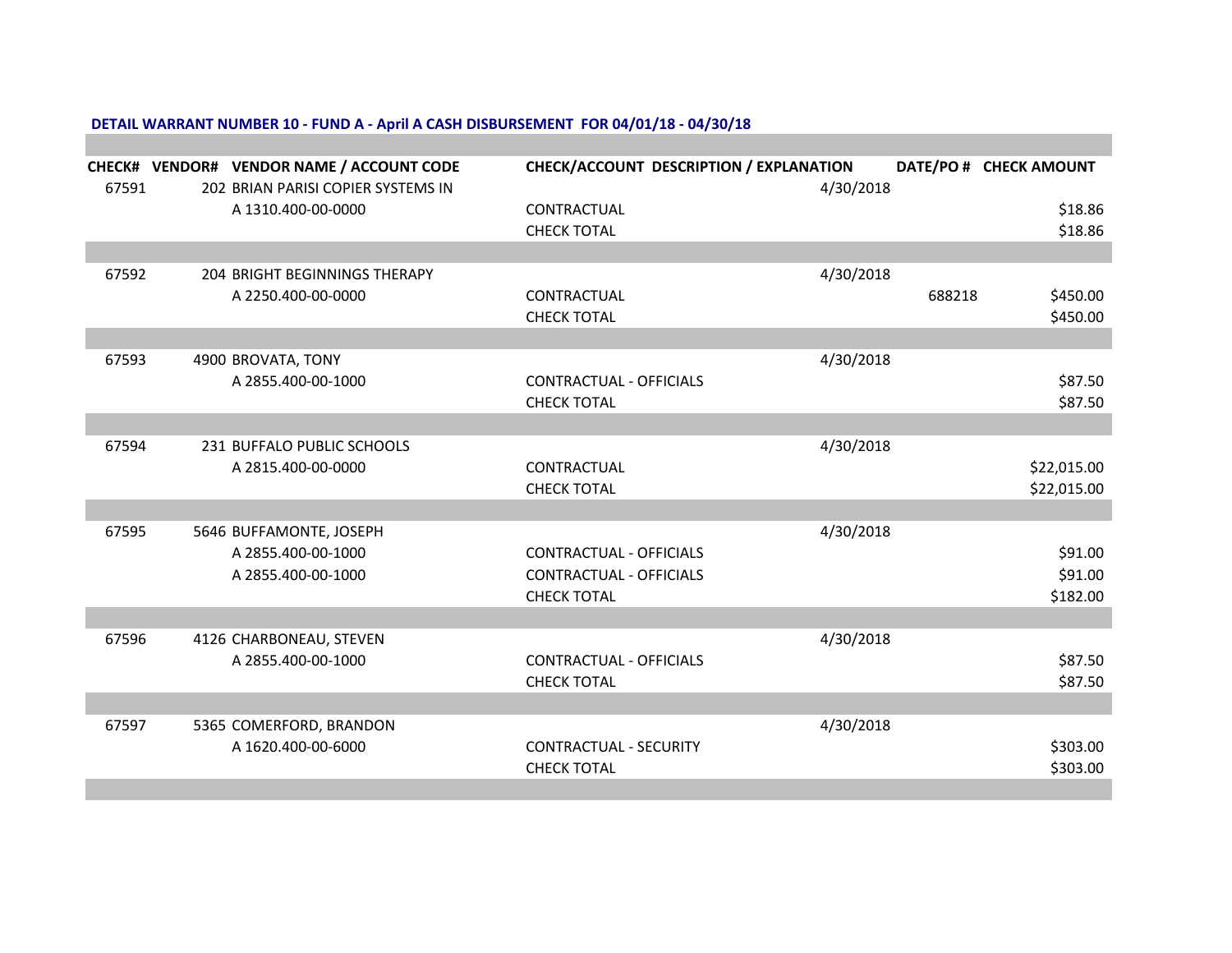|       |                                           | <u> DETAIL WANNANT NUMBEN IU - FUND A - ADIII A CASH DISBUNSEMIENT FÜN 04/01/16 - 04/30/16</u> |                        |
|-------|-------------------------------------------|------------------------------------------------------------------------------------------------|------------------------|
|       |                                           |                                                                                                |                        |
|       |                                           |                                                                                                |                        |
|       | CHECK# VENDOR# VENDOR NAME / ACCOUNT CODE | CHECK/ACCOUNT DESCRIPTION / EXPLANATION                                                        | DATE/PO # CHECK AMOUNT |
|       |                                           |                                                                                                |                        |
| 67598 | 356 COPPINS RRETT                         | 4/30/2018                                                                                      |                        |

| 67598 | 356 COPPINS, BRETT                |                                | 4/30/2018 |        |            |
|-------|-----------------------------------|--------------------------------|-----------|--------|------------|
|       | A 2110.400-00-0015                | <b>CONTRACTUAL ART</b>         |           |        | \$120.00   |
|       |                                   | <b>CHECK TOTAL</b>             |           |        | \$120.00   |
|       |                                   |                                |           |        |            |
| 67599 | 4559 CREATIVE PARTNERS IN THERAPY |                                | 4/30/2018 |        |            |
|       | A 2250.400-00-0000                | CONTRACTUAL                    |           | 688103 | \$250.00   |
|       |                                   | <b>CHECK TOTAL</b>             |           |        | \$250.00   |
|       |                                   |                                |           |        |            |
| 67600 | 386 CURRY, TIM                    |                                | 4/30/2018 |        |            |
|       | A 2855.400-00-1000                | <b>CONTRACTUAL - OFFICIALS</b> |           |        | \$85.00    |
|       |                                   | <b>CHECK TOTAL</b>             |           |        | \$85.00    |
|       |                                   |                                |           |        |            |
| 67601 | 5384 DAMIAN, PAUL                 |                                | 4/30/2018 |        |            |
|       | A 2855.400-00-1000                | <b>CONTRACTUAL - OFFICIALS</b> |           |        | \$62.50    |
|       |                                   | <b>CHECK TOTAL</b>             |           |        | \$62.50    |
|       |                                   |                                |           |        |            |
| 67602 | 5899 DASH MEDICAL GLOVES, INC.    |                                | 4/30/2018 |        |            |
|       | A 1620.450-00-0300                | OP SUPPLIES - PEC              |           | 688647 | \$44.00    |
|       |                                   | <b>CHECK TOTAL</b>             |           |        | \$44.00    |
|       |                                   |                                |           |        |            |
| 67603 | 4315 DELTA DENTAL OF NY, INC      |                                | 4/30/2018 |        |            |
|       | A 9060.800-00-0000                | <b>HEALTH INSURANCE</b>        |           | 687627 | \$6,892.08 |
|       |                                   | <b>CHECK TOTAL</b>             |           |        | \$6,892.08 |
|       |                                   |                                |           |        |            |
| 67604 | 5930 DERONDA, COLLEEN             |                                | 4/30/2018 |        |            |
|       | A 2855.400-00-1000                | <b>CONTRACTUAL - OFFICIALS</b> |           |        | \$91.00    |
|       |                                   | <b>CHECK TOTAL</b>             |           |        | \$91.00    |
|       |                                   |                                |           |        |            |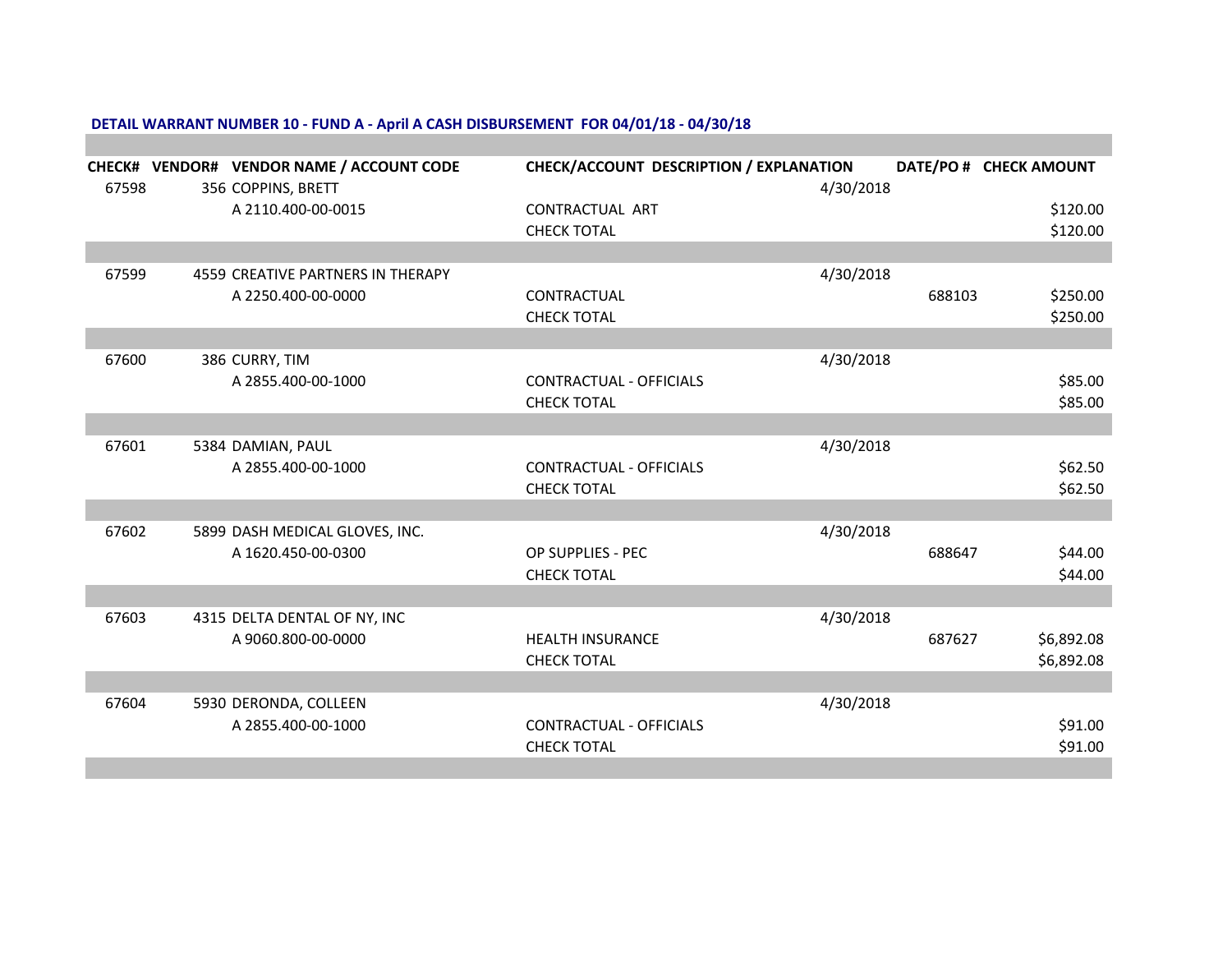| 67605 | CHECK# VENDOR# VENDOR NAME / ACCOUNT CODE<br>5808 DIPOFI, PHILIP | CHECK/ACCOUNT DESCRIPTION / EXPLANATION         | 4/30/2018 |        | DATE/PO # CHECK AMOUNT |
|-------|------------------------------------------------------------------|-------------------------------------------------|-----------|--------|------------------------|
|       | A 250                                                            | TAXES RECEIVABLE, CURRENT<br><b>CHECK TOTAL</b> |           |        | \$180.92<br>\$180.92   |
|       |                                                                  |                                                 |           |        |                        |
| 67606 | 5906 DMJ CRYSTAL WATERS                                          |                                                 | 4/30/2018 |        |                        |
|       | A 1621.450-00-0000                                               | <b>SUPPLIES &amp; MATERIALS</b>                 |           | 688626 | \$2,453.52             |
|       |                                                                  | <b>CHECK TOTAL</b>                              |           |        | \$2,453.52             |
|       |                                                                  |                                                 |           |        |                        |
| 67607 | 5921 DONNELLY, CRAIG                                             |                                                 | 4/30/2018 |        |                        |
|       | A 2855.400-00-1000                                               | <b>CONTRACTUAL - OFFICIALS</b>                  |           |        | \$87.50                |
|       |                                                                  | <b>CHECK TOTAL</b>                              |           |        | \$87.50                |
|       |                                                                  |                                                 |           |        |                        |
| 67608 | 525 ENERGY ENTERPRISES, INC.                                     |                                                 | 4/30/2018 |        |                        |
|       | A 1620.400-00-7000                                               | <b>ENERGY CONSULTANT</b>                        |           | 687755 | \$495.00               |
|       |                                                                  | <b>CHECK TOTAL</b>                              |           |        | \$495.00               |
|       |                                                                  |                                                 |           |        |                        |
| 67609 | 4124 FEICKERT, RYAN<br>A 2855.400-00-1000                        | <b>CONTRACTUAL - OFFICIALS</b>                  | 4/30/2018 |        | \$87.50                |
|       |                                                                  | <b>CHECK TOTAL</b>                              |           |        | \$87.50                |
|       |                                                                  |                                                 |           |        |                        |
| 67610 | 676 GRAINGER INDUSTRIAL EQUIPMENT                                |                                                 | 4/30/2018 |        |                        |
|       | A 1621.450-00-0000                                               | <b>SUPPLIES &amp; MATERIALS</b>                 |           | 687599 | \$79.60                |
|       | A 1621.450-00-0000                                               | <b>SUPPLIES &amp; MATERIALS</b>                 |           | 687599 | \$66.04                |
|       | A 1621.450-00-0000                                               | <b>SUPPLIES &amp; MATERIALS</b>                 |           | 687599 | \$28.54                |
|       |                                                                  | <b>CHECK TOTAL</b>                              |           |        | \$174.18               |
|       |                                                                  |                                                 |           |        |                        |
| 67611 | 5213 HARRIS BEACH PLLC                                           |                                                 | 4/30/2018 |        |                        |
|       | A 1420.400-00-2000                                               | <b>LEGAL-CONTRACT EXP</b>                       |           | 688331 | \$1,750.00             |
|       |                                                                  | <b>CHECK TOTAL</b>                              |           |        | \$1,750.00             |
|       |                                                                  |                                                 |           |        |                        |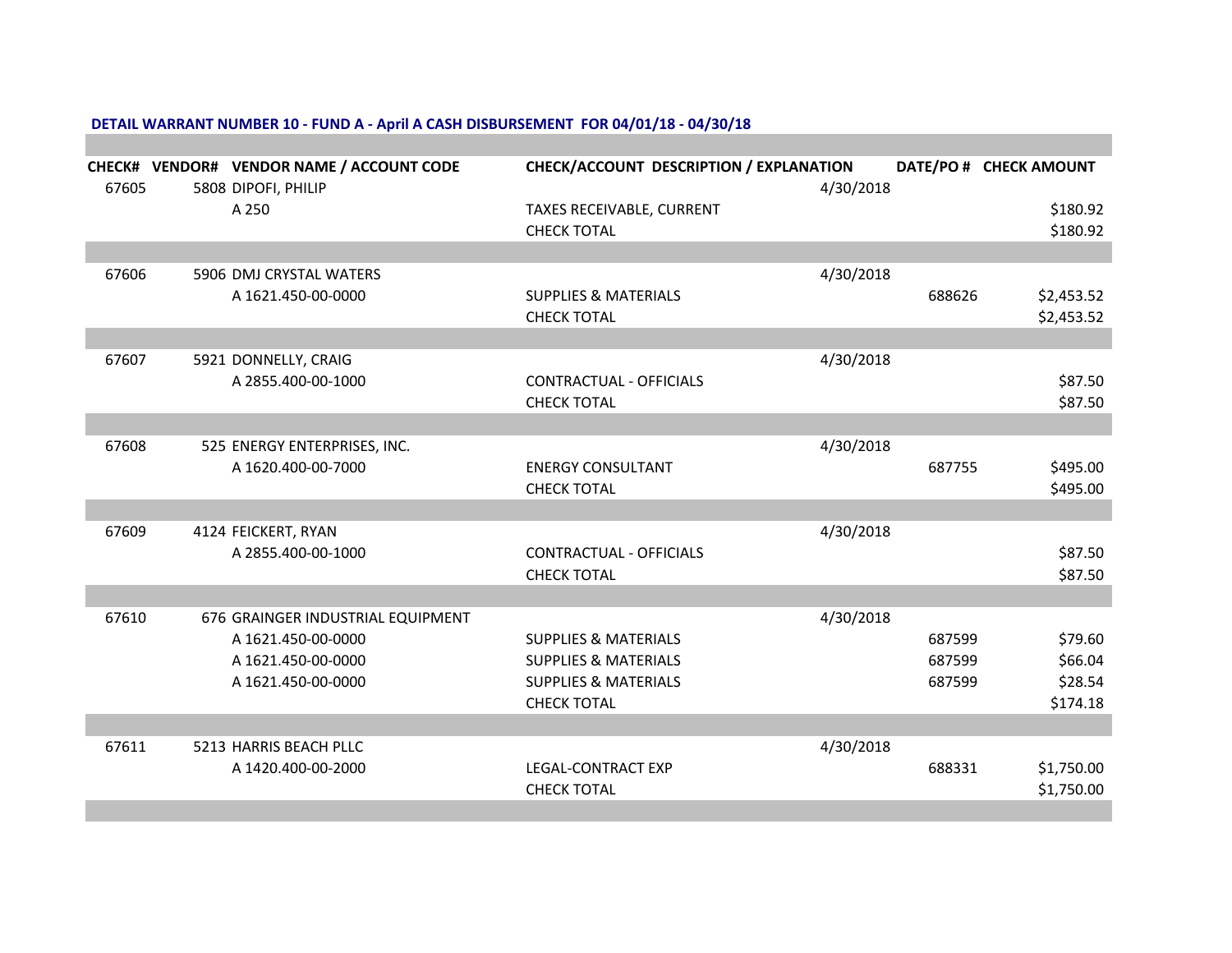|       | CHECK# VENDOR# VENDOR NAME / ACCOUNT CODE | CHECK/ACCOUNT DESCRIPTION / EXPLANATION |           |        | DATE/PO # CHECK AMOUNT |
|-------|-------------------------------------------|-----------------------------------------|-----------|--------|------------------------|
| 67612 | 730 HATZENBUHLER, WILLIAM                 |                                         | 4/30/2018 |        |                        |
|       | A 2110.400-05-0011                        | MUSIC INSTRUMENTAL                      |           | 688571 | \$100.00               |
|       | A 2110.400-07-0011                        | MUSIC INSTRUMENTAL                      |           | 688571 | \$5.00                 |
|       | A 2110.400-07-0011                        | MUSIC INSTRUMENTAL                      |           | 688572 | \$140.00               |
|       |                                           | <b>CHECK TOTAL</b>                      |           |        | \$245.00               |
|       |                                           |                                         |           |        |                        |
| 67613 | 5125 JABLONSKI, JOSEPH                    |                                         | 4/30/2018 |        |                        |
|       | A 2855.400-00-1000                        | <b>CONTRACTUAL - OFFICIALS</b>          |           |        | \$87.50                |
|       |                                           | <b>CHECK TOTAL</b>                      |           |        | \$87.50                |
|       |                                           |                                         |           |        |                        |
| 67614 | 909 KURK FUEL COMPANY                     |                                         | 4/30/2018 |        |                        |
|       | A 5540.450-00-0000                        | <b>SUPPLIES &amp; MATERIALS - FUEL</b>  |           | 688239 | \$5,374.50             |
|       | A 1621.450-00-0000                        | <b>SUPPLIES &amp; MATERIALS</b>         |           | 687602 | \$473.75               |
|       |                                           | <b>CHECK TOTAL</b>                      |           |        | \$5,848.25             |
|       |                                           |                                         |           |        |                        |
| 67615 | 3081 LAMANCUSA, PAUL                      |                                         | 4/30/2018 |        |                        |
|       | A 2855.400-00-1000                        | <b>CONTRACTUAL - OFFICIALS</b>          |           |        | \$91.00                |
|       |                                           | <b>CHECK TOTAL</b>                      |           |        | \$91.00                |
|       |                                           |                                         |           |        |                        |
| 67616 | 3393 LANE, NATHAN                         |                                         | 4/30/2018 |        |                        |
|       | A 2855.400-00-1000                        | <b>CONTRACTUAL - OFFICIALS</b>          |           |        | \$56.50                |
|       |                                           | <b>CHECK TOTAL</b>                      |           |        | \$56.50                |
|       |                                           |                                         |           |        |                        |
| 67617 | 4906 MACIEJEWSKI, JOSEPH                  |                                         | 4/30/2018 |        |                        |
|       | A 2855.400-00-1000                        | <b>CONTRACTUAL - OFFICIALS</b>          |           |        | \$67.00                |
|       |                                           | <b>CHECK TOTAL</b>                      |           |        | \$67.00                |
|       |                                           |                                         |           |        |                        |
| 67618 | 1017 MAGGS, JUDITH L                      |                                         | 4/30/2018 |        |                        |
|       | A 2110.400-09-0011                        | MUSIC INSTRUMENTAL                      |           | 688114 | \$225.00               |
|       |                                           | <b>CHECK TOTAL</b>                      |           |        | \$225.00               |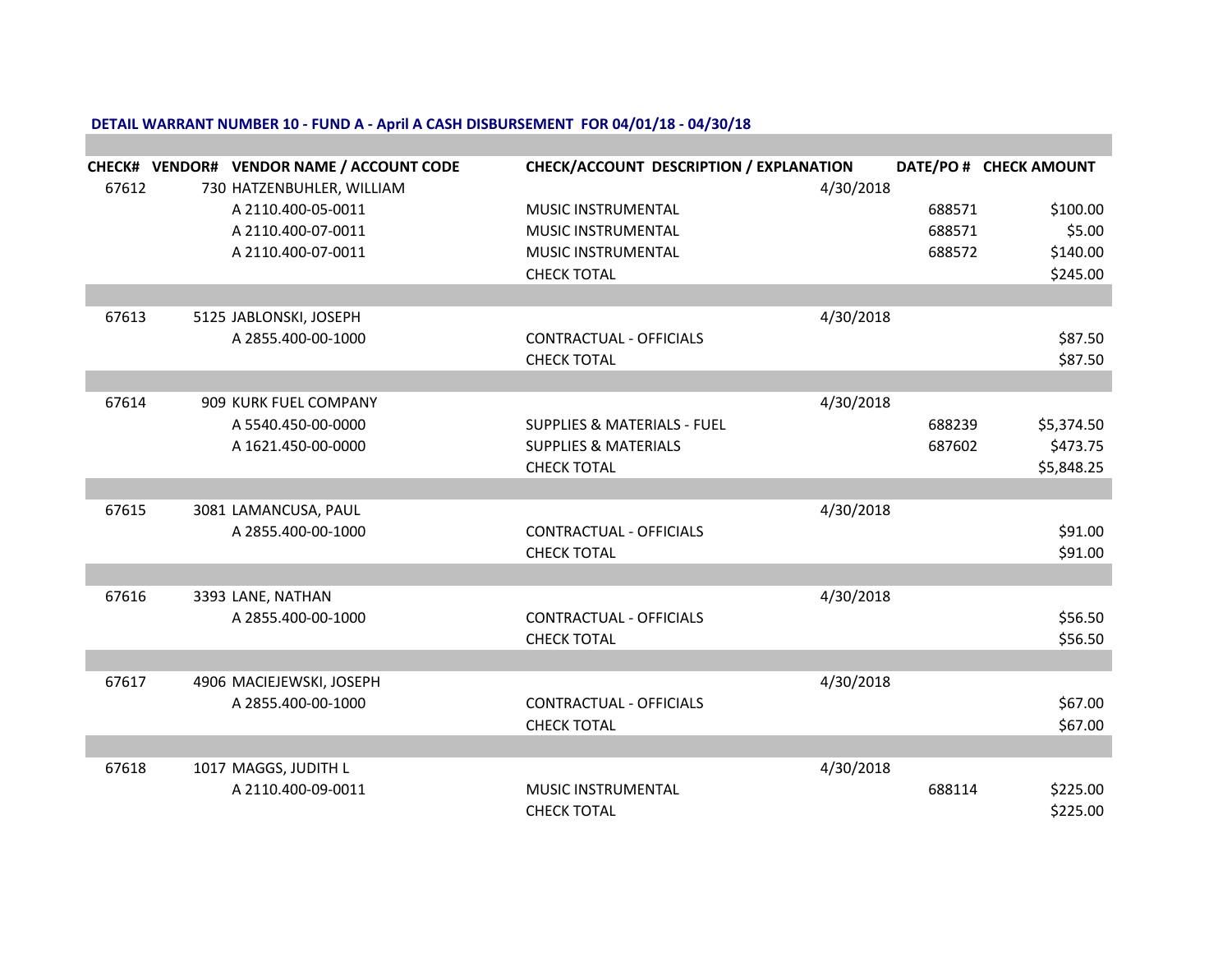|       | CHECK# VENDOR# VENDOR NAME / ACCOUNT CODE | CHECK/ACCOUNT DESCRIPTION / EXPLANATION |           |        | DATE/PO # CHECK AMOUNT |
|-------|-------------------------------------------|-----------------------------------------|-----------|--------|------------------------|
| 67619 | 4401 MICHALCZAK, RICH                     |                                         | 4/30/2018 |        |                        |
|       | A 2855.400-00-1000                        | <b>CONTRACTUAL - OFFICIALS</b>          |           |        | \$87.50                |
|       |                                           | <b>CHECK TOTAL</b>                      |           |        | \$87.50                |
|       |                                           |                                         |           |        |                        |
| 67620 | 4706 MOKAN, LARRY                         |                                         | 4/30/2018 |        |                        |
|       | A 2855.400-00-1000                        | <b>CONTRACTUAL - OFFICIALS</b>          |           |        | \$87.50                |
|       |                                           | <b>CHECK TOTAL</b>                      |           |        | \$87.50                |
|       |                                           |                                         |           |        |                        |
| 67621 | 5228 MURPHY, JEFFREY                      |                                         | 4/30/2018 |        |                        |
|       | A 2855.400-00-1000                        | <b>CONTRACTUAL - OFFICIALS</b>          |           |        | \$91.00                |
|       |                                           | <b>CHECK TOTAL</b>                      |           |        | \$91.00                |
|       |                                           |                                         |           |        |                        |
| 67622 | 1169 NATIONAL FUEL RESOURCES              |                                         | 4/30/2018 |        |                        |
|       | A 1620.421-00-0000                        | <b>NATURAL GAS</b>                      |           | 688329 | \$29,427.36            |
|       |                                           | <b>CHECK TOTAL</b>                      |           |        | \$29,427.36            |
|       |                                           |                                         |           |        |                        |
| 67623 | 1207 NIAGARA FALLS ATHLETICS              |                                         | 4/30/2018 |        |                        |
|       | A 2855.400-00-0000                        | CONTRACTUAL                             |           | 688611 | \$250.00               |
|       |                                           | <b>CHECK TOTAL</b>                      |           |        | \$250.00               |
|       |                                           |                                         |           |        |                        |
| 67624 | 2900 NIAGARA FALLS MEM. MED. CTR.         |                                         | 4/30/2018 |        |                        |
|       | A 2855.400-00-0000                        | CONTRACTUAL                             |           | 687568 | \$240.00               |
|       |                                           | <b>CHECK TOTAL</b>                      |           |        | \$240.00               |
|       |                                           |                                         |           |        |                        |
| 67625 | 1217 NIAGARA GAZETTE                      |                                         | 4/30/2018 |        |                        |
|       | A 1010.400-00-1000                        | <b>BOE CONTRACTUAL</b>                  |           | 687699 | \$10.91                |
|       |                                           | <b>CHECK TOTAL</b>                      |           |        | \$10.91                |
|       |                                           |                                         |           |        |                        |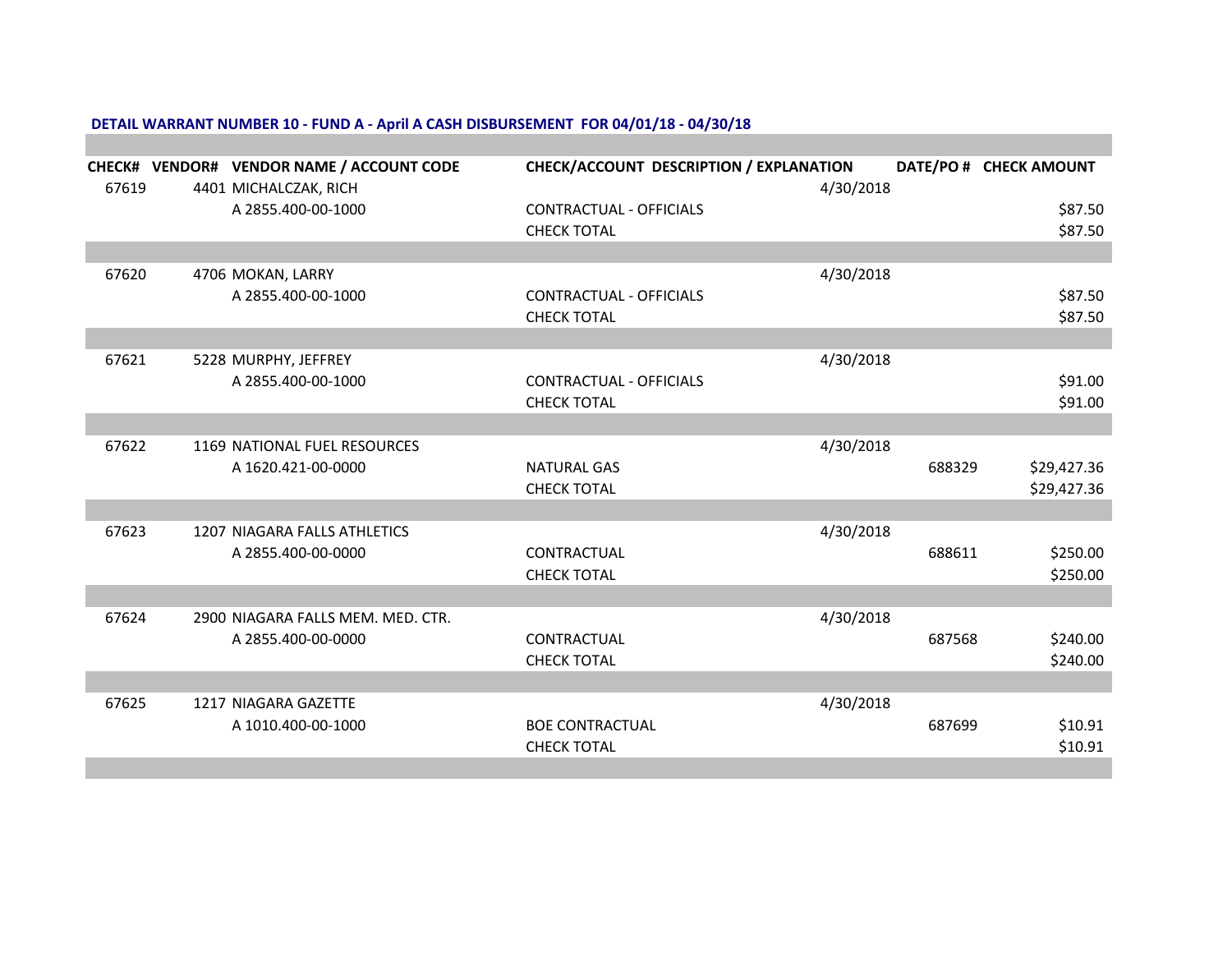|       | CHECK# VENDOR# VENDOR NAME / ACCOUNT CODE | CHECK/ACCOUNT DESCRIPTION / EXPLANATION |           |        | DATE/PO # CHECK AMOUNT |
|-------|-------------------------------------------|-----------------------------------------|-----------|--------|------------------------|
| 67626 | 3311 NIAGARA PAL                          |                                         | 4/30/2018 |        |                        |
|       | A 2855.400-00-0000                        | CONTRACTUAL                             |           | 688658 | \$150.00               |
|       |                                           | <b>CHECK TOTAL</b>                      |           |        | \$150.00               |
|       |                                           |                                         |           |        |                        |
| 67627 | 1233 NICOLETTI, ANTHONY P.                |                                         | 4/30/2018 |        |                        |
|       | A 1620.400-00-6000                        | <b>CONTRACTUAL - SECURITY</b>           |           |        | \$760.50               |
|       |                                           | <b>CHECK TOTAL</b>                      |           |        | \$760.50               |
|       |                                           |                                         |           |        |                        |
| 67628 | 4238 NY44 HEALTH BENEFITS PLAN            |                                         | 4/30/2018 |        |                        |
|       | A 9060.800-00-0000                        | <b>HEALTH INSURANCE</b>                 |           | 687625 | \$5,803.67             |
|       |                                           | <b>CHECK TOTAL</b>                      |           |        | \$5,803.67             |
|       |                                           |                                         |           |        |                        |
| 67629 | 4238 NY44 HEALTH BENEFITS PLAN            |                                         | 4/30/2018 |        |                        |
|       | A 9060.800-00-0000                        | <b>HEALTH INSURANCE</b>                 |           | 687624 | \$338,283.48           |
|       |                                           | <b>CHECK TOTAL</b>                      |           |        | \$338,283.48           |
|       |                                           |                                         |           |        |                        |
| 67630 | 4238 NY44 HEALTH BENEFITS PLAN            |                                         | 4/30/2018 |        |                        |
|       | A 9060.800-00-5000                        | <b>HEALTH INSURANCE FEES</b>            |           | 687626 | \$1,967.00             |
|       |                                           | <b>CHECK TOTAL</b>                      |           |        | \$1,967.00             |
|       |                                           |                                         |           |        |                        |
| 67631 | 4238 NY44 HEALTH BENEFITS PLAN            |                                         | 4/30/2018 |        |                        |
|       | A 9060.800-00-0000                        | <b>HEALTH INSURANCE</b>                 |           | 687625 | \$6,125.62             |
|       |                                           | <b>CHECK TOTAL</b>                      |           |        | \$6,125.62             |
|       |                                           |                                         |           |        |                        |
| 67632 | 4957 NYS SFA - MEMBERSHIP                 |                                         | 4/30/2018 |        |                        |
|       | A 1620.400-00-3000                        | <b>TRAVEL &amp; CONFERENCE</b>          |           | 688663 | \$125.00               |
|       |                                           | <b>CHECK TOTAL</b>                      |           |        | \$125.00               |
|       |                                           |                                         |           |        |                        |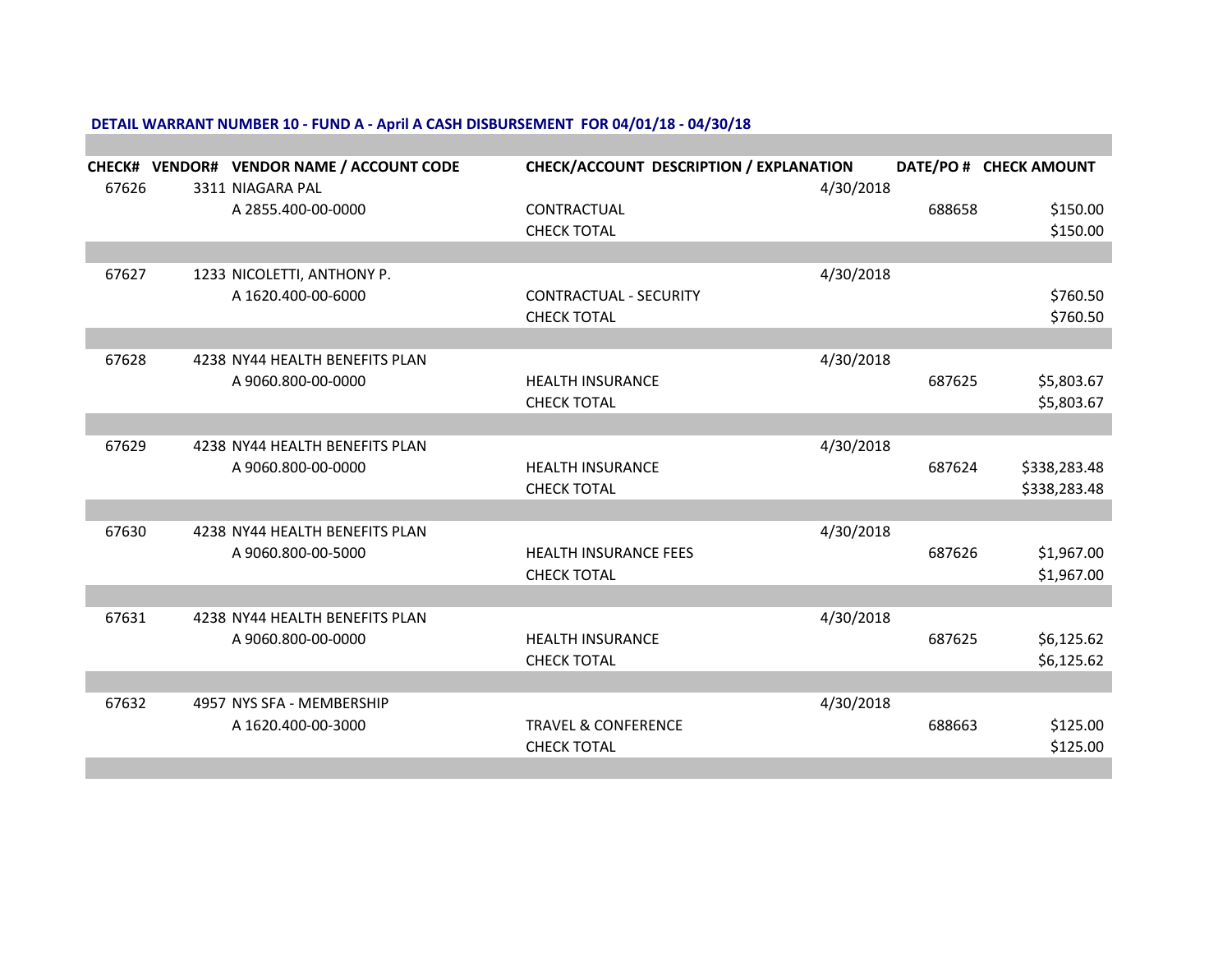|       | CHECK# VENDOR# VENDOR NAME / ACCOUNT CODE |                                | CHECK/ACCOUNT DESCRIPTION / EXPLANATION |        | DATE/PO # CHECK AMOUNT |
|-------|-------------------------------------------|--------------------------------|-----------------------------------------|--------|------------------------|
| 67633 | 3198 OLMSTED CENTER FOR SIGHT             |                                | 4/30/2018                               |        |                        |
|       | A 2250.400-00-0000                        | CONTRACTUAL                    |                                         | 688095 | \$492.54               |
|       |                                           | <b>CHECK TOTAL</b>             |                                         |        | \$492.54               |
|       |                                           |                                |                                         |        |                        |
| 67634 | 1314 VOIDED DURING PRINTING               |                                | 4/30/2018                               |        |                        |
|       |                                           | <b>CHECK TOTAL</b>             |                                         |        | \$0.00                 |
|       |                                           |                                |                                         |        |                        |
| 67635 | 1314 ORLEANS/NIAGARA BOCES                |                                | 4/30/2018                               |        |                        |
|       | A 2250.490-00-0000                        | <b>BOCES SERVICES</b>          |                                         |        | (5621.61)              |
|       | A 2610.490-00-0000                        | <b>BOCES SERVICES</b>          |                                         |        | ( \$88.40)             |
|       | A 1010.490-00-0000                        | <b>BOCES SERVICES</b>          |                                         | 687769 | \$4,647.82             |
|       | A 1310.490-00-0000                        | <b>BOCES SERVICES</b>          |                                         | 687769 | \$2,020.72             |
|       | A 1345.490-00-0000                        | <b>BOCES SERVICES</b>          |                                         | 687769 | \$190.00               |
|       | A 1420.490-00-0000                        | <b>BOCES SERVICES</b>          |                                         | 687769 | \$1,054.00             |
|       | A 1430.490-00-0000                        | <b>BOCES SERVICES</b>          |                                         | 687769 | \$352.35               |
|       | A 1480.490-00-0000                        | <b>BOCES SERVICES</b>          |                                         | 687769 | \$3,022.75             |
|       | A 1620.490-00-0000                        | <b>BOCES SERVICES</b>          |                                         | 687769 | \$2,122.00             |
|       | A 1680.490-00-0000                        | <b>CNTL DATA - BOCES SVCS</b>  |                                         | 687769 | \$57,900.97            |
|       | A 1981.492-00-0000                        | <b>BOCES SERVICES</b>          |                                         | 687769 | \$21,562.00            |
|       | A 2010.490-50-0000                        | <b>CURR DEV-BOCES SERVICES</b> |                                         | 687769 | \$188.00               |
|       | A 2070.490-00-0000                        | <b>BOCES SERVICES</b>          |                                         | 687769 | \$18,630.67            |
|       | A 2110.490-00-0000                        | <b>BOCES SERVICES</b>          |                                         | 687769 | \$33,234.03            |
|       | A 2250.490-00-0000                        | <b>BOCES SERVICES</b>          |                                         | 687769 | \$174,649.00           |
|       | A 2280.490-00-0000                        | OCED 10-12-BOCES SVCS          |                                         | 687769 | \$86,020.00            |
|       | A 2330.490-70-0000                        | SP SCH-BOCES SVCS              |                                         | 687769 | \$1,620.00             |
|       | A 2610.490-00-0000                        | <b>BOCES SERVICES</b>          |                                         | 687769 | \$10,139.78            |
|       | A 2630.490-00-0000                        | <b>BOCES SERVICES</b>          |                                         | 687769 | \$32,243.76            |
|       | A 2855.490-00-0000                        | <b>BOCES SERVICES</b>          |                                         | 687769 | \$1,416.05             |
|       |                                           | <b>CHECK TOTAL</b>             |                                         |        | \$450,303.89           |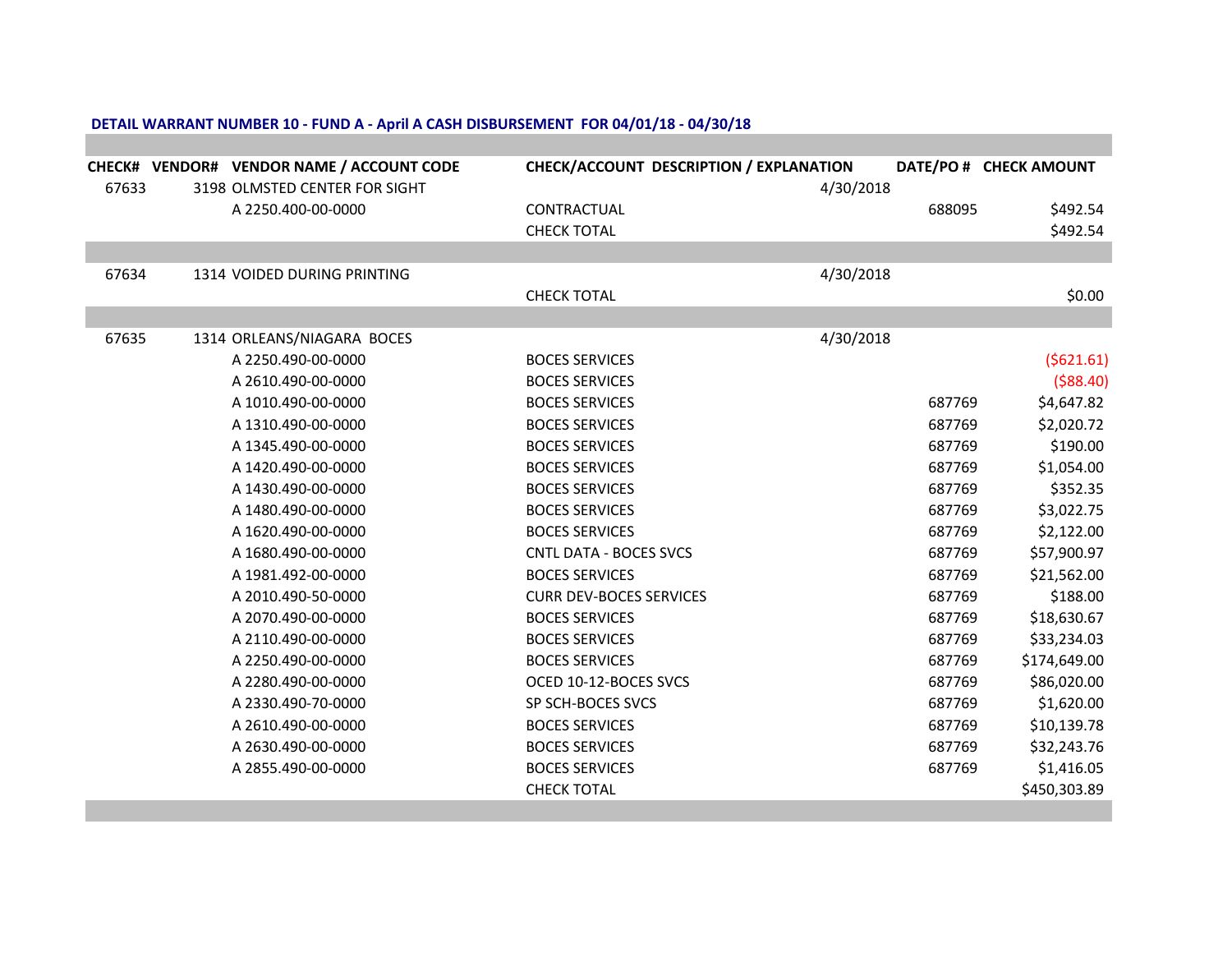|       | CHECK# VENDOR# VENDOR NAME / ACCOUNT CODE | CHECK/ACCOUNT DESCRIPTION / EXPLANATION |           | DATE/PO # CHECK AMOUNT |
|-------|-------------------------------------------|-----------------------------------------|-----------|------------------------|
| 67636 | 1368 PENZOTTI, JOHN A                     |                                         | 4/30/2018 |                        |
|       | A 1620.400-00-6000                        | <b>CONTRACTUAL - SECURITY</b>           |           | \$241.50               |
|       |                                           | <b>CHECK TOTAL</b>                      |           | \$241.50               |
|       |                                           |                                         |           |                        |
| 67637 | 4578 PERSONAL TOUCH                       |                                         | 4/30/2018 |                        |
|       | A 2110.400-09-0000                        | CONTRACTUAL - HS                        |           | \$50.64                |
|       | A 2110.450-07-0000                        | <b>SUPPLIES &amp; MATERIALS - MS</b>    |           | \$4.50                 |
|       | A 2110.450-07-0000                        | <b>SUPPLIES &amp; MATERIALS - MS</b>    |           | \$15.75                |
|       |                                           | <b>CHECK TOTAL</b>                      |           | \$70.89                |
|       |                                           |                                         |           |                        |
| 67638 | 732 POPIELSKI, CARRIE                     |                                         | 4/30/2018 |                        |
|       | A 2110.450-09-0015                        | <b>ART</b>                              |           | \$58.65                |
|       |                                           | <b>CHECK TOTAL</b>                      |           | \$58.65                |
|       |                                           |                                         |           |                        |
| 67639 | 4595 PSAT/NMSQT                           |                                         | 4/30/2018 |                        |
|       | A 2110.400-09-0000                        | <b>CONTRACTUAL - HS</b>                 |           | \$1,460.00             |
|       |                                           | <b>CHECK TOTAL</b>                      |           | \$1,460.00             |
|       |                                           |                                         |           |                        |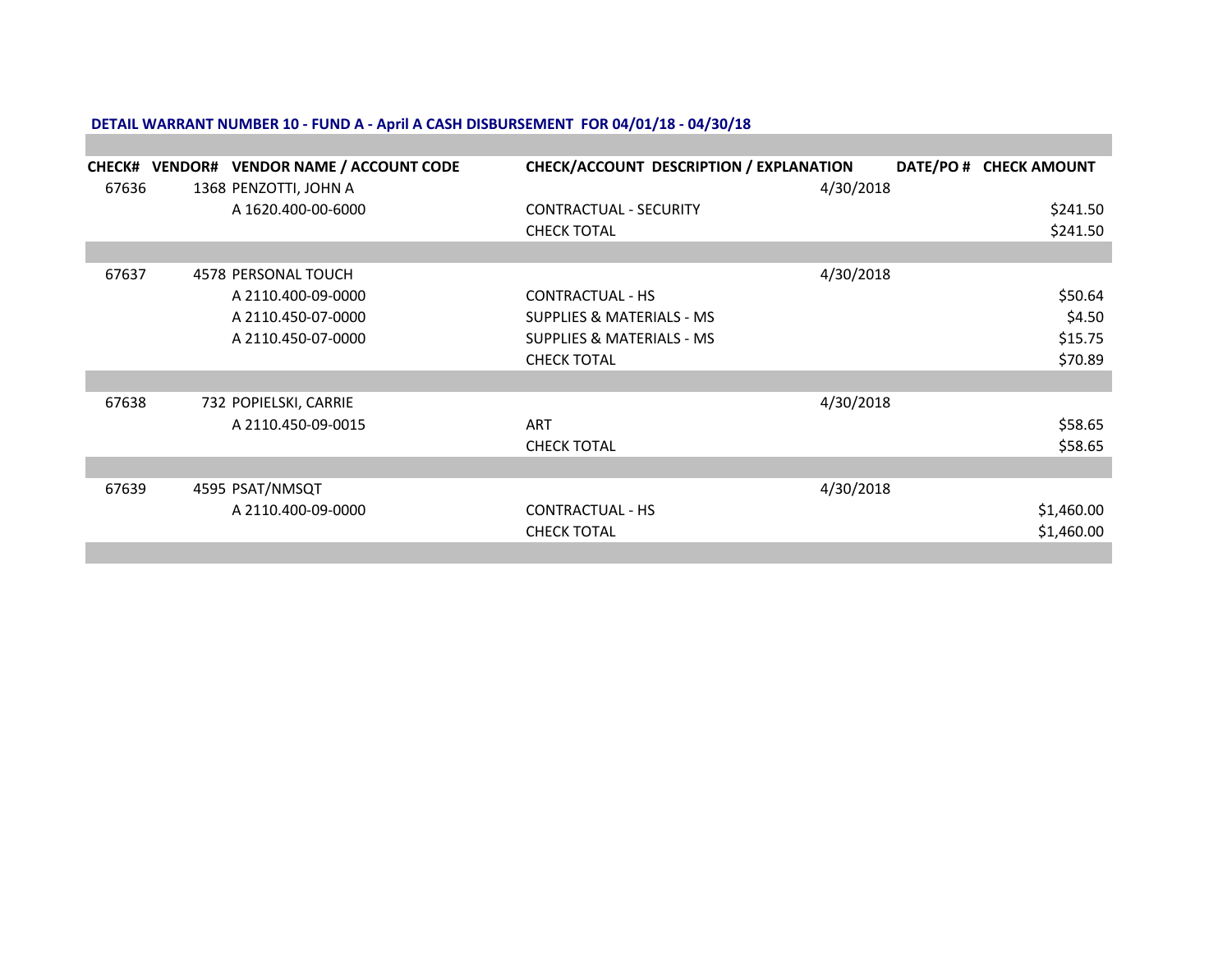|       | CHECK# VENDOR# VENDOR NAME / ACCOUNT CODE | CHECK/ACCOUNT DESCRIPTION / EXPLANATION |           |        | DATE/PO # CHECK AMOUNT |
|-------|-------------------------------------------|-----------------------------------------|-----------|--------|------------------------|
| 67640 | 1460 RANSOMVILLE BUS LINES INC            |                                         | 4/30/2018 |        |                        |
|       | A 2110.450-07-1000                        | MS - INSTRUCTIONAL RECOGNITION          |           |        | \$268.89               |
|       | A 5540.400-00-1000                        | <b>CONTRACT - REGULAR RUNS</b>          |           | 688186 | \$60,120.92            |
|       | A 5540.400-00-1000                        | <b>CONTRACT - REGULAR RUNS</b>          |           | 688186 | \$624.91               |
|       | A 5540.400-00-1000                        | <b>CONTRACT - REGULAR RUNS</b>          |           | 688186 | \$3,964.44             |
|       | A 5540.400-00-1000                        | <b>CONTRACT - REGULAR RUNS</b>          |           | 688186 | \$5,649.35             |
|       | A 5540.400-00-5000                        | <b>CONTRACT - SPECIAL EDUCATION</b>     |           | 688189 | \$3,723.67             |
|       | A 5540.400-00-5000                        | <b>CONTRACT - SPECIAL EDUCATION</b>     |           | 688191 | \$3,708.43             |
|       | A 5540.400-00-5000                        | <b>CONTRACT - SPECIAL EDUCATION</b>     |           | 688192 | \$2,820.00             |
|       | A 5540.400-00-2000                        | <b>CONTRACT - PRIVATE SCHOOLS</b>       |           | 688193 | \$3,625.05             |
|       | A 5540.400-00-3000                        | <b>CONTRACT - BOCES</b>                 |           | 688194 | \$8,219.40             |
|       | A 5540.400-00-1000                        | <b>CONTRACT - REGULAR RUNS</b>          |           | 688186 | \$369.26               |
|       | A 5540.400-00-5000                        | <b>CONTRACT - SPECIAL EDUCATION</b>     |           | 688190 | \$9,257.55             |
|       |                                           | <b>CHECK TOTAL</b>                      |           |        | \$102,351.87           |
|       |                                           |                                         |           |        |                        |
| 67641 | 1462 RAPPOLD, DON                         |                                         | 4/30/2018 |        |                        |
|       | A 9060.800-00-0000                        | <b>HEALTH INSURANCE</b>                 |           |        | \$1,045.90             |
|       | A 9060.800-00-0000                        | <b>HEALTH INSURANCE</b>                 |           |        | \$1,045.90             |
|       |                                           | <b>CHECK TOTAL</b>                      |           |        | \$2,091.80             |
|       |                                           |                                         |           |        |                        |
| 67642 | 5927 RODGERS, CRYSTAL                     |                                         | 4/30/2018 |        |                        |
|       | A 1621.450-00-0000                        | <b>SUPPLIES &amp; MATERIALS</b>         |           |        | \$55.95                |
|       |                                           | <b>CHECK TOTAL</b>                      |           |        | \$55.95                |
|       |                                           |                                         |           |        |                        |
| 67643 | 5234 RUCKH, ALEXANDER P.                  |                                         | 4/30/2018 |        |                        |
|       | A 1620.400-00-6000                        | <b>CONTRACTUAL - SECURITY</b>           |           |        | \$627.00               |
|       |                                           | <b>CHECK TOTAL</b>                      |           |        | \$627.00               |
| 67644 | 1550 SANCHEZ, CYNTHIA                     |                                         | 4/30/2018 |        |                        |
|       | A 2110.450-09-0015                        | ART                                     |           |        | \$136.62               |
|       |                                           | <b>CHECK TOTAL</b>                      |           |        | \$136.62               |
|       |                                           |                                         |           |        |                        |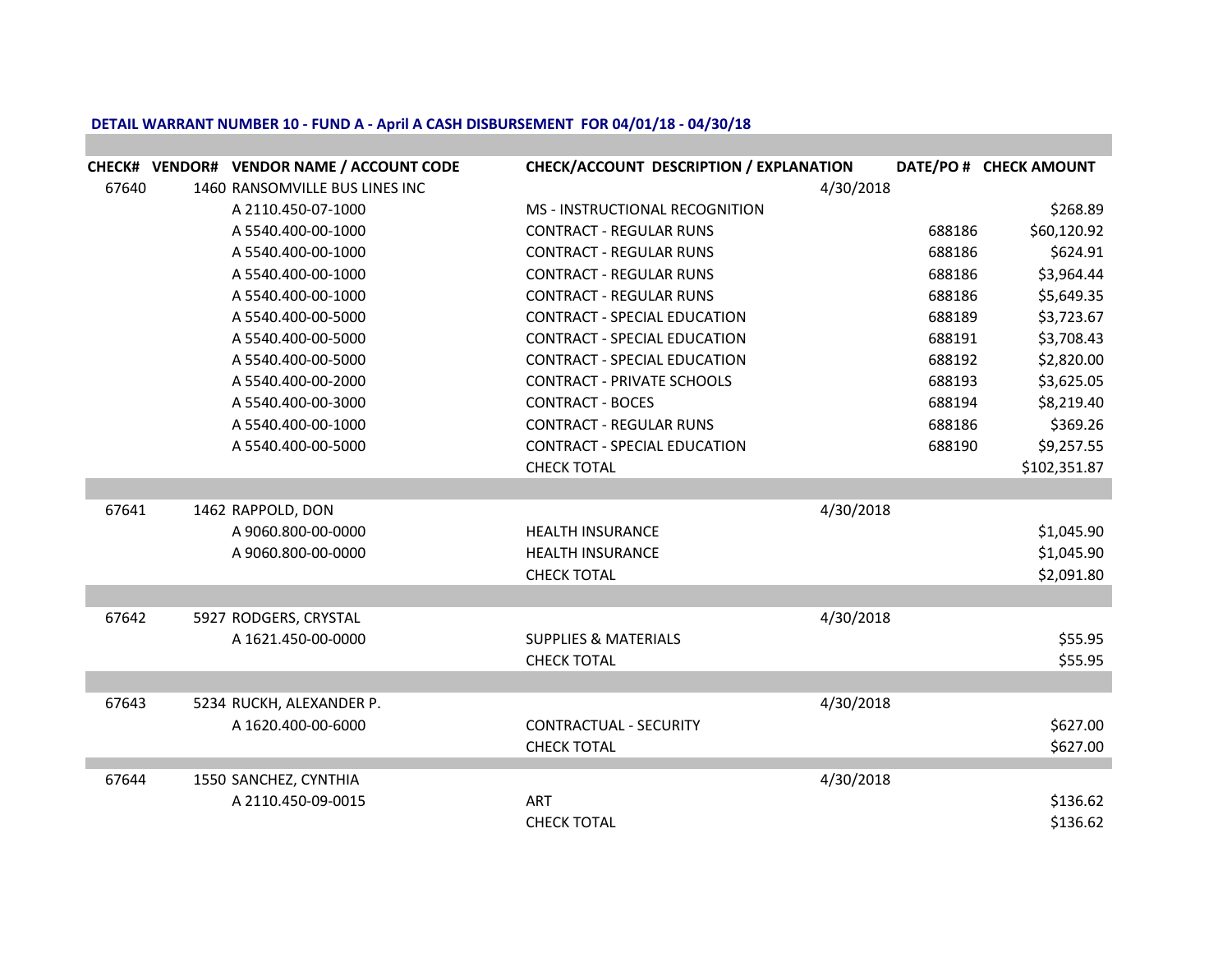|       | CHECK# VENDOR# VENDOR NAME / ACCOUNT CODE | CHECK/ACCOUNT DESCRIPTION / EXPLANATION |           |        | DATE/PO # CHECK AMOUNT |
|-------|-------------------------------------------|-----------------------------------------|-----------|--------|------------------------|
| 67645 | 2373 SARKEES, JOE                         |                                         | 4/30/2018 |        |                        |
|       | A 2855.400-00-1000                        | <b>CONTRACTUAL - OFFICIALS</b>          |           |        | \$91.00                |
|       |                                           | <b>CHECK TOTAL</b>                      |           |        | \$91.00                |
|       |                                           |                                         |           |        |                        |
| 67646 | 1560 SARZYNIAK, FRANK                     |                                         | 4/30/2018 |        |                        |
|       | A 2855.400-00-1000                        | <b>CONTRACTUAL - OFFICIALS</b>          |           |        | \$87.50                |
|       |                                           | <b>CHECK TOTAL</b>                      |           |        | \$87.50                |
|       |                                           |                                         |           |        |                        |
| 67647 | 1574 SCHIESSER, DANIEL R                  |                                         | 4/30/2018 |        |                        |
|       | A 2855.400-00-1000                        | <b>CONTRACTUAL - OFFICIALS</b>          |           |        | \$85.00                |
|       |                                           | <b>CHECK TOTAL</b>                      |           |        | \$85.00                |
|       |                                           |                                         |           |        |                        |
| 67648 | 5924 SCIANDRA, ANGELO                     |                                         | 4/30/2018 |        |                        |
|       | A 2855.400-00-1000                        | <b>CONTRACTUAL - OFFICIALS</b>          |           |        | \$62.50                |
|       |                                           | <b>CHECK TOTAL</b>                      |           |        | \$62.50                |
|       |                                           |                                         |           |        |                        |
| 67649 | <b>1630 SHERWIN WILLIAMS</b>              |                                         | 4/30/2018 |        |                        |
|       | A 1621.450-00-0000                        | <b>SUPPLIES &amp; MATERIALS</b>         |           | 687611 | \$207.13               |
|       | A 1621.450-00-0000                        | <b>SUPPLIES &amp; MATERIALS</b>         |           | 687611 | \$103.56               |
|       | A 1621.450-00-0000                        | <b>SUPPLIES &amp; MATERIALS</b>         |           | 687611 | \$256.29               |
|       | A 1621.450-00-0000                        | <b>SUPPLIES &amp; MATERIALS</b>         |           |        | (596.39)               |
|       |                                           | <b>CHECK TOTAL</b>                      |           |        | \$470.59               |
| 67650 | 5923 SLOAN, CORY                          |                                         | 4/30/2018 |        |                        |
|       | A 2855.400-00-1000                        | <b>CONTRACTUAL - OFFICIALS</b>          |           |        | \$62.50                |
|       |                                           | <b>CHECK TOTAL</b>                      |           |        | \$62.50                |
|       |                                           |                                         |           |        |                        |
| 67651 | 233 SMARTEDGE                             |                                         | 4/30/2018 |        |                        |
|       | A 1620.400-00-0000                        | CONTRACTUAL                             |           | 688656 | \$124.00               |
|       | A 1620.400-00-0000                        | CONTRACTUAL                             |           | 688656 | \$134.00               |
|       |                                           | <b>CHECK TOTAL</b>                      |           |        | \$258.00               |
|       |                                           |                                         |           |        |                        |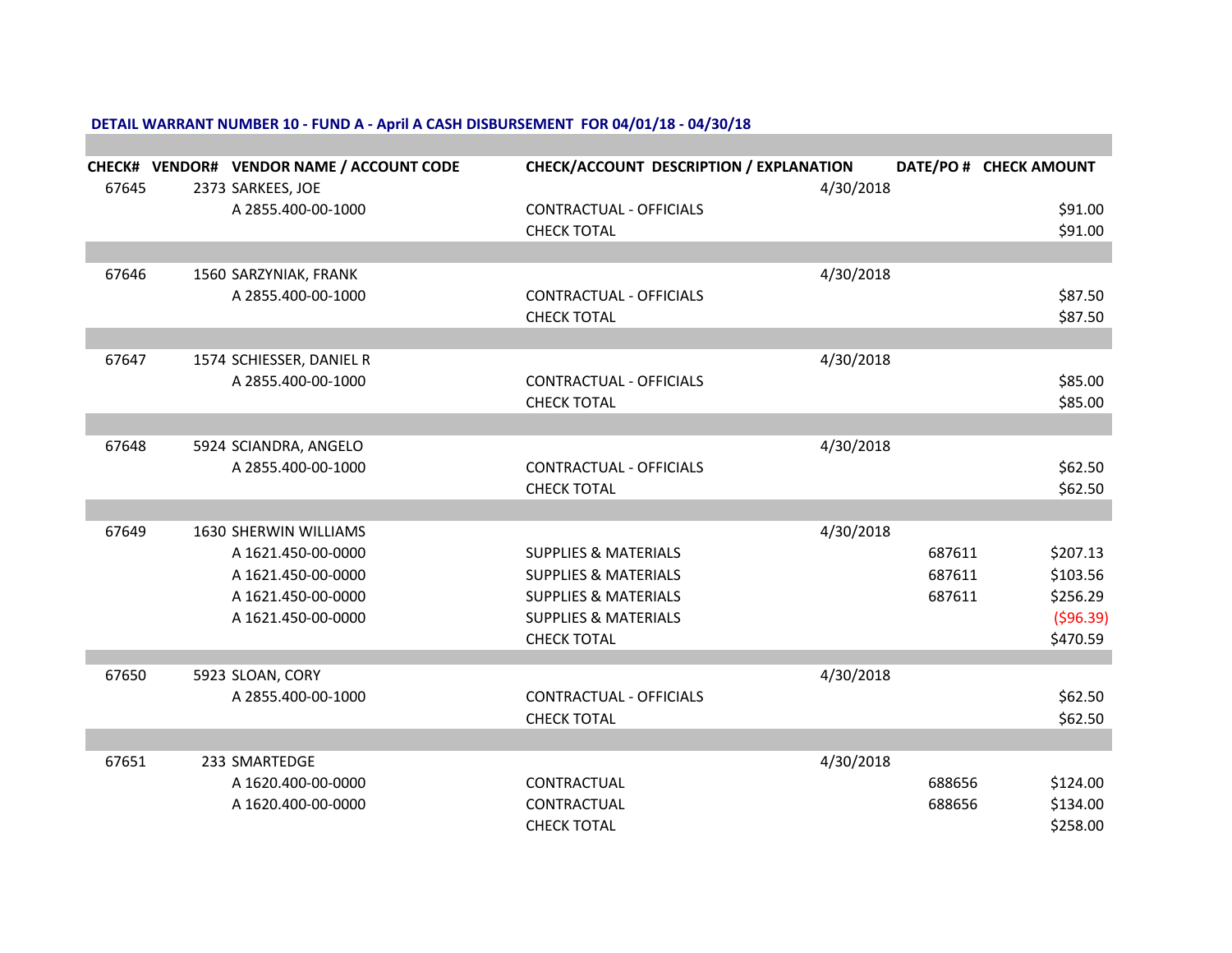|       | CHECK# VENDOR# VENDOR NAME / ACCOUNT CODE | CHECK/ACCOUNT DESCRIPTION / EXPLANATION |           |        | DATE/PO # CHECK AMOUNT |
|-------|-------------------------------------------|-----------------------------------------|-----------|--------|------------------------|
| 67652 | <b>4700 SOCHA ENTERPRISES</b>             |                                         | 4/30/2018 |        |                        |
|       | A 2110.400-05-0011                        | MUSIC INSTRUMENTAL                      |           | 688203 | \$20.00                |
|       |                                           | <b>CHECK TOTAL</b>                      |           |        | \$20.00                |
|       |                                           |                                         |           |        |                        |
| 67653 | 1702 STAFFORD, SCOTT                      |                                         | 4/30/2018 |        |                        |
|       | A 1620.400-00-6000                        | <b>CONTRACTUAL - SECURITY</b>           |           |        | \$670.50               |
|       |                                           | <b>CHECK TOTAL</b>                      |           |        | \$670.50               |
|       |                                           |                                         |           |        |                        |
| 67654 | 1705 STAPLES BUSINESS ADVANTAGE           |                                         | 4/30/2018 |        |                        |
|       | A 1040.450-00-0000                        | <b>SUPPLIES AND MATERIALS</b>           |           | 688648 | \$39.92                |
|       | A 1621.450-00-0000                        | <b>SUPPLIES &amp; MATERIALS</b>         |           | 688652 | \$48.55                |
|       |                                           | <b>CHECK TOTAL</b>                      |           |        | \$88.47                |
|       |                                           |                                         |           |        |                        |
| 67655 | 3359 STARRETT, ABBOTT                     |                                         | 4/30/2018 |        |                        |
|       | A 2855.400-00-1000                        | <b>CONTRACTUAL - OFFICIALS</b>          |           |        | \$62.50                |
|       |                                           | <b>CHECK TOTAL</b>                      |           |        | \$62.50                |
|       |                                           |                                         |           |        |                        |
| 67656 | 1744 SUMMIT EDUCATIONAL RESOURCES         |                                         | 4/30/2018 |        |                        |
|       | A 2250.400-00-0000                        | CONTRACTUAL                             |           | 688389 | \$1,800.00             |
|       |                                           | <b>CHECK TOTAL</b>                      |           |        | \$1,800.00             |
|       |                                           |                                         |           |        |                        |
| 67657 | 1775 TABER, CHUCK                         |                                         | 4/30/2018 |        |                        |
|       | A 2855.400-00-1000                        | <b>CONTRACTUAL - OFFICIALS</b>          |           |        | \$91.00                |
|       | A 2855.400-00-1000                        | <b>CONTRACTUAL - OFFICIALS</b>          |           |        | \$91.00                |
|       |                                           | <b>CHECK TOTAL</b>                      |           |        | \$182.00               |
|       |                                           |                                         |           |        |                        |
| 67658 | 5820 TRUSTED NURSE STAFFING LLC           |                                         | 4/30/2018 |        |                        |
|       | A 2250.400-00-0000                        | CONTRACTUAL                             |           | 688396 | \$1,825.00             |
|       |                                           | <b>CHECK TOTAL</b>                      |           |        | \$1,825.00             |
|       |                                           |                                         |           |        |                        |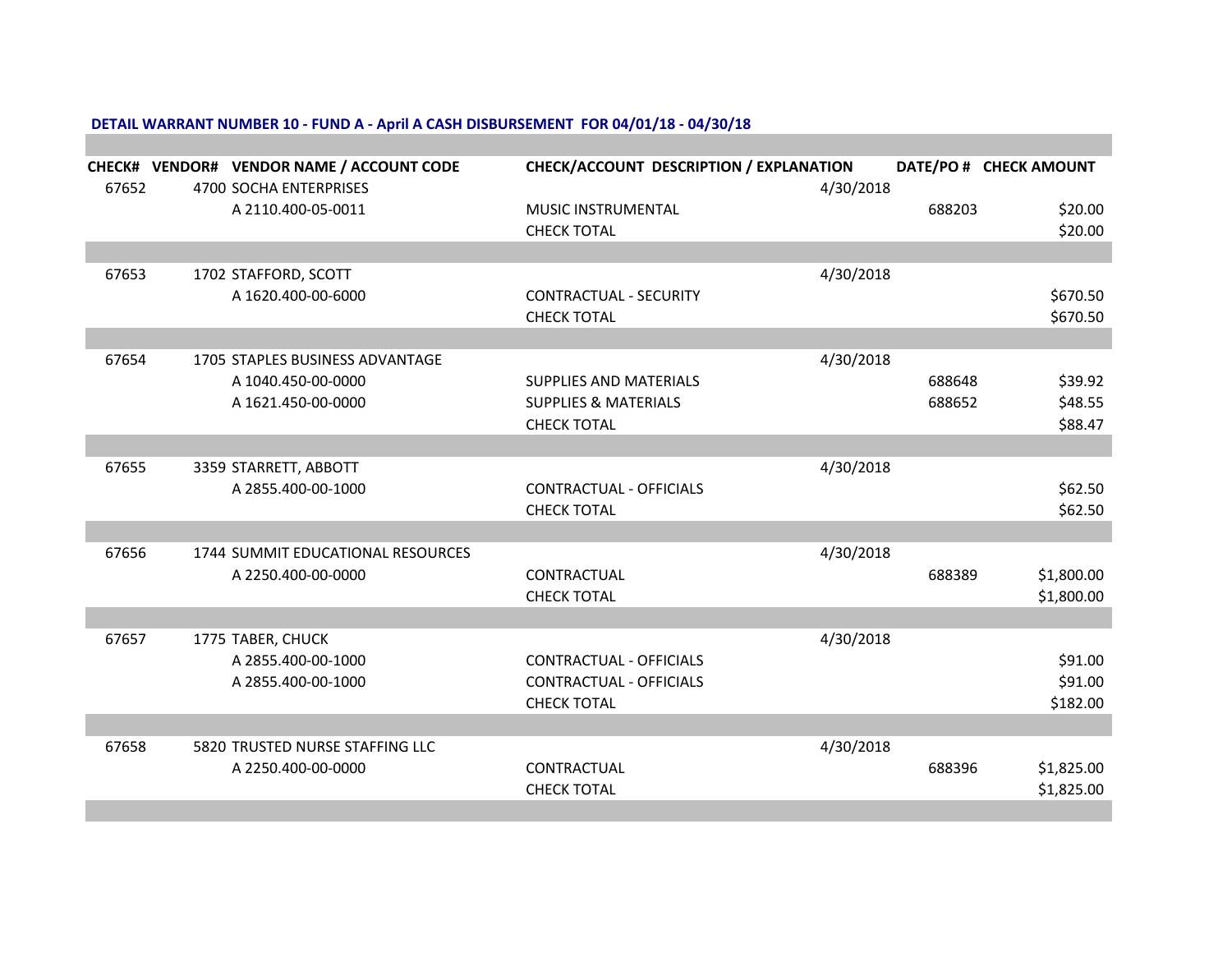|       | CHECK# VENDOR# VENDOR NAME / ACCOUNT CODE |                               | CHECK/ACCOUNT DESCRIPTION / EXPLANATION |           |        | DATE/PO # CHECK AMOUNT |
|-------|-------------------------------------------|-------------------------------|-----------------------------------------|-----------|--------|------------------------|
| 67659 | 5765 UGLINICA, DANIELA                    |                               |                                         | 4/30/2018 |        |                        |
|       | A 2250.400-00-0000                        | CONTRACTUAL                   |                                         |           | 688102 | \$1,500.00             |
|       |                                           | <b>CHECK TOTAL</b>            |                                         |           |        | \$1,500.00             |
|       |                                           |                               |                                         |           |        |                        |
| 67660 | 1865 ULLERY, JAMES F                      |                               |                                         | 4/30/2018 |        |                        |
|       | A 1620.400-00-6000                        | <b>CONTRACTUAL - SECURITY</b> |                                         |           |        | \$1,281.00             |
|       |                                           | <b>CHECK TOTAL</b>            |                                         |           |        | \$1,281.00             |
|       |                                           |                               |                                         |           |        |                        |
| 67661 | 4022 UNUM AMERICA                         |                               |                                         | 4/30/2018 |        |                        |
|       | A 9045.800-00-0000                        | LIFE INSURANCE                |                                         |           | 687628 | \$149.14               |
|       |                                           | <b>CHECK TOTAL</b>            |                                         |           |        | \$149.14               |
|       |                                           |                               |                                         |           |        |                        |
| 67662 | 5464 US EMPLOYEE BENEFITS                 |                               |                                         | 4/30/2018 |        |                        |
|       | A 9060.800-00-5000                        | <b>HEALTH INSURANCE FEES</b>  |                                         |           | 688546 | \$654.50               |
|       |                                           | <b>CHECK TOTAL</b>            |                                         |           |        | \$654.50               |
|       |                                           |                               |                                         |           |        |                        |
| 67663 | 5020 VERIZON BUSINESS                     |                               |                                         | 4/30/2018 |        |                        |
|       | A 1620.424-00-0000                        | PHONE SERVICE                 |                                         |           | 687613 | \$151.55               |
|       |                                           | <b>CHECK TOTAL</b>            |                                         |           |        | \$151.55               |
|       |                                           |                               |                                         |           |        |                        |
| 67664 | 3069 WEBSTER SZANYI LLP                   |                               |                                         | 4/30/2018 |        |                        |
|       | A 1420.400-00-0000                        | CONTRACTUAL                   |                                         |           | 688303 | \$9,239.60             |
|       |                                           | <b>CHECK TOTAL</b>            |                                         |           |        | \$9,239.60             |
|       |                                           |                               |                                         |           |        |                        |
| 67665 | 3221 ZUSMAN, GARY                         |                               |                                         | 4/30/2018 |        |                        |
|       | A 2110.400-05-0011                        | MUSIC INSTRUMENTAL            |                                         |           | 688280 | \$260.00               |
|       |                                           | <b>CHECK TOTAL</b>            |                                         |           |        | \$260.00               |
|       |                                           |                               |                                         |           |        |                        |
|       | NUMBER OF CHECKS = 154                    | <b>WARRANT TOTAL</b>          |                                         |           |        | \$1,226,157.54         |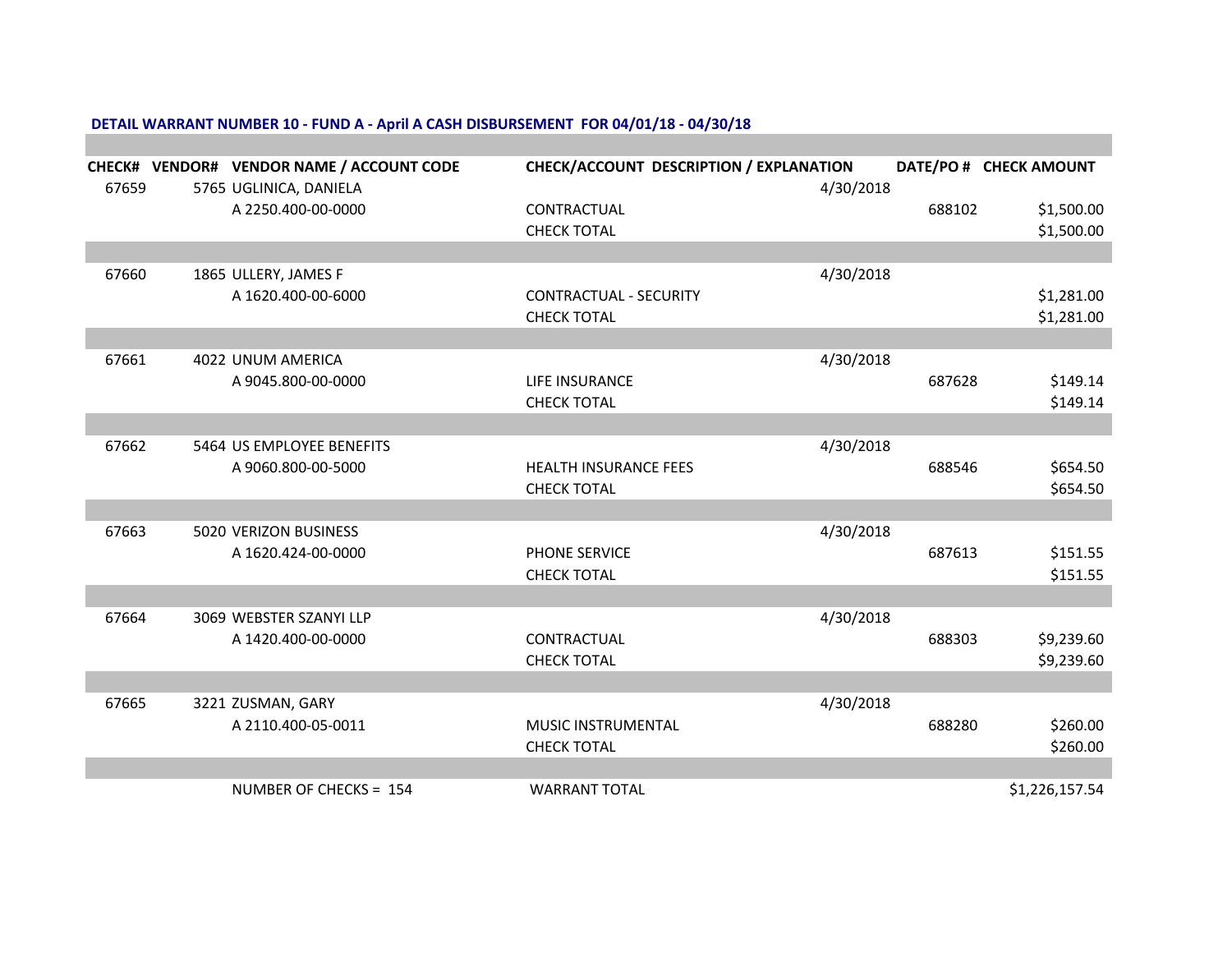| <b>CHECK#</b> | <b>VENDOR#</b> | <b>VENDOR NAME / ACCOUNT CODE</b>   | <b>CHECK/ACCOUNT DESCRIPTION / EXPLANATION</b> |           | <b>DATE/PO#</b> | <b>CHECK AMOUNT</b> |
|---------------|----------------|-------------------------------------|------------------------------------------------|-----------|-----------------|---------------------|
| 2532          |                | 4578 PERSONAL TOUCH                 |                                                | 4/13/2018 |                 |                     |
|               |                | C 2860.400-80-1000                  | SCHOOL LUNCH CONT - MANAGMT                    |           | 688296          | \$28,375.89         |
|               |                |                                     | <b>CHECK TOTAL</b>                             |           |                 | \$28,375.89         |
|               |                |                                     |                                                |           |                 |                     |
| 2533          |                | 2472 GREATER NIAGARA MECHANICAL INC |                                                | 4/30/2018 |                 |                     |
|               |                | C 2860.400-80-0000                  | SCHOOL LUNCH CONT - MAINT                      |           |                 | \$351.81            |
|               |                | C 2860.400-80-0000                  | SCHOOL LUNCH CONT - MAINT                      |           |                 | \$1,082.60          |
|               |                |                                     | <b>CHECK TOTAL</b>                             |           |                 | \$1,434.41          |
|               |                |                                     |                                                |           |                 |                     |
| 2534          |                | 4011 ORKIN                          |                                                | 4/30/2018 |                 |                     |
|               |                | C 2860.400-80-0000                  | SCHOOL LUNCH CONT - MAINT                      |           | 687706          | \$389.71            |
|               |                |                                     | <b>CHECK TOTAL</b>                             |           |                 | \$389.71            |
|               |                |                                     |                                                |           |                 |                     |
|               |                | NUMBER OF CHECKS = $3$              | <b>WARRANT TOTAL</b>                           |           |                 | \$30,200.01         |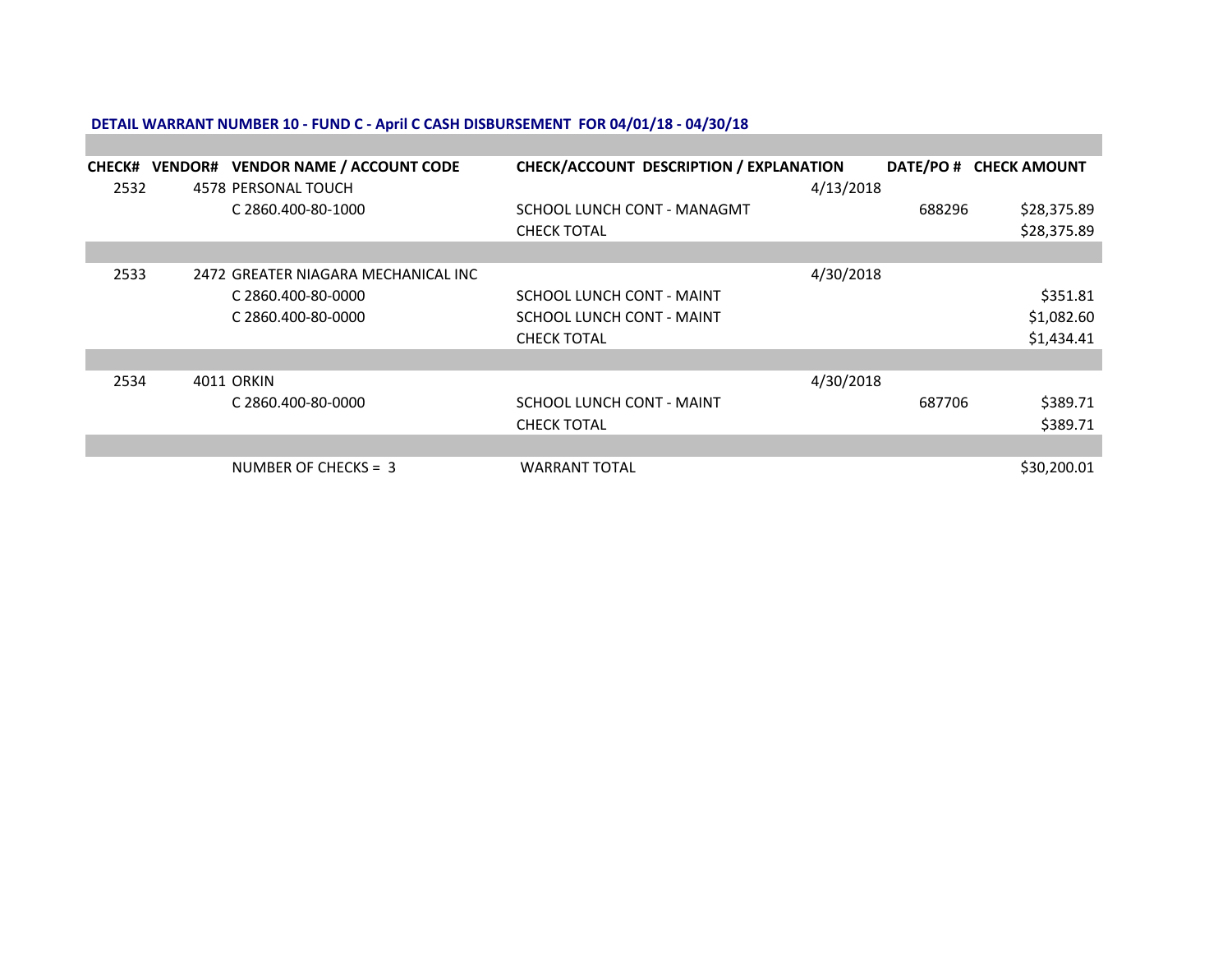$\mathcal{L}^{\text{max}}_{\text{max}}$ 

 $\mathcal{L}^{\text{max}}_{\text{max}}$ 

 $\mathcal{L}^{\text{max}}_{\text{max}}$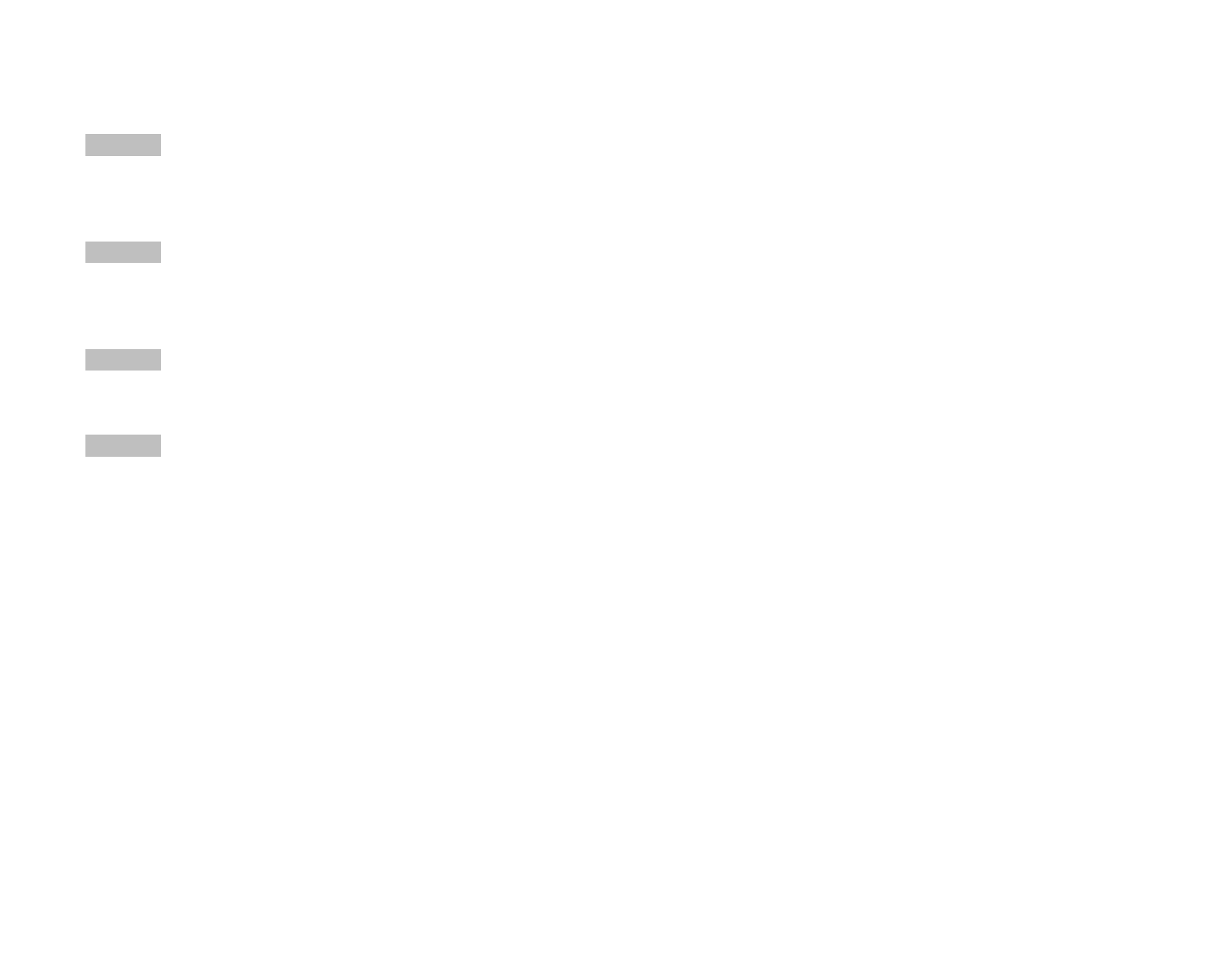| 2057 | CHECK# VENDOR# VENDOR NAME / ACCOUNT CODE<br>3780 NIAGARA UNIVERSITY | CHECK/ACCOUNT DESCRIPTION / EXPLANATION | 4/13/2018 |        | DATE/PO # CHECK AMOUNT |
|------|----------------------------------------------------------------------|-----------------------------------------|-----------|--------|------------------------|
|      | FCFC 2110.400                                                        | CONF CLASSRM CONTRACTUAL                |           |        | \$135.50               |
|      |                                                                      | <b>CHECK TOTAL</b>                      |           |        | \$135.50               |
|      |                                                                      |                                         |           |        |                        |
| 2058 | 5910 SONOVA USA INC                                                  |                                         | 4/13/2018 |        |                        |
|      | F118 2250.450                                                        | 2017-18 IDEA 611 SUPPLIES & MATERIALS   |           | 688637 | \$2,626.99             |
|      |                                                                      | <b>CHECK TOTAL</b>                      |           |        | \$2,626.99             |
|      |                                                                      |                                         |           |        |                        |
| 2059 | 1718 STEPPING STONE THERAPEUTICS PL                                  |                                         | 4/13/2018 |        |                        |
|      | F118 2250.400                                                        | 2017-18 IDEA PURCHASED SERVICES         |           | 688580 | \$1,800.00             |
|      |                                                                      | <b>CHECK TOTAL</b>                      |           |        | \$1,800.00             |
|      |                                                                      |                                         |           |        |                        |
| 2060 | 3111 YMCA BUFFALO NIAGARA                                            |                                         | 4/13/2018 |        |                        |
|      | FPR8 2110.400                                                        | 2017-18 PRE K CONTRACTUAL               |           | 688304 | \$12,500.00            |
|      |                                                                      | <b>CHECK TOTAL</b>                      |           |        | \$12,500.00            |
|      |                                                                      |                                         |           |        |                        |
| 2061 | 2156 HEINEMANN                                                       |                                         | 4/30/2018 |        |                        |
|      | F82A 2110.450                                                        | 2017-18 TITLE 2A SUPPLIES               |           | 688646 | \$299.75               |
|      |                                                                      | <b>CHECK TOTAL</b>                      |           |        | \$299.75               |
|      |                                                                      |                                         |           |        |                        |
| 2062 | 4747 KRAZMIEN, ANDREW                                                |                                         | 4/30/2018 |        |                        |
|      | F1RS 2110.460                                                        | TITLE 1 REWARD SCHOOLS TRAVEL & CONF    |           |        | \$114.03               |
|      |                                                                      | <b>CHECK TOTAL</b>                      |           |        | \$114.03               |
|      |                                                                      |                                         |           |        |                        |
| 2063 | <b>4578 PERSONAL TOUCH</b>                                           |                                         | 4/30/2018 |        |                        |
|      | FCFC 2110.400                                                        | CONF CLASSRM CONTRACTUAL                |           | 688316 | \$112.50               |
|      |                                                                      | <b>CHECK TOTAL</b>                      |           |        | \$112.50               |
|      |                                                                      |                                         |           |        |                        |
|      | NUMBER OF CHECKS = 7                                                 | <b>WARRANT TOTAL</b>                    |           |        | \$17,588.77            |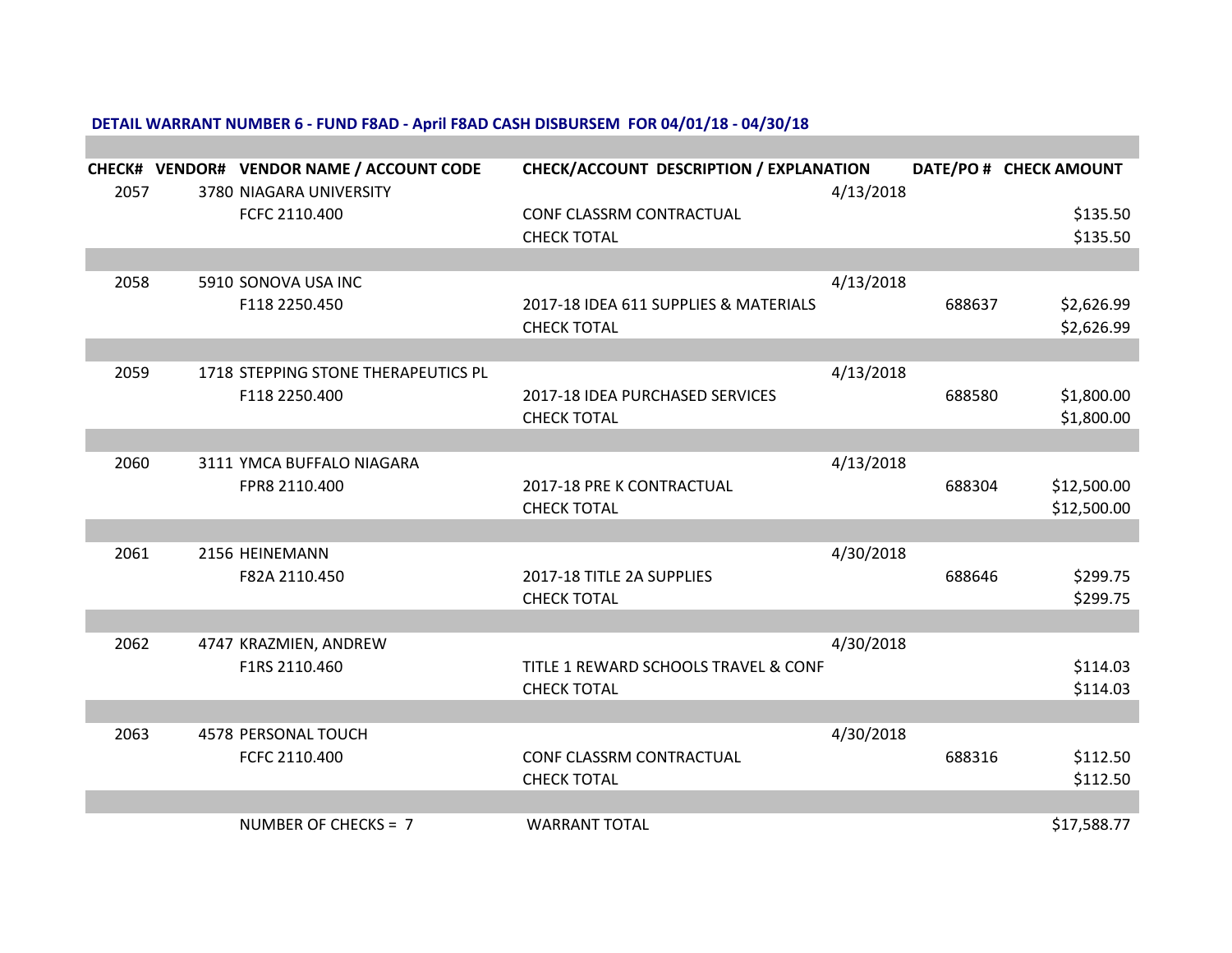$\mathcal{L}^{\text{max}}_{\text{max}}$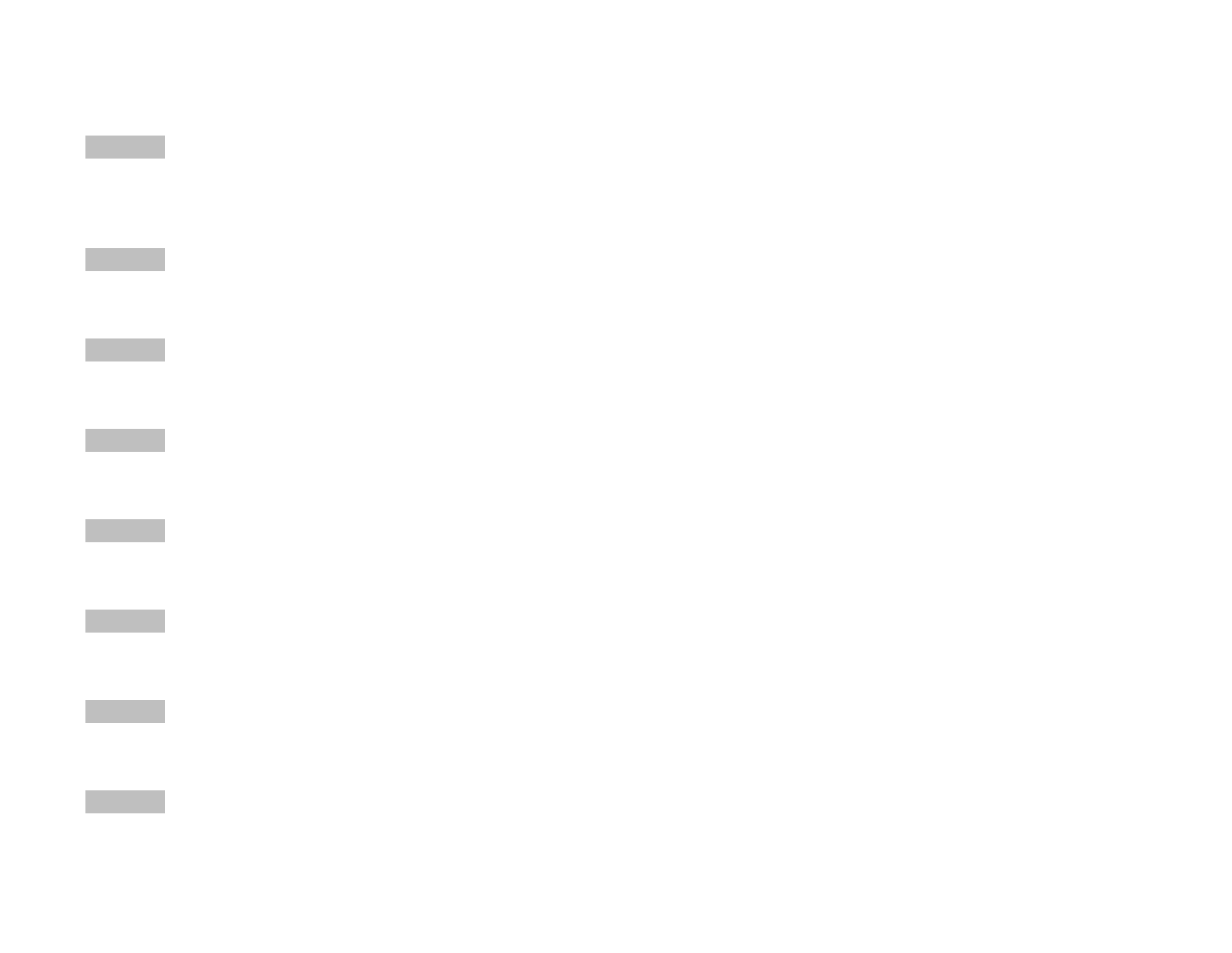| 3803 | CHECK# VENDOR# VENDOR NAME / ACCOUNT CODE<br>233 SMARTEDGE | <b>CHECK/ACCOUNT DESCRIPTION / EXPLANATION</b> | 4/13/2018 | DATE/PO # CHECK AMOUNT |
|------|------------------------------------------------------------|------------------------------------------------|-----------|------------------------|
|      | HSBA 2110.400-00-7999                                      | SMART SCHOOL BOND ACT CONTRACTUAL              |           | \$33,162.45            |
|      |                                                            | <b>CHECK TOTAL</b>                             |           | \$33,162.45            |
|      |                                                            |                                                |           |                        |
| 3804 | 5928 ALLGAIER CONSTRUCTION CORP                            |                                                | 4/30/2018 |                        |
|      | H925 1620.293-04-0018                                      | 9.25 PHASE 1 GENERAL CONSTRUCTION              |           | \$2,736.00             |
|      | H925 1620.293-04-0018                                      | 9.25 PHASE 1 GENERAL CONSTRUCTION              |           | \$11,135.90            |
|      |                                                            | <b>CHECK TOTAL</b>                             |           | \$13,871.90            |
|      |                                                            |                                                |           |                        |
|      | NUMBER OF CHECKS = $2$                                     | <b>WARRANT TOTAL</b>                           |           | \$47,034.35            |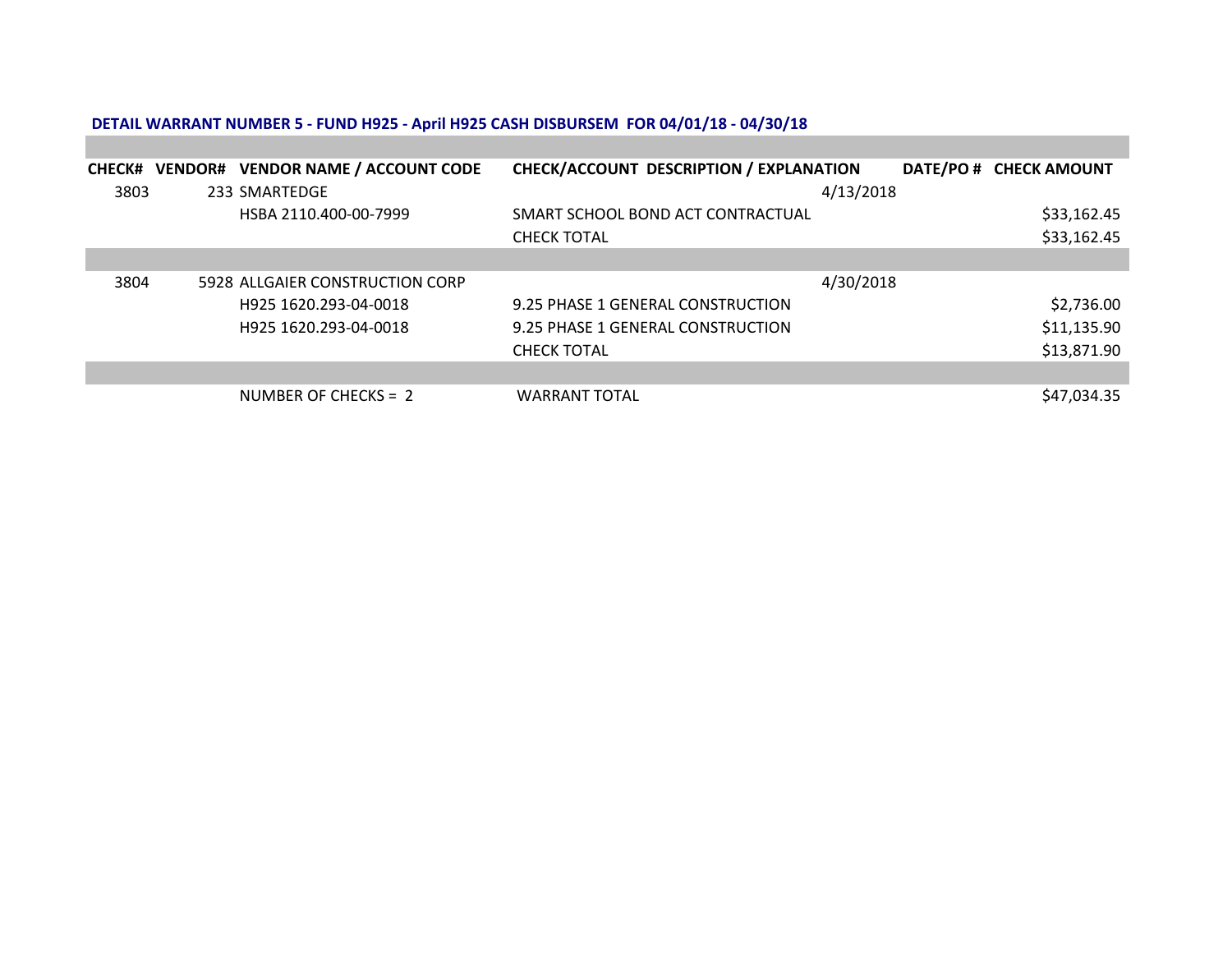**LIQ AMOUNT**

\$0.00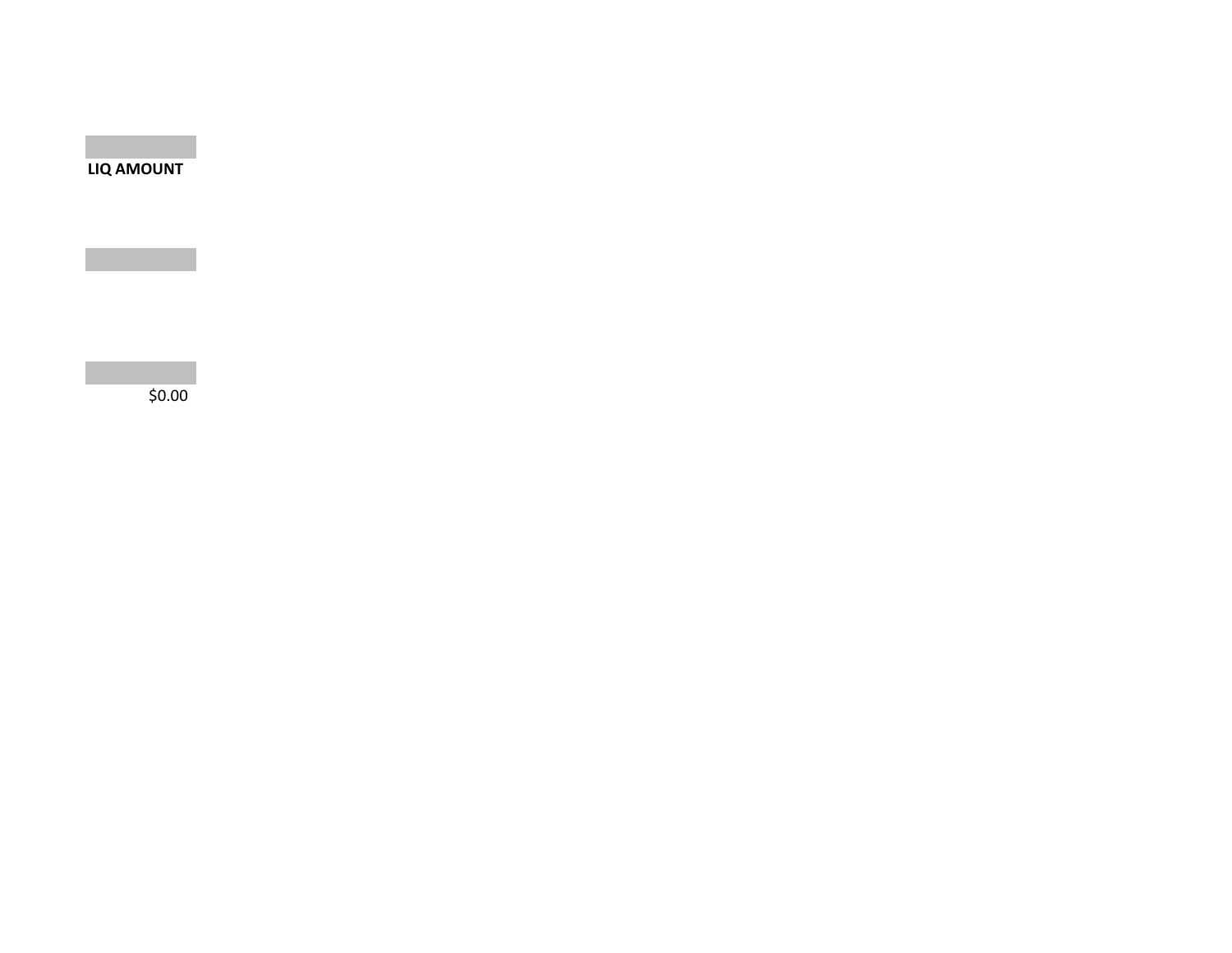|      | CHECK# VENDOR# VENDOR NAME / ACCOUNT CODE | CHECK/ACCOUNT DESCRIPTION / EXPLANATION |          | DATE/PO # CHECK AMOUNT |
|------|-------------------------------------------|-----------------------------------------|----------|------------------------|
| 1598 | 1264 NYS DEPARTMENT OF STATE              |                                         | 4/5/2018 |                        |
|      | TA 021                                    | NY STATE INCOME TAX                     |          | \$34,482.59            |
|      |                                           | <b>CHECK TOTAL</b>                      |          | \$34,482.59            |
|      |                                           |                                         |          |                        |
| 1599 | 2049 FEDERAL TAX                          |                                         | 4/5/2018 |                        |
|      | <b>TA022</b>                              | FEDERAL INCOME TAX                      |          | \$10,692.73            |
|      | TA 022                                    | FEDERAL INCOME TAX                      |          | \$10,692.73            |
|      | TA 022                                    | FEDERAL INCOME TAX                      |          | \$45,720.45            |
|      | TA 022                                    | FEDERAL INCOME TAX                      |          | \$45,720.45            |
|      | TA 022                                    | FEDERAL INCOME TAX                      |          | \$78,469.02            |
|      |                                           | <b>CHECK TOTAL</b>                      |          | \$191,295.38           |
|      |                                           |                                         |          |                        |
| 1600 | 2068 LEW-PORT PAYROLL ACCOUNT             |                                         | 4/5/2018 |                        |
|      | TA 010                                    | <b>CONSOLIDATED PAYROLL</b>             |          | \$466,038.47           |
|      |                                           | <b>CHECK TOTAL</b>                      |          | \$466,038.47           |
|      |                                           |                                         |          |                        |
| 1601 | 2919 OMNI GROUP                           |                                         | 4/5/2018 |                        |
|      | TA 029                                    | <b>EMPLOYEE ANNUITIES</b>               |          | \$1,300.00             |
|      | TA 029                                    | <b>EMPLOYEE ANNUITIES</b>               |          | \$1,620.00             |
|      | TA 029                                    | <b>EMPLOYEE ANNUITIES</b>               |          | \$625.00               |
|      | TA 029                                    | <b>EMPLOYEE ANNUITIES</b>               |          | \$50.00                |
|      | TA 029                                    | <b>EMPLOYEE ANNUITIES</b>               |          | \$263.56               |
|      | TA 029                                    | <b>EMPLOYEE ANNUITIES</b>               |          | \$21,826.96            |
|      | TA 029                                    | <b>EMPLOYEE ANNUITIES</b>               |          | \$3,859.00             |
|      | TA 029                                    | <b>EMPLOYEE ANNUITIES</b>               |          | \$650.00               |
|      | TA 029                                    | <b>EMPLOYEE ANNUITIES</b>               |          | \$200.00               |
|      | TA 029                                    | <b>EMPLOYEE ANNUITIES</b>               |          | \$4,884.50             |
|      | TA 029                                    | <b>EMPLOYEE ANNUITIES</b>               |          | \$2,951.93             |
|      | TA 029                                    | <b>EMPLOYEE ANNUITIES</b>               |          | \$805.00               |
|      | TA 029                                    | <b>EMPLOYEE ANNUITIES</b>               |          | \$5,777.77             |
| 1602 | 3918 P & A ADMINISTRATIVE SERVICES        |                                         | 4/5/2018 |                        |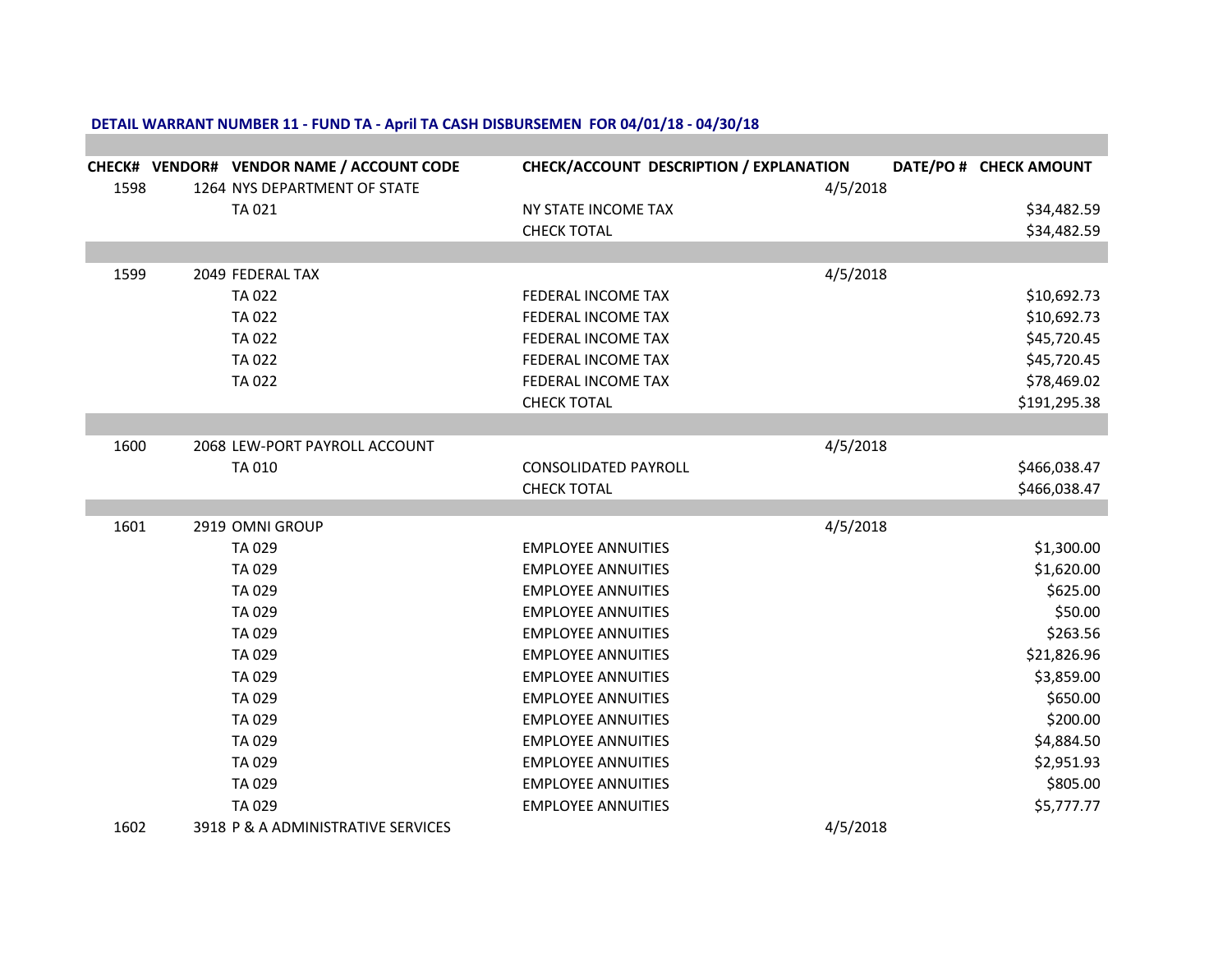|      | CHECK# VENDOR# VENDOR NAME / ACCOUNT CODE | CHECK/ACCOUNT DESCRIPTION / EXPLANATION | DATE/PO # CHECK AMOUNT |
|------|-------------------------------------------|-----------------------------------------|------------------------|
|      | TA 085.07                                 | <b>FLEXIBLE BENEFITS</b>                | \$3,105.57             |
|      | TA 085.07                                 | <b>FLEXIBLE BENEFITS</b>                | \$1,249.44             |
|      |                                           | <b>CHECK TOTAL</b>                      | \$4,355.01             |
|      |                                           |                                         |                        |
| 1603 | 1264 NYS DEPARTMENT OF STATE              | 4/19/2018                               |                        |
|      | TA 021                                    | NY STATE INCOME TAX                     | \$34,446.43            |
|      |                                           | <b>CHECK TOTAL</b>                      | \$34,446.43            |
|      |                                           |                                         |                        |
| 1604 | 2049 FEDERAL TAX                          | 4/19/2018                               |                        |
|      | <b>TA022</b>                              | FEDERAL INCOME TAX                      | \$10,646.55            |
|      | TA 022                                    | FEDERAL INCOME TAX                      | \$10,646.55            |
|      | TA 022                                    | FEDERAL INCOME TAX                      | \$45,523.06            |
|      | <b>TA022</b>                              | FEDERAL INCOME TAX                      | \$45,523.06            |
|      | TA 022                                    | FEDERAL INCOME TAX                      | \$78,437.69            |
|      |                                           | <b>CHECK TOTAL</b>                      | \$190,776.91           |
|      |                                           |                                         |                        |
| 1605 | 2068 LEW-PORT PAYROLL ACCOUNT             | 4/19/2018                               |                        |
|      | TA 010                                    | <b>CONSOLIDATED PAYROLL</b>             | \$463,043.07           |
|      |                                           | <b>CHECK TOTAL</b>                      | \$463,043.07           |
|      |                                           |                                         |                        |
| 1606 | 2919 OMNI GROUP                           | 4/19/2018                               |                        |
|      | TA 029                                    | <b>EMPLOYEE ANNUITIES</b>               | \$1,300.00             |
|      | TA 029                                    | <b>EMPLOYEE ANNUITIES</b>               | \$1,620.00             |
|      | TA 029                                    | <b>EMPLOYEE ANNUITIES</b>               | \$625.00               |
|      | TA 029                                    | <b>EMPLOYEE ANNUITIES</b>               | \$50.00                |
|      | TA 029                                    | <b>EMPLOYEE ANNUITIES</b>               | \$263.56               |
|      | TA 029                                    | <b>EMPLOYEE ANNUITIES</b>               | \$21,826.96            |
|      | TA 029                                    | <b>EMPLOYEE ANNUITIES</b>               | \$3,859.00             |
|      | TA 029                                    | <b>EMPLOYEE ANNUITIES</b>               | \$650.00               |
|      | TA 029                                    | <b>EMPLOYEE ANNUITIES</b>               | \$200.00               |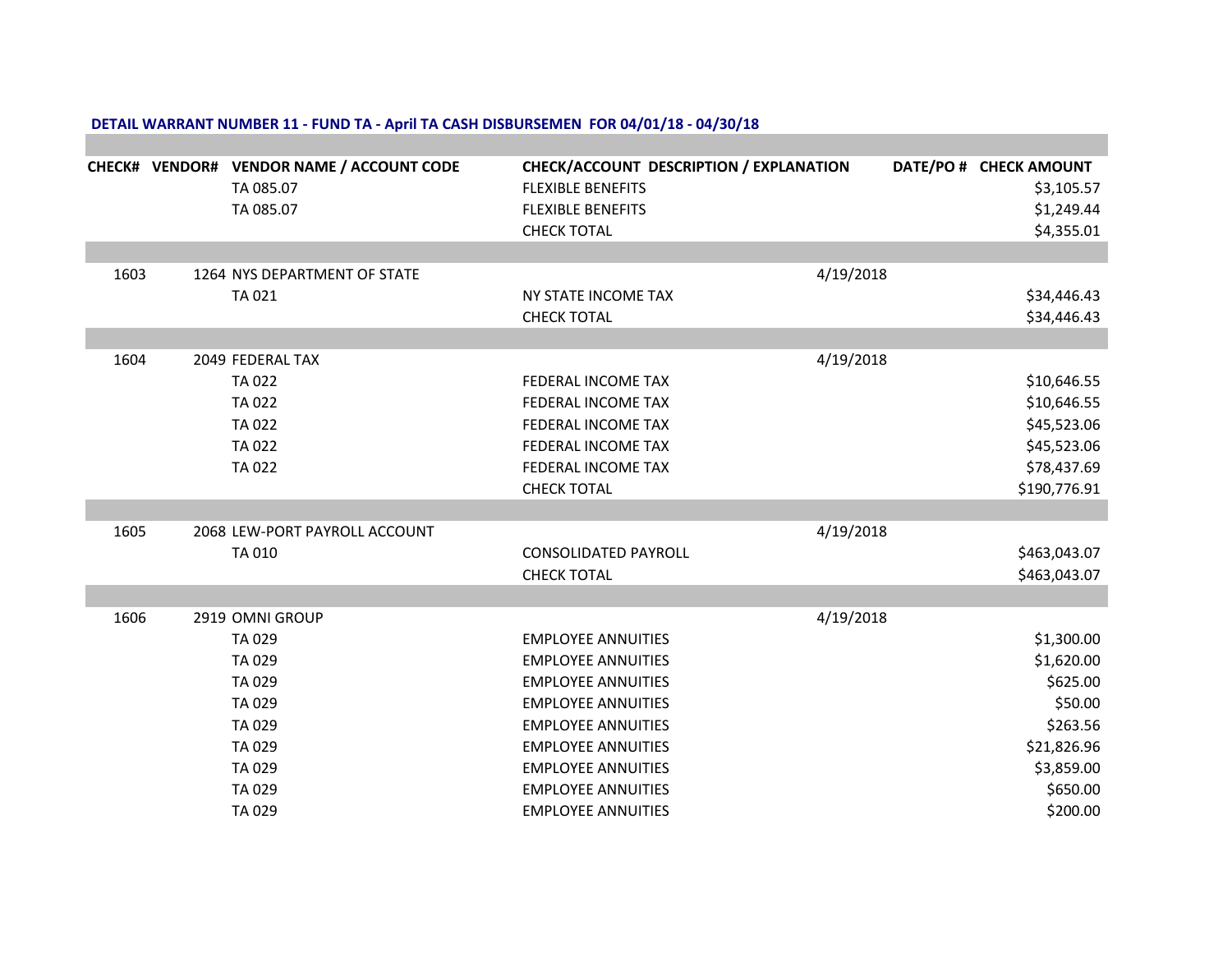|       | CHECK# VENDOR# VENDOR NAME / ACCOUNT CODE | CHECK/ACCOUNT DESCRIPTION / EXPLANATION | DATE/PO # CHECK AMOUNT |
|-------|-------------------------------------------|-----------------------------------------|------------------------|
|       | TA 029                                    | <b>EMPLOYEE ANNUITIES</b>               | \$4,884.50             |
|       | TA 029                                    | <b>EMPLOYEE ANNUITIES</b>               | \$2,949.43             |
|       | TA 029                                    | <b>EMPLOYEE ANNUITIES</b>               | \$1,105.00             |
|       | TA 029                                    | <b>EMPLOYEE ANNUITIES</b>               | \$5,577.77             |
|       |                                           | <b>CHECK TOTAL</b>                      | \$44,911.22            |
|       |                                           |                                         |                        |
| 1607  | 3918 P & A ADMINISTRATIVE SERVICES        | 4/19/2018                               |                        |
|       | TA 085.07                                 | <b>FLEXIBLE BENEFITS</b>                | \$3,105.57             |
|       | TA 085.07                                 | <b>FLEXIBLE BENEFITS</b>                | \$1,249.44             |
|       |                                           | <b>CHECK TOTAL</b>                      | \$4,355.01             |
|       |                                           |                                         |                        |
| 14343 | 1875 UNITED WAY OF GREATER NIAGARA        | 4/4/2018                                |                        |
|       | TA 085.06                                 | <b>VOLUNTARY DEDUCTIONS</b>             | \$235.65               |
|       |                                           | <b>CHECK TOTAL</b>                      | \$235.65               |
|       |                                           |                                         |                        |
| 14344 | 2054 CSEA                                 | 4/4/2018                                |                        |
|       | TA 024                                    | <b>ASSOCIATION AND UNION DUES</b>       | \$762.18               |
|       |                                           | <b>CHECK TOTAL</b>                      | \$762.18               |
|       |                                           |                                         |                        |
| 14345 | 4315 DELTA DENTAL OF NY, INC              | 4/4/2018                                |                        |
|       | TA 085.07                                 | <b>FLEXIBLE BENEFITS</b>                | \$3,083.04             |
|       |                                           | <b>CHECK TOTAL</b>                      | \$3,083.04             |
|       |                                           |                                         |                        |
| 14346 | 5014 HOOVER, DANIELLE                     | 4/4/2018                                |                        |
|       | TA 023                                    | <b>INCOME EXECUTIONS</b>                | \$814.55               |
|       |                                           | <b>CHECK TOTAL</b>                      | \$814.55               |
|       |                                           |                                         |                        |
| 14347 | 2055 LEWISTON-PORTER FEDERAL CU           | 4/4/2018                                |                        |
|       | TA 085.06                                 | <b>VOLUNTARY DEDUCTIONS</b>             | \$37,837.92            |
|       |                                           | <b>CHECK TOTAL</b>                      | \$37,837.92            |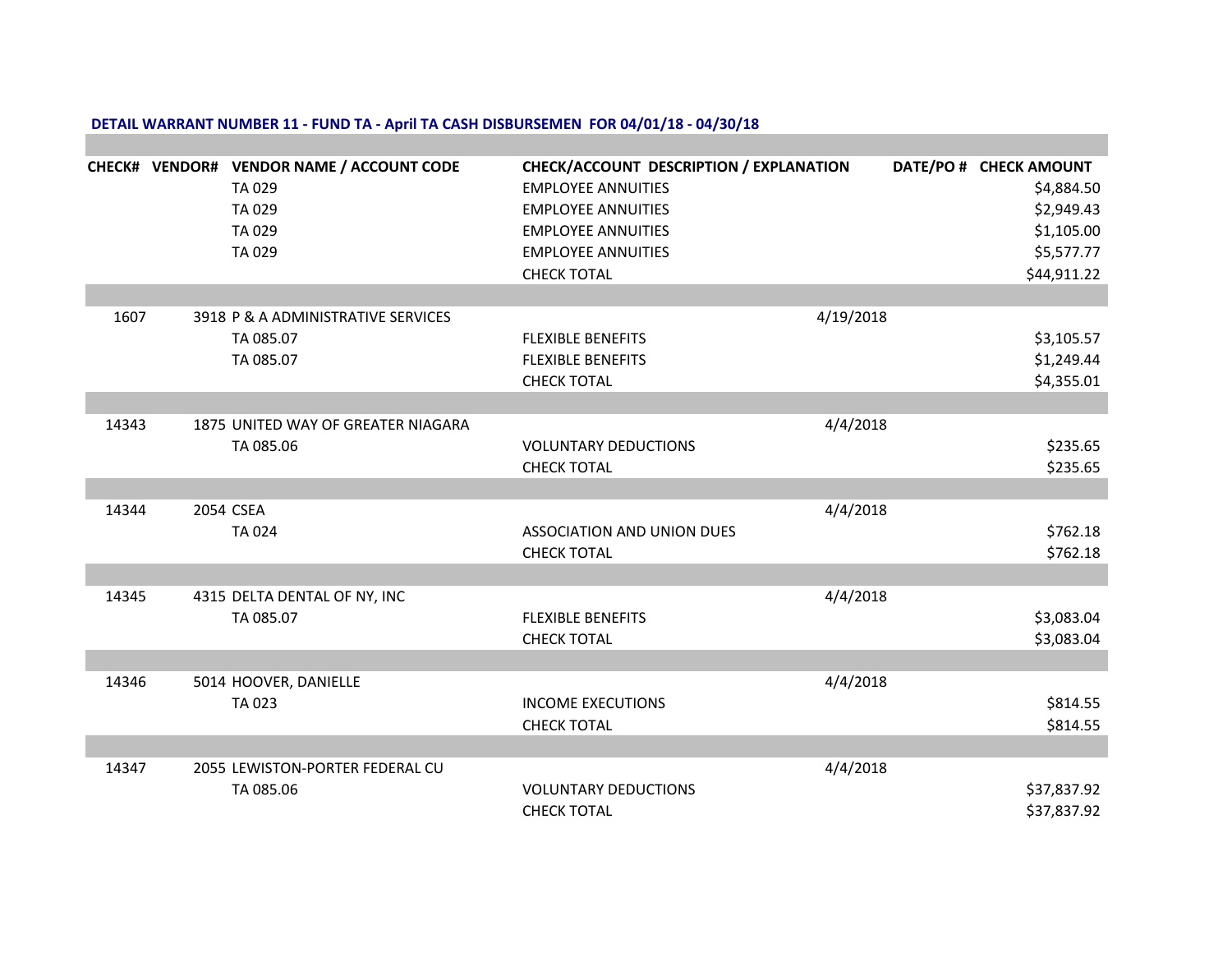| DETAIL WARRANT NUMBER 11 - FUND TA - April TA CASH DISBURSEMEN FOR 04/01/18 - 04/30/18 |  |  |  |
|----------------------------------------------------------------------------------------|--|--|--|
|----------------------------------------------------------------------------------------|--|--|--|

| 4/4/2018<br><b>4237 LPAP TREASURER</b><br>14348<br>TA 024<br>\$733.57<br><b>ASSOCIATION AND UNION DUES</b><br>\$733.57<br><b>CHECK TOTAL</b><br>4/4/2018<br>14349<br><b>2057 LPUEE TREASURER</b><br>\$998.49<br>TA 024<br><b>ASSOCIATION AND UNION DUES</b><br>\$998.49<br><b>CHECK TOTAL</b><br>4/4/2018<br>14350<br>2052 LPUT TREASURER | DATE/PO # CHECK AMOUNT |
|-------------------------------------------------------------------------------------------------------------------------------------------------------------------------------------------------------------------------------------------------------------------------------------------------------------------------------------------|------------------------|
|                                                                                                                                                                                                                                                                                                                                           |                        |
|                                                                                                                                                                                                                                                                                                                                           |                        |
|                                                                                                                                                                                                                                                                                                                                           |                        |
|                                                                                                                                                                                                                                                                                                                                           |                        |
|                                                                                                                                                                                                                                                                                                                                           |                        |
|                                                                                                                                                                                                                                                                                                                                           |                        |
|                                                                                                                                                                                                                                                                                                                                           |                        |
|                                                                                                                                                                                                                                                                                                                                           |                        |
|                                                                                                                                                                                                                                                                                                                                           |                        |
|                                                                                                                                                                                                                                                                                                                                           |                        |
| <b>TA024</b><br>\$7,666.29<br><b>ASSOCIATION AND UNION DUES</b>                                                                                                                                                                                                                                                                           |                        |
| \$7,666.29<br><b>CHECK TOTAL</b>                                                                                                                                                                                                                                                                                                          |                        |
|                                                                                                                                                                                                                                                                                                                                           |                        |
| 4/4/2018<br>14351<br>2063 NIAGARA COUNTY SHERIFF                                                                                                                                                                                                                                                                                          |                        |
| TA 023<br><b>INCOME EXECUTIONS</b>                                                                                                                                                                                                                                                                                                        | \$43.17                |
| <b>CHECK TOTAL</b>                                                                                                                                                                                                                                                                                                                        | \$43.17                |
|                                                                                                                                                                                                                                                                                                                                           |                        |
| 4/4/2018<br>14352<br>4238 NY44 HEALTH BENEFITS PLAN                                                                                                                                                                                                                                                                                       |                        |
| <b>FLEXIBLE BENEFITS</b><br>\$23,417.99<br>TA 085.07                                                                                                                                                                                                                                                                                      |                        |
| \$23,417.99<br><b>CHECK TOTAL</b>                                                                                                                                                                                                                                                                                                         |                        |
|                                                                                                                                                                                                                                                                                                                                           |                        |
| 4/4/2018<br>14353<br>4009 NY44 HLTH BENEFITS PLAN TRUST                                                                                                                                                                                                                                                                                   |                        |
| TA 085.07<br><b>FLEXIBLE BENEFITS</b><br>\$213.05                                                                                                                                                                                                                                                                                         |                        |
| \$734.24<br>TA 085.07<br><b>FLEXIBLE BENEFITS</b>                                                                                                                                                                                                                                                                                         |                        |
| \$947.29<br><b>CHECK TOTAL</b>                                                                                                                                                                                                                                                                                                            |                        |
|                                                                                                                                                                                                                                                                                                                                           |                        |
| 4/4/2018<br>14354<br>2070 NYS TEACHER RETIREMENT SYSTEM                                                                                                                                                                                                                                                                                   |                        |
| <b>TA027</b><br><b>TRS LOANS</b><br>\$2,789.50                                                                                                                                                                                                                                                                                            |                        |
| \$2,789.50<br><b>CHECK TOTAL</b>                                                                                                                                                                                                                                                                                                          |                        |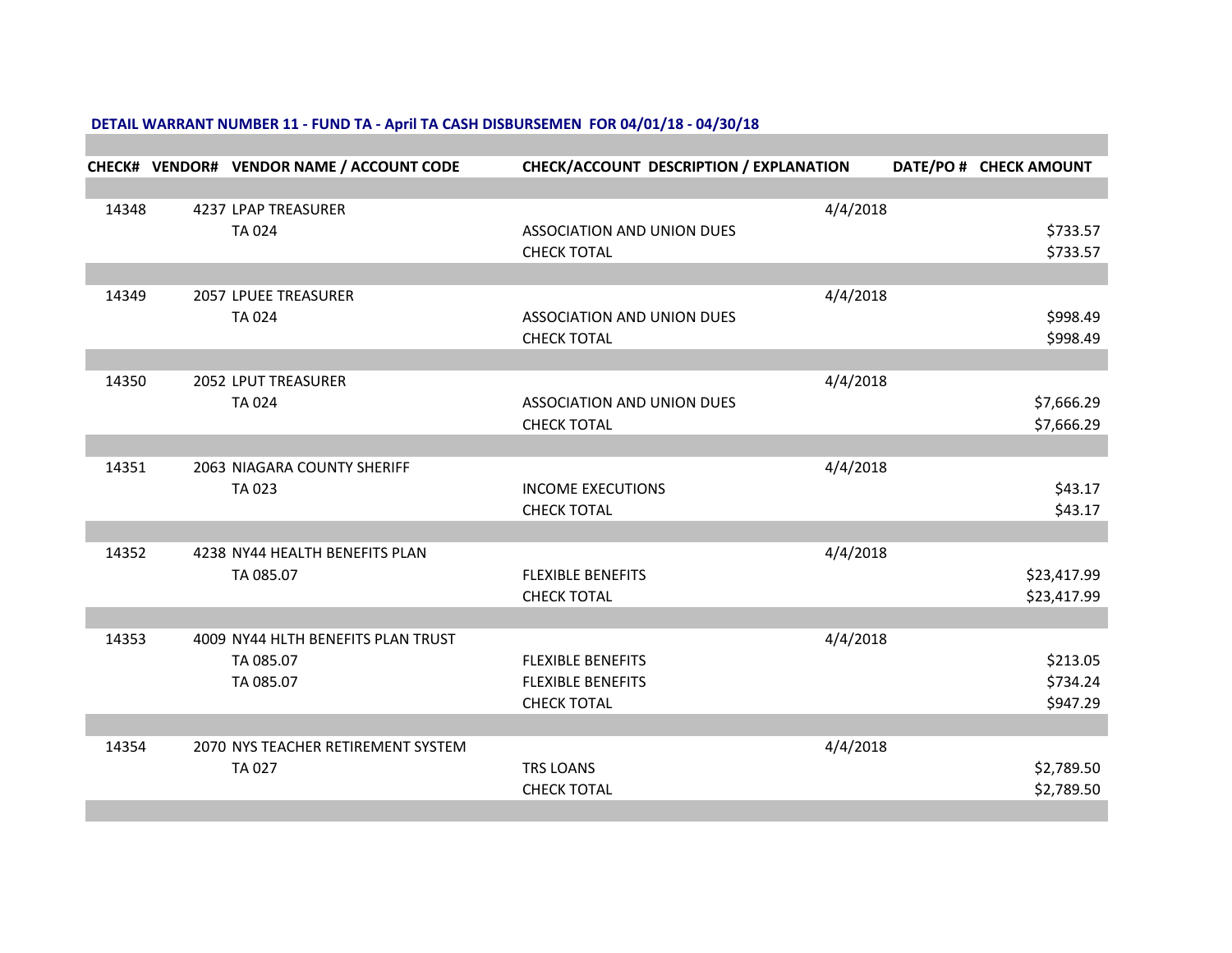|       | CHECK# VENDOR# VENDOR NAME / ACCOUNT CODE | CHECK/ACCOUNT DESCRIPTION / EXPLANATION |           | DATE/PO # CHECK AMOUNT |
|-------|-------------------------------------------|-----------------------------------------|-----------|------------------------|
| 14355 | 2060 NYSUT BENEFITS                       |                                         | 4/4/2018  |                        |
|       | TA 085.06                                 | <b>VOLUNTARY DEDUCTIONS</b>             |           | \$1,073.64             |
|       |                                           | <b>CHECK TOTAL</b>                      |           | \$1,073.64             |
|       |                                           |                                         |           |                        |
| 14356 | 4022 UNUM AMERICA                         |                                         | 4/4/2018  |                        |
|       | TA 085.07                                 | <b>FLEXIBLE BENEFITS</b>                |           | \$419.32               |
|       |                                           | <b>CHECK TOTAL</b>                      |           | \$419.32               |
|       |                                           |                                         |           |                        |
| 14357 | 4294 VOTE COPE - LPAP                     |                                         | 4/4/2018  |                        |
|       | TA 085.06                                 | <b>VOLUNTARY DEDUCTIONS</b>             |           | \$9.50                 |
|       |                                           | <b>CHECK TOTAL</b>                      |           | \$9.50                 |
|       |                                           |                                         |           |                        |
| 14358 | 2062 VOTE COPE - LPUEE                    |                                         | 4/4/2018  |                        |
|       | TA 085.06                                 | <b>VOLUNTARY DEDUCTIONS</b>             |           | \$1.00                 |
|       |                                           | <b>CHECK TOTAL</b>                      |           | \$1.00                 |
|       |                                           |                                         |           |                        |
| 14359 | 2061 VOTE COPE - LPUT                     |                                         | 4/4/2018  |                        |
|       | TA 085.06                                 | <b>VOLUNTARY DEDUCTIONS</b>             |           | \$420.25               |
|       |                                           | <b>CHECK TOTAL</b>                      |           | \$420.25               |
|       |                                           |                                         |           |                        |
| 14360 | 5360 WNY ADMINSTRATOR'S ASSOCIATION       |                                         | 4/4/2018  |                        |
|       | TA 024                                    | ASSOCIATION AND UNION DUES              |           | \$208.40               |
|       |                                           | <b>CHECK TOTAL</b>                      |           | \$208.40               |
| 14361 | 5919 GIORDANO, COLLEEN                    |                                         | 4/13/2018 |                        |
|       | TA 085.28                                 | <b>TESTING FEES</b>                     |           | \$64.00                |
|       |                                           |                                         |           |                        |
|       |                                           | <b>CHECK TOTAL</b>                      |           | \$64.00                |
|       |                                           |                                         |           |                        |
| 14362 | 1722 STEVENSON HARDWARE                   |                                         | 4/13/2018 |                        |
|       | TA 085.23                                 | PEC ACTIVITY                            |           | \$135.96               |
|       |                                           | <b>CHECK TOTAL</b>                      |           | \$135.96               |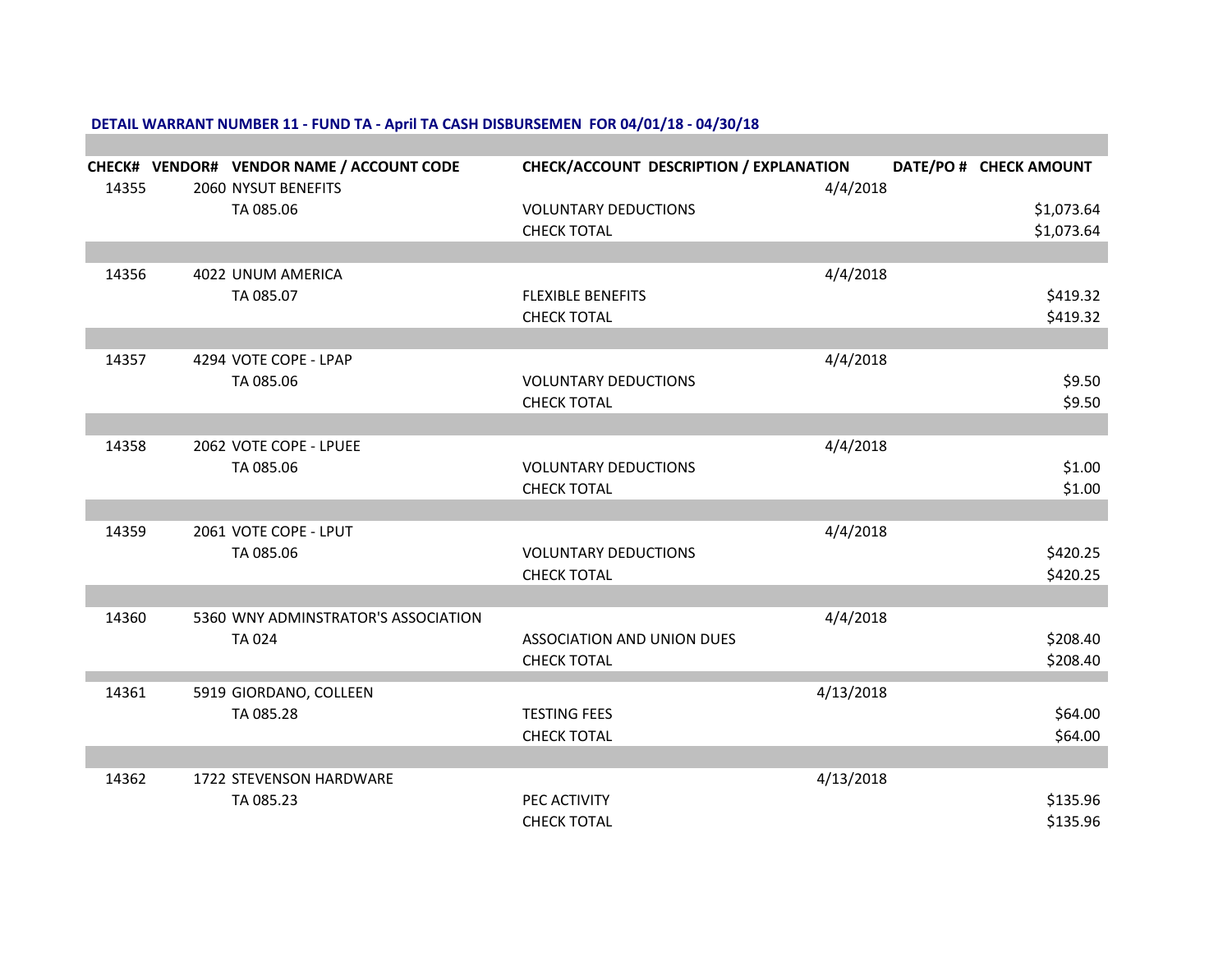| 14363 | CHECK# VENDOR# VENDOR NAME / ACCOUNT CODE<br>2054 CSEA | CHECK/ACCOUNT DESCRIPTION / EXPLANATION | 4/17/2018 | DATE/PO # CHECK AMOUNT |
|-------|--------------------------------------------------------|-----------------------------------------|-----------|------------------------|
|       | TA 024                                                 | <b>ASSOCIATION AND UNION DUES</b>       |           | \$720.56               |
|       |                                                        | <b>CHECK TOTAL</b>                      |           | \$720.56               |
|       |                                                        |                                         |           |                        |
| 14364 | 4315 DELTA DENTAL OF NY, INC                           |                                         | 4/17/2018 |                        |
|       | TA 085.07                                              | <b>FLEXIBLE BENEFITS</b>                |           | \$3,083.04             |
|       |                                                        | <b>CHECK TOTAL</b>                      |           | \$3,083.04             |
|       |                                                        |                                         |           |                        |
| 14365 | 5014 HOOVER, DANIELLE                                  |                                         | 4/17/2018 |                        |
|       | TA 023                                                 | <b>INCOME EXECUTIONS</b>                |           | \$814.55               |
|       |                                                        | <b>CHECK TOTAL</b>                      |           | \$814.55               |
|       |                                                        |                                         |           |                        |
| 14366 | 2055 LEWISTON-PORTER FEDERAL CU                        |                                         | 4/17/2018 |                        |
|       | TA 085.06                                              | <b>VOLUNTARY DEDUCTIONS</b>             |           | \$37,837.92            |
|       |                                                        |                                         |           |                        |
|       |                                                        | <b>CHECK TOTAL</b>                      |           | \$37,837.92            |
|       |                                                        |                                         |           |                        |
| 14367 | <b>4237 LPAP TREASURER</b>                             |                                         | 4/17/2018 |                        |
|       | <b>TA024</b>                                           | ASSOCIATION AND UNION DUES              |           | \$733.57               |
|       |                                                        | <b>CHECK TOTAL</b>                      |           | \$733.57               |
|       |                                                        |                                         |           |                        |
| 14368 | <b>2057 LPUEE TREASURER</b>                            |                                         | 4/17/2018 |                        |
|       | TA 024                                                 | <b>ASSOCIATION AND UNION DUES</b>       |           | \$998.49               |
|       |                                                        | <b>CHECK TOTAL</b>                      |           | \$998.49               |
| 14369 | 2052 LPUT TREASURER                                    |                                         | 4/17/2018 |                        |
|       | TA 024                                                 |                                         |           |                        |
|       |                                                        | <b>ASSOCIATION AND UNION DUES</b>       |           | \$7,666.29             |
|       |                                                        | <b>CHECK TOTAL</b>                      |           | \$7,666.29             |
|       |                                                        |                                         |           |                        |
| 14370 | 2063 NIAGARA COUNTY SHERIFF                            |                                         | 4/17/2018 |                        |
|       | TA 023                                                 | <b>INCOME EXECUTIONS</b>                |           | \$43.17                |
|       |                                                        | <b>CHECK TOTAL</b>                      |           | \$43.17                |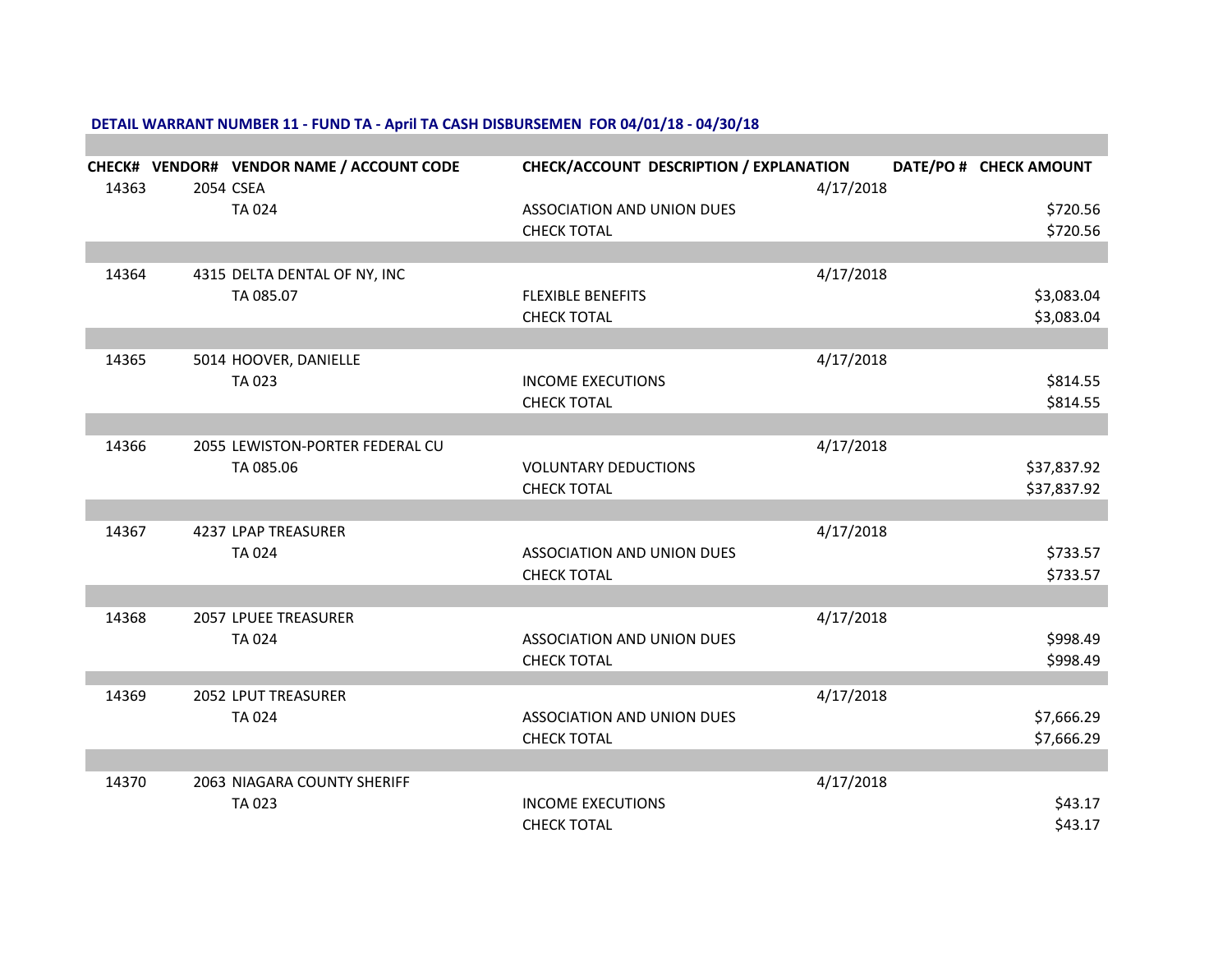| 14371 | CHECK# VENDOR# VENDOR NAME / ACCOUNT CODE<br>4238 NY44 HEALTH BENEFITS PLAN | CHECK/ACCOUNT DESCRIPTION / EXPLANATION | 4/17/2018 | DATE/PO # CHECK AMOUNT |
|-------|-----------------------------------------------------------------------------|-----------------------------------------|-----------|------------------------|
|       | TA 085.07                                                                   | <b>FLEXIBLE BENEFITS</b>                |           | \$23,467.58            |
|       |                                                                             | <b>CHECK TOTAL</b>                      |           | \$23,467.58            |
|       |                                                                             |                                         |           |                        |
| 14372 | 4009 NY44 HLTH BENEFITS PLAN TRUST                                          |                                         | 4/17/2018 |                        |
|       | TA 085.07                                                                   | <b>FLEXIBLE BENEFITS</b>                |           | \$232.25               |
|       | TA 085.07                                                                   | <b>FLEXIBLE BENEFITS</b>                |           | \$734.24               |
|       |                                                                             | <b>CHECK TOTAL</b>                      |           | \$966.49               |
|       |                                                                             |                                         |           |                        |
| 14373 | 2070 NYS TEACHER RETIREMENT SYSTEM                                          |                                         | 4/17/2018 |                        |
|       | TA 027                                                                      | <b>TRS LOANS</b>                        |           | \$2,789.50             |
|       |                                                                             | <b>CHECK TOTAL</b>                      |           | \$2,789.50             |
|       |                                                                             |                                         |           |                        |
| 14374 | 2060 NYSUT BENEFITS                                                         |                                         | 4/17/2018 |                        |
|       | TA 085.06                                                                   | <b>VOLUNTARY DEDUCTIONS</b>             |           | \$1,073.64             |
|       |                                                                             | <b>CHECK TOTAL</b>                      |           | \$1,073.64             |
|       |                                                                             |                                         |           |                        |
| 14375 | 1875 UNITED WAY OF GREATER NIAGARA                                          |                                         | 4/17/2018 |                        |
|       | TA 085.06                                                                   | <b>VOLUNTARY DEDUCTIONS</b>             |           | \$235.65               |
|       |                                                                             | <b>CHECK TOTAL</b>                      |           | \$235.65               |
|       |                                                                             |                                         |           |                        |
| 14376 | 4022 UNUM AMERICA                                                           |                                         | 4/17/2018 |                        |
|       | TA 085.07                                                                   | <b>FLEXIBLE BENEFITS</b>                |           | \$418.62               |
|       |                                                                             | <b>CHECK TOTAL</b>                      |           | \$418.62               |
|       |                                                                             |                                         |           |                        |
| 14377 | 4294 VOTE COPE - LPAP                                                       |                                         | 4/17/2018 |                        |
|       | TA 085.06                                                                   | <b>VOLUNTARY DEDUCTIONS</b>             |           | \$9.50                 |
|       |                                                                             | <b>CHECK TOTAL</b>                      |           | \$9.50                 |
|       |                                                                             |                                         |           |                        |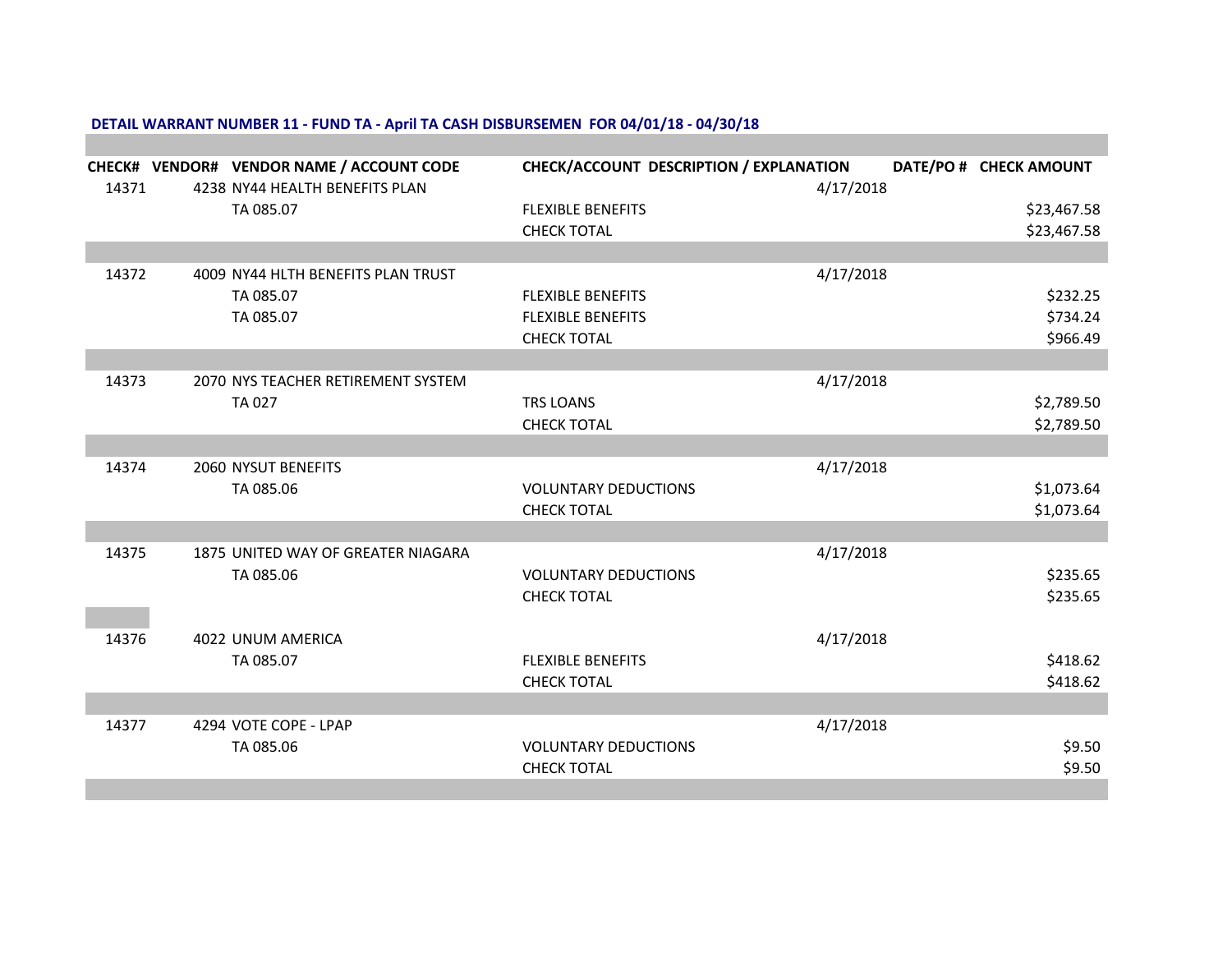|       | CHECK# VENDOR# VENDOR NAME / ACCOUNT CODE | CHECK/ACCOUNT DESCRIPTION / EXPLANATION |           | DATE/PO # CHECK AMOUNT |
|-------|-------------------------------------------|-----------------------------------------|-----------|------------------------|
| 14378 | 2062 VOTE COPE - LPUEE                    |                                         | 4/17/2018 |                        |
|       | TA 085.06                                 | <b>VOLUNTARY DEDUCTIONS</b>             |           | \$1.00                 |
|       |                                           | <b>CHECK TOTAL</b>                      |           | \$1.00                 |
|       |                                           |                                         |           |                        |
| 14379 | 2061 VOTE COPE - LPUT                     |                                         | 4/17/2018 |                        |
|       | TA 085.06                                 | <b>VOLUNTARY DEDUCTIONS</b>             |           | \$420.25               |
|       |                                           | <b>CHECK TOTAL</b>                      |           | \$420.25               |
|       |                                           |                                         |           |                        |
| 14380 | 5360 WNY ADMINSTRATOR'S ASSOCIATION       |                                         | 4/17/2018 |                        |
|       | TA 024                                    | <b>ASSOCIATION AND UNION DUES</b>       |           | \$208.40               |
|       |                                           | <b>CHECK TOTAL</b>                      |           | \$208.40               |
|       |                                           |                                         |           |                        |
| 14381 | 5926 AUTISM SOCIETY WNY CHAPTER           |                                         | 4/30/2018 |                        |
|       | TA 085.22                                 | <b>IEC ACTIVITY</b>                     |           | \$137.12               |
|       |                                           | <b>CHECK TOTAL</b>                      |           | \$137.12               |
|       |                                           |                                         |           |                        |
| 14382 | 4315 DELTA DENTAL OF NY, INC              |                                         | 4/30/2018 |                        |
|       | <b>TA020</b>                              | <b>GROUP INSURANCE</b>                  |           | \$2,682.06             |
|       |                                           | <b>CHECK TOTAL</b>                      |           | \$2,682.06             |
|       |                                           |                                         |           |                        |
| 14383 | 5929 JARUSZEWSKI, JILL                    |                                         | 4/30/2018 |                        |
|       | TA 085.22                                 | <b>IEC ACTIVITY</b>                     |           | \$40.12                |
|       |                                           | <b>CHECK TOTAL</b>                      |           | \$40.12                |
|       |                                           |                                         |           |                        |
| 14384 | 4238 NY44 HEALTH BENEFITS PLAN            |                                         | 4/30/2018 |                        |
|       | <b>TA020</b>                              | <b>GROUP INSURANCE</b>                  |           | \$508.00               |
|       |                                           | <b>CHECK TOTAL</b>                      |           | \$508.00               |
| 14385 | 4238 NY44 HEALTH BENEFITS PLAN            |                                         | 4/30/2018 |                        |
|       | <b>TA020</b>                              | <b>GROUP INSURANCE</b>                  |           | \$11,118.00            |
|       |                                           | <b>CHECK TOTAL</b>                      |           | \$11,118.00            |
|       |                                           |                                         |           |                        |